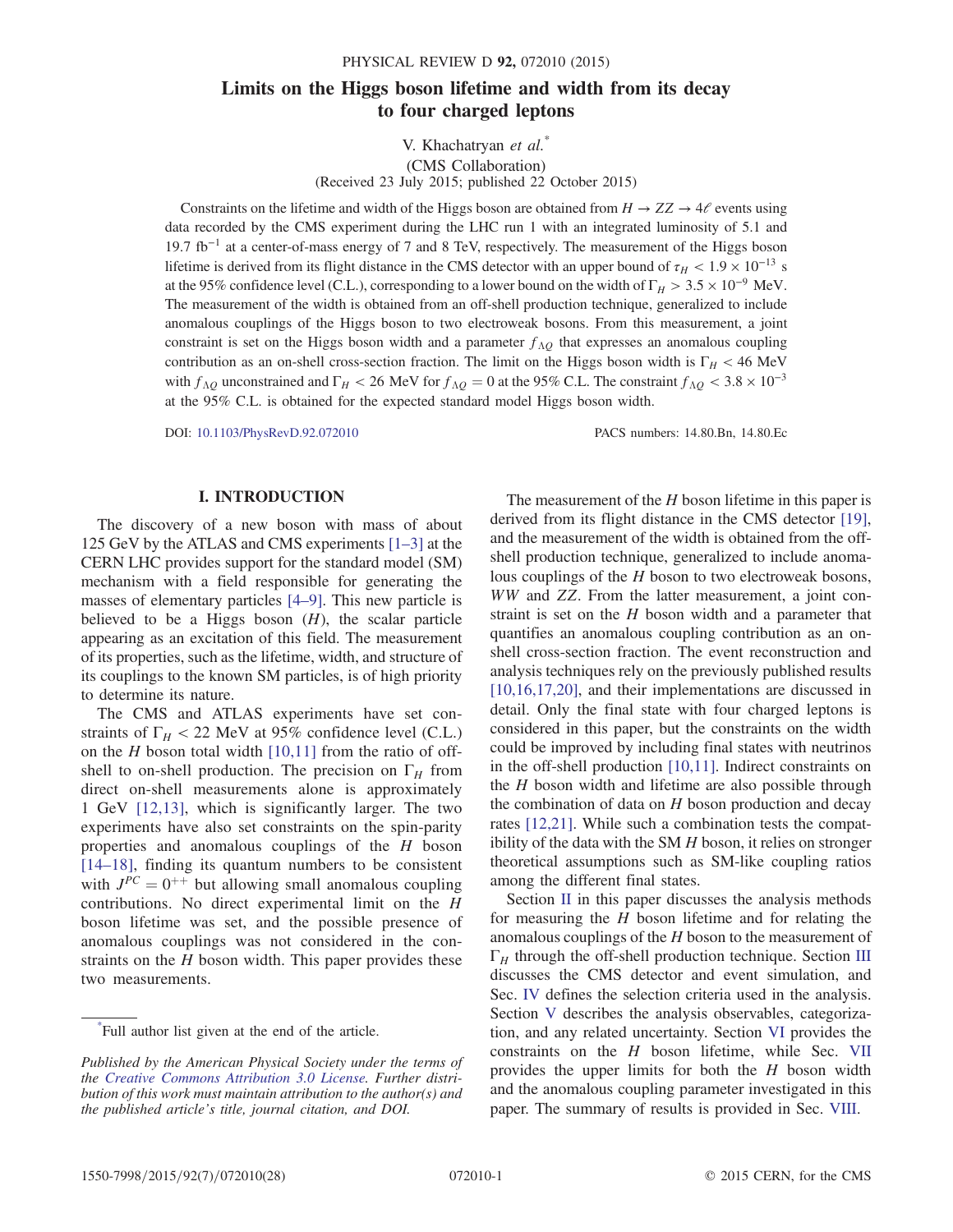## II. ANALYSIS TECHNIQUES

<span id="page-1-1"></span><span id="page-1-0"></span>The lifetime of each  $H$  boson candidate in its rest frame is determined in a four-lepton event as

$$
\Delta t = \frac{m_{4\ell}}{p_{\rm T}} (\Delta \vec{r}_{\rm T} \cdot \hat{p}_{\rm T}), \tag{1}
$$

<span id="page-1-4"></span>where  $m_{4\ell}$  is the four-lepton invariant mass,  $\Delta \vec{r}_{\text{T}}$  is the displacement vector between the decay vertex and the production vertex of the  $H$  boson in the plane transverse to the beam axis, and  $\hat{p}_T$  and  $p_T$  are respectively the unit vector and the magnitude of the  $H$  boson transverse momentum. The average  $\Delta t$  is inversely proportional to the total width:

$$
\langle \Delta t \rangle = \tau_H = \frac{\hbar}{\Gamma_H}.\tag{2}
$$

The distribution of the measured lifetime  $\Delta t$  is used to set an upper limit on the average lifetime of the H boson, or equivalently a lower limit on its width  $\Gamma_H$ , and it follows the exponential distribution if known perfectly. The expected SM H boson average lifetime is  $\tau_H \approx 48$  fm/c  $(16 \times 10^{-8}$  fs) and is beyond instrumental precision. The technique summarized in Eq. [\(1\)](#page-1-1) nonetheless allows the first direct experimental constraint on  $\tau_H$ .

The upper bound on  $\Gamma_H$  is set using the off-shell production method [22–[24\]](#page-15-1) and follows the technique developed by CMS [\[10\],](#page-14-2) where the gluon fusion and weak vector boson fusion (VBF) production mechanisms were considered in the analysis. The technique considers the H boson production relationship between the on-shell  $(105.6 < m_{4\ell} < 140.6$  GeV) and off-shell  $(220 < m_{4\ell} <$ 1600 GeV) regions. Denoting each production mechanism with vv  $\rightarrow$  H  $\rightarrow$  ZZ for H boson coupling to either strong (vv = gg) or weak (vv =  $VV$ ) vector bosons vv, the onshell and off-shell yields are related by

<span id="page-1-2"></span>
$$
\sigma_{\text{vv}\to H\to ZZ}^{\text{on-shell}} \propto \mu_{\text{vvH}} \quad \text{and} \quad \sigma_{\text{vv}\to H\to ZZ}^{\text{off-shell}} \propto \mu_{\text{vvH}} \Gamma_H, \qquad (3)
$$

where  $\mu_{vvH}$  is the on-shell signal strength, the ratio of the observed and expected on-shell production cross sections for the four-lepton final state, which is denoted by either  $\mu_{ggH}$  for gluon fusion production or  $\mu_{VVH}$  for VBF production. The  $t\bar{t}H$  process is driven by the H boson couplings to heavy quarks like the gluon fusion process, and the  $VH$  process by the  $H$  boson couplings to weak vector bosons like the VBF process. They are therefore parametrized with the same on-shell signal strengths  $\mu_{qg}$ and  $\mu_{VVH}$ , respectively. The effects of signal-background interference are not shown in Eq. [\(3\)](#page-1-2) for illustration but are taken into account in the analysis.

The relationship in Eq.  $(3)$  implies variations of the vvH couplings as a function of  $m_{4\ell}$ . This variation is assumed to be as in the SM in the gluon fusion process. The assumption is valid as long as the production is dominated by the topquark loop and no new particles contribute to this loop. Variation of the HVV couplings, either in the VBF or VH production or in the  $H \rightarrow ZZ$  decay, may depend on anomalous coupling contributions. An enhancement of the off-shell signal production is suggested with anomalous HVV couplings [\[10,25](#page-14-2)–27], but neither experimental studies of off-shell production nor realistic treatment of signal-background interference has been done with these anomalous couplings. We extend the methodology of the recent analysis of anomalous HVV couplings of the H boson [\[17\]](#page-15-2) to study these couplings and introduce in the scattering amplitude an additional term that depends on the H boson invariant mass,  $(q_{V1} + q_{V2})^2$ :

<span id="page-1-3"></span>
$$
A(HVV) \propto \left[ a_1 - e^{i\phi_{\Lambda_2}} \frac{(q_{V1} + q_{V2})^2}{(\Lambda_2)^2} - e^{i\phi_{\Lambda_1}} \frac{(q_{V1}^2 + q_{V2}^2)}{(\Lambda_1)^2} \right] \times m_V^2 \epsilon_{V1}^* \epsilon_{V2}^* + a_2 f_{\mu\nu}^{*(1)} f^{*(2),\mu\nu} + a_3 f_{\mu\nu}^{*(1)} \tilde{f}^{*(2),\mu\nu}, \tag{4}
$$

where  $f^{(i)\mu\nu} = \epsilon_{Vi}^{\mu} q_{Vi}^{\nu} - \epsilon_{Vi}^{\nu} q_{Vi}^{\mu}$  is the field strength tensor of a gauge boson with momentum  $q_{Vi}$  and polarization vector  $\epsilon_{Vi}$ ,  $\tilde{f}^{(i)}_{\mu\nu} = \frac{1}{2} \epsilon_{\mu\nu\rho\sigma} f^{(i),\rho\sigma}$  is the dual field strength tensor, the superscript \* designates a complex conjugate, and  $m_V$  is the pole mass of a vector boson. The  $a_i$  are complex coefficients, and the  $\Lambda_1$  or  $\Lambda_0$  may be interpreted as the scales of beyond-the-SM (BSM) physics. The complex phase of the  $\Lambda_1$  and  $\Lambda_Q$  terms are explicitly given as  $\phi_{\Lambda1}$  and  $\phi_{\Lambda0}$ , respectively. Equation [\(4\)](#page-1-3) describes all anomalous contributions up to dimension five operators. In the SM, only the  $a_1$  term appears at tree level in couplings to ZZ and WW, and it remains dominant after loop corrections. Constraints on the anomalous contributions from the  $a_2$ ,  $a_3$  and  $\Lambda_1$  terms to the  $H \to VV$  decay have been set by the CMS and ATLAS experiments [\[16](#page-14-5)–18] through on-shell  $H$  boson production.

The  $\Lambda_{\Omega}$  term depends only on the invariant mass of the H boson, so its contribution is not distinguishable from the SM in the on-shell region. This paper tests the  $\Lambda_{\scriptscriptstyle O}$  term through the off-shell region. Equation [\(4\)](#page-1-3) describes both ZZ and WW couplings, and it is assumed that  $\Lambda_Q$  is the same for both. The ratio of any loop contribution from a heavy particle in the HVV scattering amplitude to the SM tree-level  $a_1$  term would be predominantly real, and the imaginary part of the ratio would be small. If the contribution instead comes from an additional term to the SM Lagrangian itself, this ratio can only be real. Therefore, only real coupling ratios are tested such that  $\cos \phi_{\Lambda Q} = \pm 1$ and  $a_1 \ge 0$ , where  $a_1 = 2$  and  $\Lambda_Q \to \infty$  correspond to the tree-level SM HVV scattering with  $\mu_{qqH} = \mu_{VVH} = 1$ . The effective cross-section fraction due to the  $\Lambda_Q$  term, denoted as  $f_{\Lambda Q}$ , allows a parametrization similar to the conventions of  $\Lambda_1$  in Ref. [\[17\].](#page-15-2) It is defined for the on-shell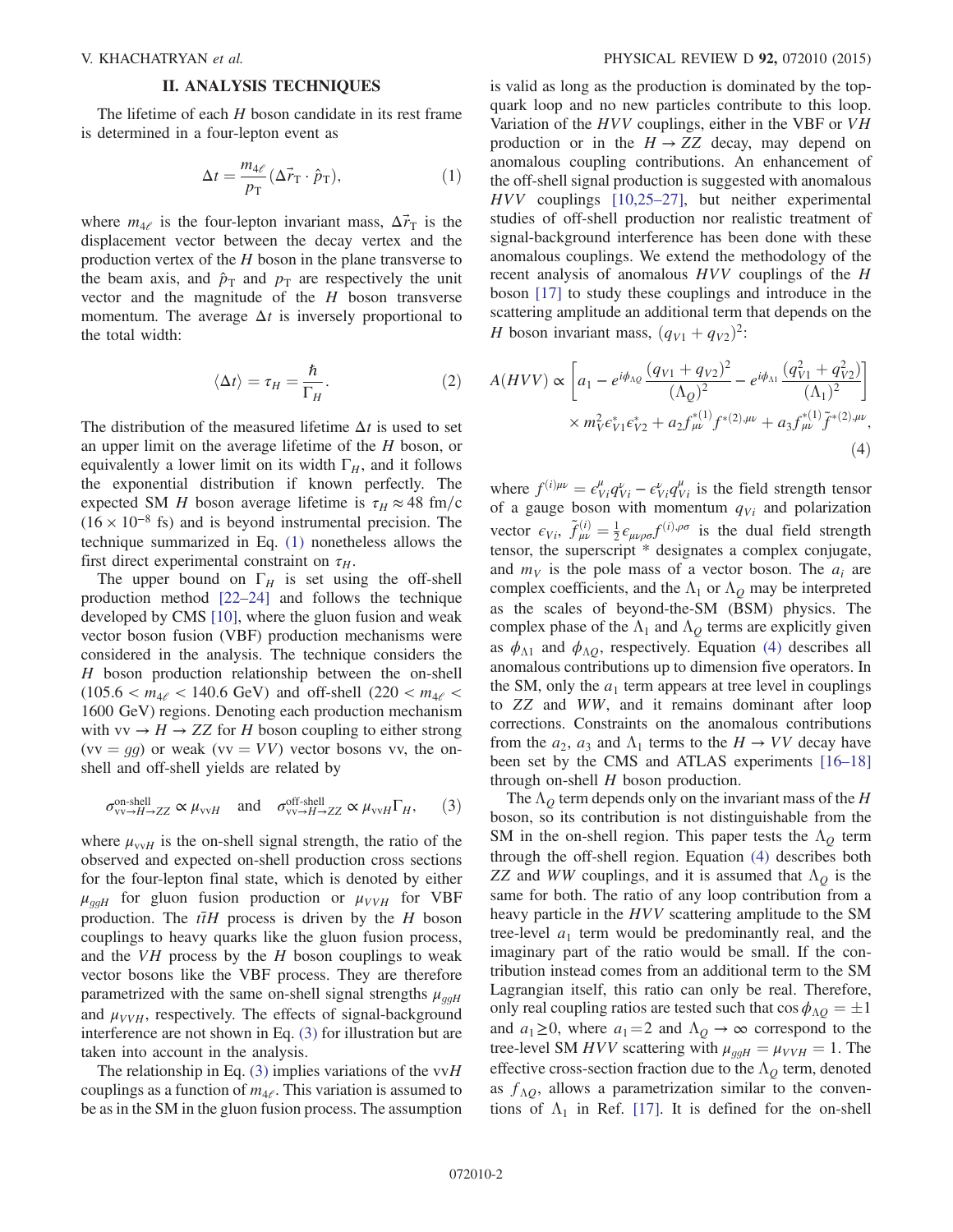<span id="page-2-1"></span> $gg \to H \to VV$  process assuming no contribution from other anomalous couplings as

$$
f_{\Lambda Q} = \frac{m_H^4 / \Lambda_Q^4}{|a_1|^2 + m_H^4 / \Lambda_Q^4}.
$$
 (5)

The HVV couplings in Eq. [\(4\)](#page-1-3) appear in both production and decay for the VBF and VH mechanisms while they appear only in decay for H boson production through gluon fusion. Isolating the former two production mechanisms, therefore, enhances the sensitivity to the contribution of anomalous couplings. While the previous study of the H boson width [\[10\]](#page-14-2) employs dijet tagging only in the on-shell region, VBF jet identification is also extended to the offshell region in this analysis with techniques from Ref. [\[20\]](#page-15-3). A joint constraint is obtained on  $\Gamma_H$ ,  $f_{\Lambda Q}$ ,  $\mu_{qqH}$ , and  $\mu_{VVH}$ , where the latter two parameters correspond to the  $H$ production strength in gluon fusion, and VBF or VH production mechanisms in the on-shell region, respectively.

#### <span id="page-2-0"></span>III. THE CMS EXPERIMENT AND SIMULATION

The CMS detector, described in detail in Ref. [\[19\]](#page-15-0), provides excellent resolution for the measurement of electron and muon momenta and impact parameters near the LHC beam interaction region. Within the superconducting solenoid (3.8 T) volume of CMS, there are a silicon pixel and strip tracker, a lead tungstate crystal electromagnetic calorimeter (ECAL) and a brass and scintillator hadron calorimeter. Muons are identified in gas-ionization detectors embedded in the iron flux return placed outside the solenoid. The data samples used in this analysis are the same as those described in Refs. [\[10,16,17,20\],](#page-14-2) corresponding to an integrated luminosity of 5.1 fb<sup>−</sup><sup>1</sup> collected in proton-proton collisions at LHC with center-of-mass energy of 7 TeV in 2011 and 19.7 fb<sup>-1</sup> at 8 TeV in 2012. The uncertainties in the integrated luminosity measurement are 2.2% and 2.6% for the 2011 and 2012 data sets, respectively [\[28,29\]](#page-15-4).

The H boson signal production through gluon fusion or in association with two fermions from either vector boson fusion or associated vector boson production may interfere with the background  $4\ell$  production with the same initial and final states. The background  $4\ell$  production is considered to be any process that does not include a contribution from the H boson signal. The on-shell Monte Carlo (MC) simulation does not require interference with the background because of the relatively small  $H$  boson width [\[10\]](#page-14-2). The off-shell production leads to a broad  $m_{4\ell}$  spectrum and is generated using the full treatment of the interference between the signal and background for each production mechanism. Therefore, different techniques and tools have been used for on-shell and off-shell simulation. The simulation of the  $H$  boson signal is performed at the measured value of the H boson pole mass  $m_H = 125.6$  GeV in the  $4\ell$  final state  $[16]$ , and the expected SM  $H$  boson width  $\Gamma_H^{\text{SM}} = 4.15 \text{ MeV}$  [\[30,31\]](#page-15-5) along with several other  $\Gamma_H$ reference values.

The two dominant  $H$  boson production mechanisms, gluon fusion and VBF, are generated on-shell at next-toleading order (NLO) in perturbative quantum chromodynamics (QCD) using the POWHEG [\[32](#page-15-6)–34] event generator. The decay of the H boson via  $H \to ZZ \to 4\ell$ , including interference effects of identical leptons in the final state and nonzero lifetime of the H boson, is modeled with JHUGen 4.8.1 [\[35](#page-15-7)–37]. In addition, gluon fusion production with up to two jets at NLO in QCD has been generated using POWHEG with the HJJ program [\[38\]](#page-15-8), where the MINLO procedure [\[39\]](#page-15-9) is used to resum all large logarithms associated with the presence of a scale for merging the matrix element and the parton shower contributions. In all of the above cases, simulations with a wide range of masses  $m_H$  up to 1000 GeV [\[20\]](#page-15-3) for H boson on-shell signal production at NLO in QCD have been used to calibrate the behavior of associated particles in the simulation of offshell  $H$  boson signal at leading order (LO) in QCD, which is described below. The VH and  $t\bar{t}H$  production mechanisms of the  $H$  boson, which have the smallest expected cross sections, and the subsequent  $H$  boson prompt decays are simulated on-shell using PYTHIA 6.4.24 [\[40\].](#page-15-10)

Four different values of the  $H$  boson lifetime have been generated with  $c\tau_H = 0$ , 100, 500, 1000  $\mu$ m for the gluon fusion production mechanism, and these samples are reweighted to model the values of lifetime in between the generated values. The only difference between gluon fusion and the other production mechanisms relevant for the constraint on the lifetime is the H boson  $p_T$  spectrum, so reweighting as a function of  $p<sub>T</sub>$  allows the modeling of the different production mechanisms with nonzero  $H$  boson lifetime. Following the formalism in Eq. [\(4\)](#page-1-3) for spin-zero and including nonzero spin hypotheses, JHUGen simulations for a variety of  $H$  boson production (gluon fusion, VBF,  $VH$ ,  $t\bar{t}H$ ,  $q\bar{q}$ ) and decay  $(H \to ZZ/Z\gamma^*/\gamma^*\gamma^* \to 4\ell)$  modes<br>have been generated with SM and RSM counlings to have been generated with SM and BSM couplings to validate model independence of the lifetime analysis. This simulation is detailed in Ref. [\[17\].](#page-15-2)

The off-shell  $H$  boson signal and the interference effects with the background are included at LO in QCD for gluon fusion, VBF, and VH mechanisms, while the  $t\bar{t}H$  production is highly suppressed at higher masses and is therefore not simulated off-shell [\[30,31\].](#page-15-5) On-shell and off-shell events from gluon fusion production are generated with the MCFM 6.7 [\[24,41,42\]](#page-15-11) and GG2VV 3.1.5 [\[43\]](#page-15-12) MC generators while those for the VBF and associated production with an electroweak boson <sup>V</sup> are generated with PHANTOM 1.2.3 [\[44\]](#page-15-13). The leptonic decay of the associated  $V$  boson is modeled with a reweighting procedure based on the branching ratios of the  $V$  boson [\[45\]](#page-15-14), and the relatively small contribution of  $HH$  production is removed from the PHANTOM simulation. Pure signal, pure background, and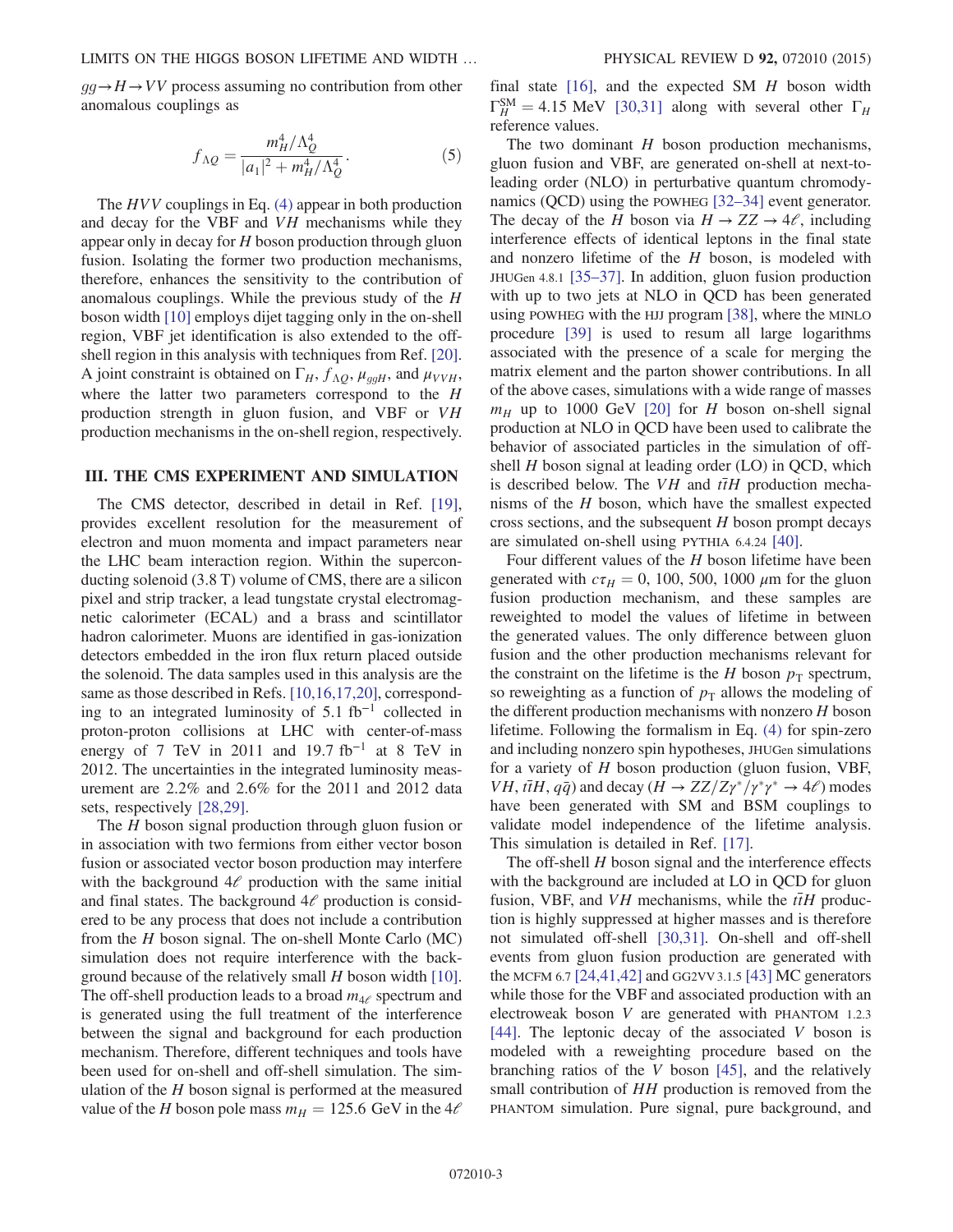<span id="page-3-0"></span>

FIG. 1 (color online). The  $m_{4\ell}$  distributions in the off-shell region in the simulation of the  $gg \to 4\ell$  process with the  $\Lambda_Q$  $(f<sub>AQ</sub> = 1), a<sub>3</sub> (f<sub>a3</sub> = 1), a<sub>2</sub> (f<sub>a2</sub> = 1), and A<sub>1</sub> (f<sub>A1</sub> = 1) terms,$ as open histograms, as well as the  $a_1$  term (SM), as the filled histogram, from Eq.  $(4)$  in decreasing order of enhancement at high  $m_{4e}$ . The on-shell signal yield and the width  $\Gamma_H$  are constrained to the SM expectations. In all cases, the background and its interference with different signal hypotheses are included except in the case of the pure background (dotted), which has greater off-shell yield than the SM signal-background contribution due to destructive interference.

several mixed samples with signal-background interference have been produced for the analysis of the interference effects. The modeling of the anomalous couplings from Eq. [\(4\)](#page-1-3) in the off-shell  $H$  boson production is performed by reweighting the SM-like samples. An extended MCFM library provided as part of the Matrix Element Likelihood Approach (MELA) package, [\[35](#page-15-7)–37], allows for both reweighting and event simulation with anomalous couplings in off-shell  $H$  production, and the analytical reweighting for the  $f_{\Lambda Q}$  parametrization used in this analysis is identical to reweighting via the MELA package.

Figure [1](#page-3-0) illustrates the simulation of the  $gg \to 4\ell$  process with the above technique, which includes  $H$  boson off-shell production, its background, and their interference for the five signal models with the  $a_1$  (SM),  $a_2$ ,  $a_3$ ,  $\Lambda_1$ , and  $\Lambda_Q$ terms in Eq. [\(4\)](#page-1-3). In all cases, the on-shell yield and the width  $\Gamma_H$  are constrained to the SM expectations, and large enhancements are seen in the off-shell region. The four BSM models correspond to the effective fractions  $f_{ai} = 1$ defined in Ref. [\[17\]](#page-15-2) or Eq. [\(5\).](#page-2-1) When the on-shell contributions of the anomalous couplings are small, cancellation effects in the off-shell region due to their interference with the  $a_1$  term or with the background, as in the case of the  $\Lambda$ <sub>O</sub> term, may suppress the off-shell yield for a given  $\Gamma_H$ . Among these four BSM models, the  $\Lambda_O$  term results in the largest off-shell enhancement, and only the  $\Lambda_Q$  and  $a_1$  terms, and their interference between each other<br>and the background are considered in the width analysis and the background, are considered in the width analysis. Constraints on the  $a_2$ ,  $a_3$ , and  $\Lambda_1$  terms have already been measured from on-shell analyses [\[17,18\]](#page-15-2).

In the case of the off-shell MC simulation, the QCD renormalization and factorization scales are set to the dynamic scales  $m_{4\ell}/2$  for gluon fusion and  $m_{4\ell}$  for the  $VBF + VH$  signal productions and their backgrounds. Higher-order QCD corrections for the gluon fusion signal process are known to an accuracy of next-to-next-toleading order (NNLO) and next-to-next-to-leading logarithms for the total cross section [\[30,31\]](#page-15-5), and to NNLO as a function of  $m_{4\ell}$  [\[46\].](#page-15-15) The  $m_{4\ell}$ -dependent correction factors to the LO cross section (K factors) are typically in the range of 2.0 to 2.7. Although no exact calculation exists beyond the LO for the  $gg \to ZZ$  continuum background, it has been recently shown [\[47\]](#page-15-16) that the soft collinear approximation is able to describe the background cross section and the interference term at NNLO. Further calculations also show that the K factors are very similar at NLO for the signal and background [\[48\]](#page-15-17) and at NNLO for the signal and interference terms [\[49\]](#page-15-18). Therefore, the same K factor is used for the signal and background [\[46\].](#page-15-15) Similarly, QCD and electroweak corrections are known to an accuracy of NNLO for the VBF and VH signal contributions [\[30,31,50\]](#page-15-5), but no calculation exists beyond the LO for the corresponding background contributions. The same K factors as in signal are also assumed for the background and interference contributions. Uncertainties due to the limited theoretical knowledge of the background K factor have a small impact on the final results.

The background  $q\bar{q} \rightarrow ZZ$  process is simulated using POWHEG at NLO in QCD with no interference with H boson signal production. The NLO electroweak calcula-tions [\[51,52\]](#page-15-19) predict negative,  $m_{4e}$ -dependent corrections to this process for on-shell Z boson pairs and are taken into account. In addition, a two-jet inclusive MadGraph 5.1.3.30 [\[53\]](#page-15-20) simulation is used to check jet categorization in the  $q\bar{q} \rightarrow ZZ$  process. PYTHIA is used to simulate parton showering and hadronization for all MC signal and background events. The generated MC events are subsequently processed with the CMS full detector simulation, based on Geant4 [\[54\]](#page-15-21), and reconstructed using the same algorithm used for the events in data.

The background from Z production with associated jets, denoted as  $Z + X$ , comes from the production of Z and WZ bosons in association with jets as well as from  $t\bar{t}$  production with one or two jets misidentified as an electron or a muon. The estimation of the  $Z + X$  background in the four-lepton final state is obtained from data control regions without relying on simulation [\[16\].](#page-14-5)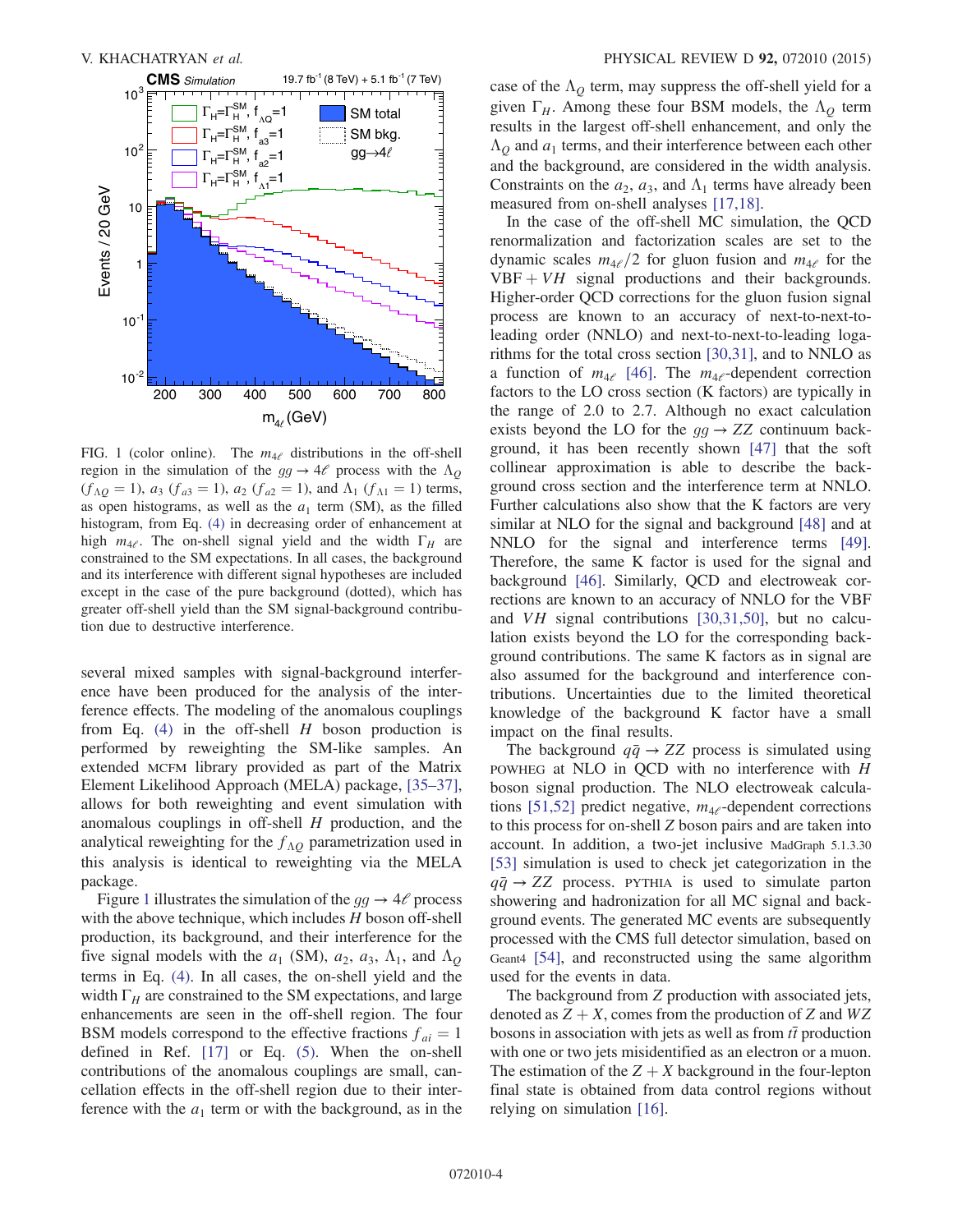## IV. EVENT SELECTION

<span id="page-4-0"></span>The event reconstruction and selection requirements are the same as those in the previous measurements of the  $H$ boson properties in the  $H \rightarrow 4\ell$  channel [\[10,16,17,20\]](#page-14-2). Only small modifications are made to the lepton impact parameter requirements in the lifetime analysis to retain potential signal with a displaced four-lepton vertex.

As in previous measurements [\[10,16,17,20\]](#page-14-2), events are triggered by requiring the presence of two leptons (electrons or muons) with asymmetric requirements on their  $p_T$ . A triple-electron trigger is also used. Electron candidates are defined by a reconstructed charged-particle track in the tracker pointing to an energy deposition in the ECAL. A muon candidate is identified as a charged-particle track in the muon system that matches a track reconstructed in the tracker. The electron energy is measured primarily from the ECAL cluster energy, while the muon momentum and the charged-lepton impact parameters near the interaction region are measured primarily by the tracker. Electrons and muons are required to be isolated from other charged and neutral particles [\[16\]](#page-14-5). Electrons (muons) are reconstructed for  $p_T > 7(5)$  GeV within the geometrical acceptance  $|\eta|$  < 2.5(2.4) [\[55,56\].](#page-15-22) Trigger and reconstruction efficiencies for muons and electrons are found to be independent on the lifetime of the  $H$  boson, similar to other studies of long-lived particles [\[57,58\]](#page-15-23).

Events are selected with at least four identified and isolated electrons or muons to form the four-lepton candidate. Two  $Z \rightarrow \ell^+ \ell^-$  candidates originating from a pair of leptons of the same flavor and opposite charge are required. The  $\ell^+\ell^-$  pair with an invariant mass,  $m_1$ , nearest to the nominal Z boson mass is denoted  $Z_1$  and is retained if it is in the range  $40 < m_1 < 120$  GeV. A second  $\ell^+ \ell^$ pair, denoted  $Z_2$ , is required to have an invariant mass  $12 < m<sub>2</sub> < 120$  GeV. If more than one  $Z<sub>2</sub>$  candidate satisfies all criteria, the pair of leptons with the highest scalar  $p_T$  sum is chosen. The lepton  $p_T$  selection is tightened with respect to the trigger by requiring at least one lepton to have  $p_T > 20$  GeV, another one to have  $p_T > 10$  GeV, and any oppositely charged pair of leptons among the four selected to satisfy  $m_{\ell\ell} > 4$  GeV regardless of flavor. A Z boson decay into a lepton pair can be accompanied by final state radiation where the radiated photon is associated to the corresponding lepton to form the Z boson candidate as  $Z \to \ell^+ \ell^- \gamma$  [\[16\]](#page-14-5).

The electrons and muons that comprise the four-lepton candidate are checked for consistency with a reference vertex. In the width analysis, this comparison is done with respect to the primary vertex of each event, defined as the one passing the standard vertex requirements [\[59\]](#page-16-0) and having the largest  $\sum p_{\rm T}^2$  of all associated charged tracks.<br>The significance of the three-dimensional impact parameter The significance of the three-dimensional impact parameter (SIP) of each lepton, calculated from the track parameters and their uncertainties at the point of closest approach to this primary vertex, is required to be less than 4 [\[16\].](#page-14-5) This requirement does not allow for a displaced vertex, so in order to constrain the lifetime of the H boson, the reference of the comparison is switched to the vertex formed by the two leptons from the  $Z_1$  candidate. The SIP of the two leptons from  $Z_1$  is required to be less than 4, and that of the remaining two leptons is required to be less than 5. An additional requirement  $\chi^2_{4\ell}/\text{dof} < 6$  for the four-lepton<br>vertex is applied to further suppress the  $Z + X$  background vertex is applied to further suppress the  $Z + X$  background. Both analyses also require the presence of the reconstructed proton-proton collision vertex in each event. The combination of these requirements allows for the detection of a displaced  $H$  boson decay while keeping the selection efficiencies similar between the two criteria.

After selection, the prompt-decay backgrounds originate from the  $q\bar{q} \to ZZ/Z\gamma^* \to 4\ell$  and  $gg \to ZZ/Z\gamma^* \to 4\ell$ <br>processes together with  $4\ell$  production with associated processes together with  $4\ell$  production with associated fermions, such as VBF and associated V production. These backgrounds are evaluated from simulation follow-ing Refs. [\[10,16\].](#page-14-2) The  $Z + X$  background may include displaced vertices due to b-quark jets and is evaluated using the observed control samples as discussed in Ref. [\[16\]](#page-14-5), which employs the tight-to-loose lepton misidentification method. While the misidentification rates are consistent between the two different vertex selection requirements, the overall number of selected  $Z + X$  background events is about 15% higher when using the vertex requirements of the lifetime measurement. The number of prompt-decay signal and background events is about 2% higher with these lifetime measurement requirements.

In the width analysis, the presence of jets is used as an indication of VBF or associated production with an electroweak boson decaying hadronically, such as WH or ZH. The CMS particle-flow (PF) algorithm [\[60](#page-16-1)–63], which combines information from all subdetectors, is used to provide an event description in the form of reconstructed particle candidates. The PF candidates are then used to build jets and lepton isolation quantities. Jets are reconstructed using the anti- $k<sub>T</sub>$  clustering algorithm [\[64\]](#page-16-2) with a distance parameter of 0.5, as implemented in the FastJet package [\[65,66\].](#page-16-3) Jet energy corrections are applied as a function of the jet  $p_T$  and  $\eta$  [\[67\]](#page-16-4). An offset correction based on the jet area method is applied to subtract the energy contribution not associated with the high- $p<sub>T</sub>$  scattering such as electronic noise and pileup, the latter of which results primarily from other pp collisions in the same bunch crossing [67–[69\].](#page-16-4) Jets are only considered if they have  $p_T > 30$  GeV and  $|\eta| < 4.7$ , and if they are separated from the lepton candidates and identified final-state radiation photons.

Within the tracker acceptance, the jets are reconstructed with the constraint that the charged particles are compatible with the primary vertex. In addition, jets arising from the primary interaction are separated using a multivariate discriminator from those reconstructed due to energy deposits associated with pileup interactions, particularly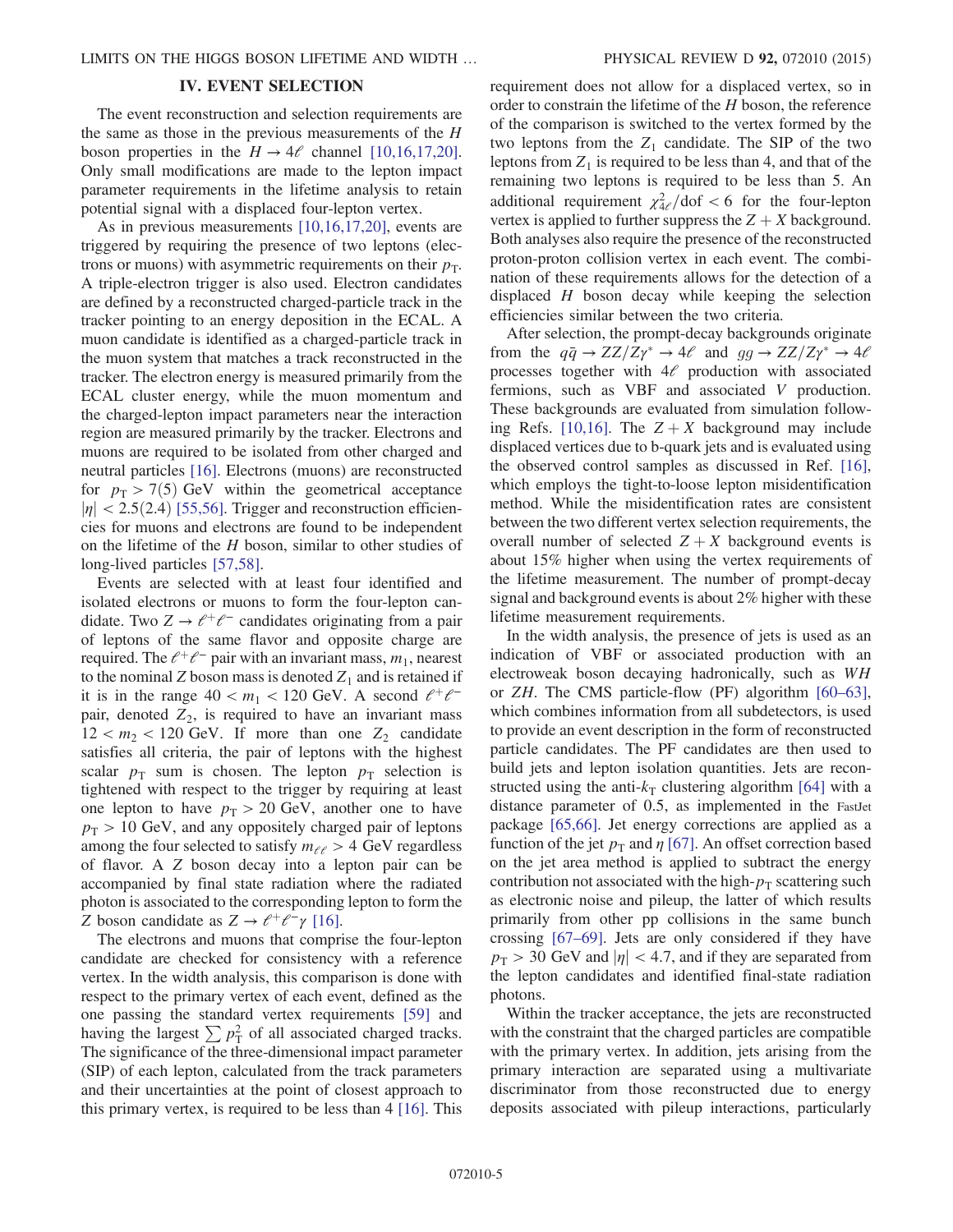those from neutral particles not associated with the primary vertex of the event. The discrimination is based on the differences in the jet shapes, the relative multiplicity of charged and neutral components, and the fraction of  $p_T$ carried by the hardest components [\[70\]](#page-16-5). In the width analysis, the events are split into two categories: those with two or more selected jets (dijet category) and the remaining events (nondijet category). When more than two jets are selected, the two jets with the highest  $p<sub>T</sub>$  are chosen for further analysis.

The systematic uncertainties in the event selection are generally the same as those investigated in Refs. [\[10,16,17,20\]](#page-14-2). Among the yield uncertainties, experimental systematic uncertainties are evaluated from data for the lepton trigger efficiency and the combination of object reconstruction, identification, and isolation efficiencies. Signal and background uncertainties after the lifetime analysis selection are found to be consistent with the width analysis selection. Most of the signal normalization uncertainties are statistical in nature because the signal strength is left unconstrained and because the systematic uncertainties affect only the relative efficiency of 4e, 4 $\mu$ , and  $2e2\mu$ reconstruction. The overall predicted signal cross section is, therefore, not directly used in the analysis, while the theoretical uncertainties in the  $4e$  background remain unchanged compared to Refs. [\[10,16\].](#page-14-2) The  $Z + X$  yield uncertainties are estimated to be 20%, 40%, and 25% for the  $4e$ ,  $4\mu$ , and  $2e2\mu$  decay channels, respectively, and also remain unchanged compared to Ref. [\[16\]](#page-14-5).

#### V. OBSERVABLES

<span id="page-5-0"></span>Several observables, such as the four-lepton invariant mass,  $m_{4\ell}$ , or the measured lifetime of each H boson candidate,  $\Delta t$ , are used either as input to likelihood fits or to categorize events in this paper. The full list of observables in each category is shown in Table [I,](#page-5-1) and they are discussed in detail below. The full kinematic information from each event is extracted using the MELA kinematic discriminants, which make use of the correlation between either the two jets and the  $H$  boson to identify the production mechanism, or the  $H \rightarrow 4\ell$  decay products to identify the decay kinematics. These discriminants use either five, in the case of production, or seven, in the case of decay, mass and angular input observables  $\vec{\Omega}$  [\[35,37\]](#page-15-7) to describe kinematics at LO in QCD. The  $p_T$  of either the combined H boson and 2 jets system for the production discriminant  $(\mathcal{D}_{\text{jet}})$  [\[20\]](#page-15-3) or the H boson itself for the decay discriminants  $(\mathcal{D}^{kin})$  [\[2\]](#page-14-6) is not included in the input observables in order to reduce associated uncertainties.

The discriminant sensitive to the VBF signal topology is calculated as

$$
\mathcal{D}_{\text{jet}} = \left[1 + \frac{\mathcal{P}_{HJJ}(\vec{\Omega}^{H+JJ}, m_{4\ell})}{\mathcal{P}_{\text{VBF}}(\vec{\Omega}^{H+JJ}, m_{4\ell})}\right]^{-1},\tag{6}
$$

where  $P_{VMF}$  and  $P_{HJJ}$  are probabilities obtained from the JHUGen matrix elements for the VBF process and gluon fusion in association with two jets  $(H + 2$ jets) within the MELA framework [\[20\]](#page-15-3). This discriminant is equally efficient in separating VBF from either  $gg \rightarrow H + 2$ jets signal or gg or  $q\bar{q} \rightarrow 4\ell + 2$ jets background because jet correlations in these processes are distinct from the VBF process.

In the on-shell region, the  $\mathcal{D}_{\text{jet}}$  discriminant is one of the width analysis observables used in the dijet category. The  $D_{\text{jet}}$  distribution shown in Fig. [2](#page-7-0) (top) is used to distinguish gluon fusion, VBF, and  $VH$  production mechanisms in this category. The  $p<sub>T</sub>$  of the 4 $\ell$  system is used to distinguish the production mechanism of the remaining on-shell events in the nondijet category. In the off-shell region, the requirement  $\mathcal{D}_{\text{iet}} \geq 0.5$  is applied instead, keeping nearly half of the VBF events and less than 4% of all other processes, with only a small dependence on  $m_{4e}$ . Events that fail this requirement enter the nondijet category in the off-shell region. The different treatment of  $\mathcal{D}_{\text{jet}}$  between the on-shell and off-shell regions keeps the observables the same as in the previous width analysis [\[10\]](#page-14-2).

Uncertainties in modeling the jet distributions affect the separation of events between the two dijet categories but do not affect the combined yield of either signal or background events. For the on-shell dijet category, a 30% normalization uncertainty is taken into account for the  $gg \to H + 2$ jets signal cross section while the uncertainty in the selection of two or more jets from VBF production is 10%. The  $\mathcal{D}_{\text{jet}}$ distribution uncertainties other than those for  $Z + X$  are estimated by comparing alternative MC generators and

<span id="page-5-1"></span>TABLE I. List of observables,  $\vec{x}$ , and categories of events used in the analyses of the H boson lifetime and width. The  $\mathcal{D}_{\text{jet}} < 0.5$ requirement is defined for  $N_{jet} \ge 2$ , but by convention this category also includes events with less than two selected jets,  $N_{jet} < 2$ .

| Category                  | Mass region                     | Criterion                           | Observables $\vec{x}$ |                                   |                         |
|---------------------------|---------------------------------|-------------------------------------|-----------------------|-----------------------------------|-------------------------|
| Lifetime                  | $105.6 < m_{4\ell} < 140.6$ GeV | Any                                 | $\Delta t$            | $\mathcal{D}_{\rm bkg}$           |                         |
| Width, on-shell dijet     | $105.6 < m_{4\ell} < 140.6$ GeV | $N_{\text{jet}} \geq 2$             | $m_{4\ell}$           | $\mathcal{D}_{\rm bkg}^{\rm kin}$ | $\mathcal{D}_{\rm jet}$ |
| Width, on-shell nondijet  | $105.6 < m_{4\ell} < 140.6$ GeV | $N_{\text{jet}} < 2$                | $m_{4\ell}$           | $\mathcal{D}_{\rm bkg}^{\rm kin}$ | $p_{\rm T}$             |
| Width, off-shell dijet    | $220 < m_{4e} < 1600$ GeV       | $\mathcal{D}_{\text{iet}} \geq 0.5$ | $m_{4}$               | $\mathcal{D}_{gg}$                |                         |
| Width, off-shell nondijet | $220 < m_{4\ell} < 1600$ GeV    | $\mathcal{D}_{\text{iet}} < 0.5$    | $m_{4\ell}$           | $\mathcal{D}_{gg}$                |                         |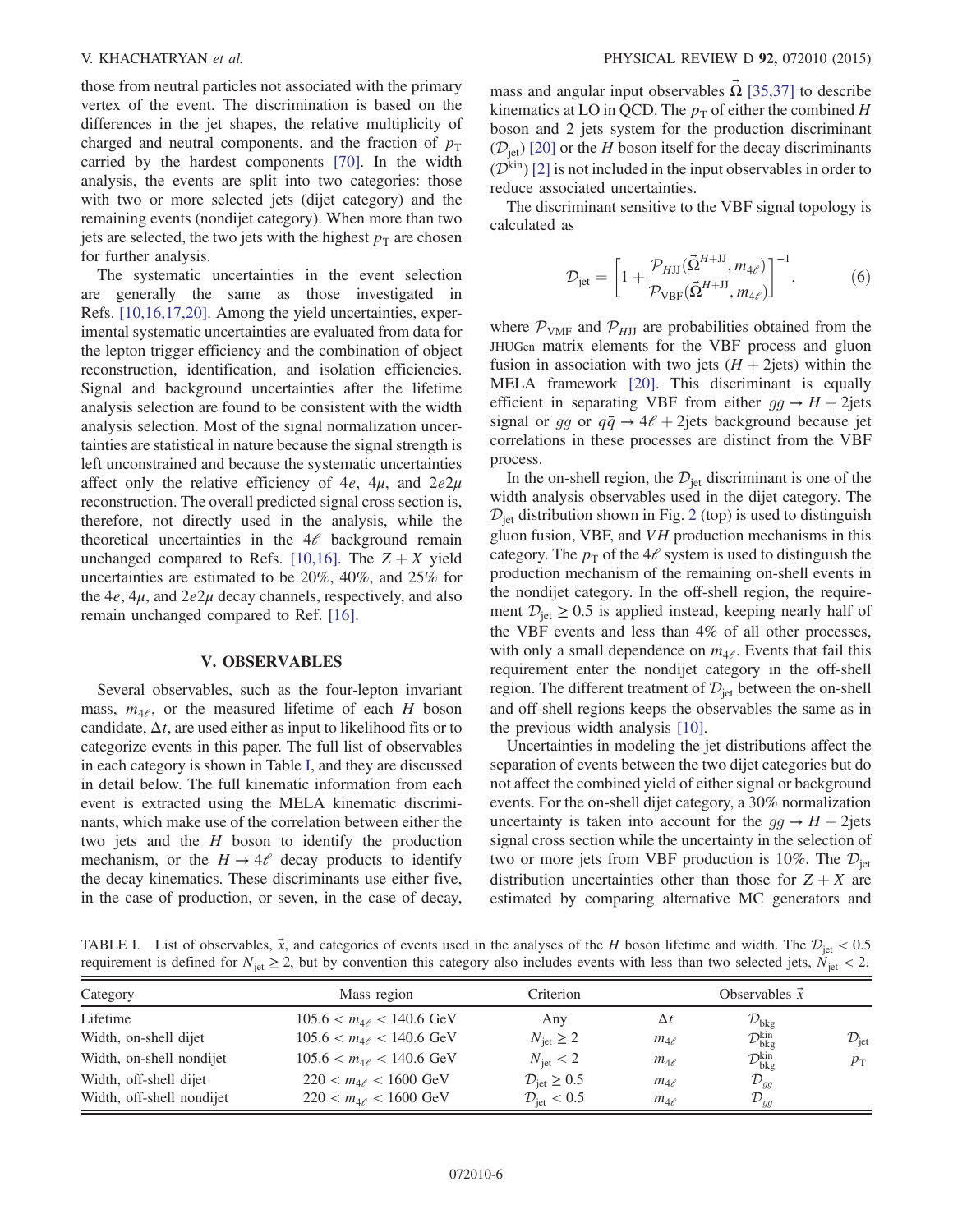tunings, where smaller effects from uncertainties due to jet energy scale and resolution are also included.

In the off-shell region, the uncertainties in the  $\mathcal{D}_{\text{jet}}$ distribution imply uncertainties in the categorization requirement  $\mathcal{D}_{\text{jet}} > 0.5$ . To determine the uncertainty in the dijet selection, NLO QCD simulation with POWHEG is compared to the two LO generators PHANTOM and JHUGen for the VBF production, all with parton showering simulated with PYTHIA. For this comparison, VH production is omitted from the PHANTOM simulation since no events in association with electroweak boson production pass the  $\mathcal{D}_{\text{jet}} \geq 0.5$  requirement. The efficiency of categorization for VBF-like events is stable within 5%, and the main difference comes from the uncertainty in the additional jet radiation after the hadronization of simulated events at LO or NLO in QCD using PYTHIA. A similar comparison of the signal production in gluon fusion is performed between the POWHEG simulations at NLO in QCD with and without the MINLO procedure for multijet simulation, and two LO generators MCFM and GG2VV. With proper matching of the hadronization scale for the LO generators in PYTHIA [\[71\]](#page-16-6), a good agreement within 15% is found between all generators, with absolute dijet categorization efficiency of approximately 3%. The  $m_{4e}$  dependence of the categorization efficiency is found to be similar between the different generators.

With the above uncertainties, the contributions of the signal, background, and their interference in the off-shell region for each category are obtained with the PHANTOM generator for the VBF and associated electroweak boson production, and with the MCFM generator for the gluon fusion production. The dijet categorization efficiency as a function of  $m_{4\ell}$  is reweighted to the POWHEG+MINLO prediction for gluon fusion signal contribution, and the same reweighting is used in the background and interference contributions. For the  $q\bar{q} \rightarrow ZZ$  background, the comparison of the NLO QCD simulation with POWHEG with the two-jet inclusive MadGraph simulation leads to a 25% uncertainty in the dijet categorization. Both dijet categorization and its uncertainty have negligible  $m_{4}$ dependence, and the dijet categorization efficiency is around 0.6%. An uncertainty of 100% is assigned to the categorization of  $Z + X$  events, primarily due to statistical limitations in the data-driven estimate. This uncertainty has a negligible contribution to the results since the contribution of  $Z + X$  is small in the total off-shell expected yield and negligible in the dijet category.

The discriminant sensitive to the  $qq \rightarrow 4\ell$  kinematics is calculated as

<span id="page-6-0"></span>
$$
\mathcal{D}^{\rm kin} = \left[1 + \frac{\alpha \mathcal{P}_{\rm bkg}^{q\bar{q}}(\vec{\Omega}^{H \to 4\ell}, m_{4\ell})}{\mathcal{P}_{\rm sig}^{q\bar{q}}(\vec{\Omega}^{H \to 4\ell}, m_{4\ell}) + \sqrt{\beta} \mathcal{P}_{\rm int}^{q\bar{q}}(\vec{\Omega}^{H \to 4\ell}, m_{4\ell}) + \beta \mathcal{P}_{\rm bkg}^{q\bar{q}}(\vec{\Omega}^{H \to 4\ell}, m_{4\ell})}\right]^{-1},\tag{7}
$$

where the denominator contains the sum of the probability contributions from the signal ( $\mathcal{P}_{sig}^{gg}$ ), the background ( $\mathcal{P}_{bkg}^{gg}$ ), and their interference  $(\mathcal{P}_{int}^{gg})$  to the total  $gg \to 4\ell$  process,<br>and the numerator includes the probability for the  $q\bar{q} \to 4\ell$ and the numerator includes the probability for the  $q\bar{q} \rightarrow 4\ell$ background process, all calculated either with the JHUGen or MCFM matrix elements within the MELA framework [\[10,16,17\]](#page-14-2). The two coefficients  $\alpha$  and  $\beta$  are tuned differently in the on-shell and off-shell width analysis samples. Signal-background interference effects are negligible in the on-shell region, so the kinematic discriminant is tuned to isolate signal from the dominant background process with  $\mathcal{D}_{\text{bkg}}^{\text{kin}} = \mathcal{D}^{\text{kin}}(\alpha = 1, \beta = 0)$  [\[2,36\]](#page-14-6). In the off-shell region, the discriminant is tuned to isolate the full gluon fusion process, including the interference term, for the ratio  $\Gamma_H^{\text{SM}}/\Gamma_H \sim \alpha = \beta = 0.1$  close to the expected sensitivity<br>of the analysis. The discriminant is therefore, labeled as of the analysis. The discriminant is, therefore, labeled as  $\mathcal{D}_{gg} = \mathcal{D}^{\text{kin}}(\alpha = \beta = 0.1)$  [\[10\]](#page-14-2).

Apart from the above kinematic discriminants and  $p_T$ , the width analysis employs the four-lepton invariant mass  $m_{4\ell}$  as the main observable, which provides signal and background separation in the on-shell region and which is sensitive to the  $\Gamma_H$  values and anomalous couplings in the off-shell region. The  $m_{4\ell}$  distributions are illustrated in Fig. [3](#page-7-1) for the on-shell and off-shell regions without any kinematic requirements, Fig. [2](#page-7-0) (bottom) for the on-shell region with the requirement  $\mathcal{D}_{\text{bkg}}^{\text{kin}} > 0.5$ , and Fig. [4](#page-8-0) for the two event categories in the off-shell region, with the requirement  $\mathcal{D}_{gg} > 2/3$  on the nondijet category. The requirements on the kinematic discriminants  $\mathcal{D}_{\text{bkg}}^{\text{kin}}$  or  $\mathcal{D}_{gg}$ suppress the relative contribution of background in the illustration of event distributions. In the lifetime analysis, the  $m_{4\ell}$  and  $\mathcal{D}_{\text{bkg}}^{\text{kin}}$  observables are combined into one, called  $\mathcal{D}_{\rm bkg}$  [\[14,17,37\]](#page-14-4), in order to reduce the number of observables. It is constructed by multiplying the matrix element probability ratio in Eq. [\(7\)](#page-6-0) by the ratio of probabilities for  $m_{4\ell}$  from the nonresonant  $q\bar{q} \rightarrow 4\ell$  process and the resonant production  $gg \to H \to 4\ell$  for the measured  $m_H = 125.6$  GeV. The  $\mathcal{D}_{\text{bkg}}$  distribution in the lifetime analysis is shown in Fig.  $5$ . To account for the lepton momentum scale and resolution uncertainty in the  $m_{4\ell}$  or  $\mathcal{D}_{\text{bkg}}$  distributions, alternative signal distributions are taken from the variations of both of these contributions.

The lifetime analysis makes use of the observable  $\Delta t$ calculated following Eq.  $(1)$ . The reference point for the H boson production vertex is taken to be the beam spot, which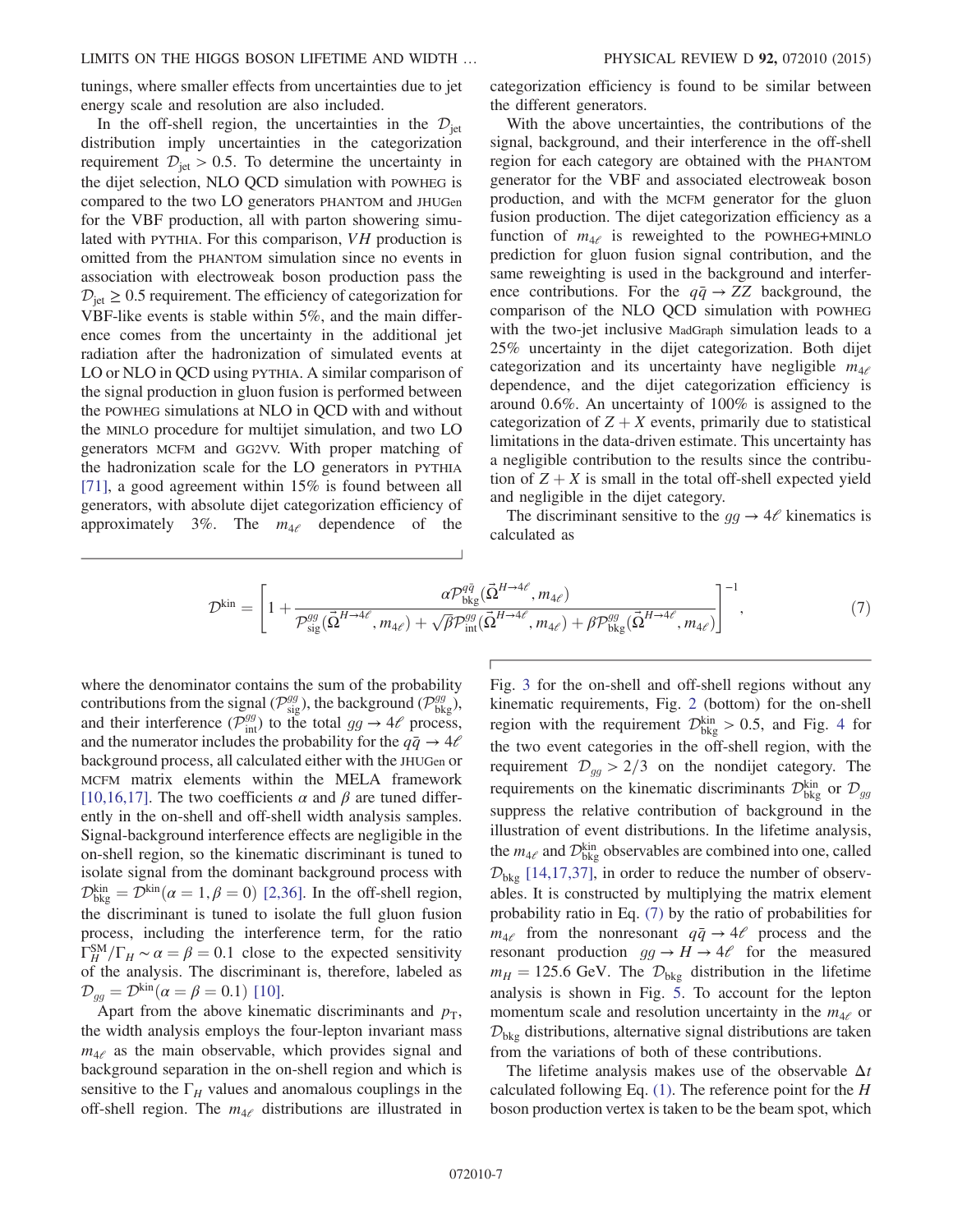<span id="page-7-0"></span>

FIG. 2 (color online). Distributions of  $\mathcal{D}_{jet}$  (top) and the fourlepton invariant mass  $m_{4}$  (bottom) in the on-shell region of the H boson width analysis. The  $\mathcal{D}_{jet}$  distributions show events in the dijet category with a requirement  $120 < m_{4\ell} < 130$  GeV. The  $m_{4\ell}$  distributions combine the nondijet and dijet categories, the former with an additional requirement  $\mathcal{D}_{\text{bkg}}^{\text{kin}} > 0.5$  to suppress<br>the deminent  $\bar{a}$  and the healtenaund. The nointe with error here the dominant  $q\bar{q} \rightarrow 4\ell$  background. The points with error bars represent the observed data, and the histograms represent the expected contributions from the SM backgrounds and the H boson signal. The contribution from the VBF and VH production is shown separately.

is the pp collision point determined by fitting chargedparticle tracks from events in multiple collisions, and the value of  $\Delta \vec{r}_{\text{T}}$  is calculated as the displacement from the beam spot to the  $4\ell$  vertex in the plane transverse to

<span id="page-7-1"></span>

FIG. 3 (color online). Distributions of the four-lepton invariant mass  $m_{4e}$  in the on-shell (top) and off-shell (bottom) regions of the  $H$  boson width analysis for all observed and expected events. The points with error bars represent the observed data in both on-shell and off-shell region distributions. The histograms for the on-shell region represent the expected contributions from the SM backgrounds and the  $H$  boson signal with the contribution from the VBF and VH production shown separately. The filled histograms for the off-shell region represent the expected contributions from the SM backgrounds and H boson signal, combining gluon fusion, VBF, and VH processes. Alternative  $H$  boson width and coupling scenarios are shown as open histograms with the assumption  $\phi_{\Lambda} = 0$ unless specified otherwise, and the overflow bin includes events up to  $m_{4\ell} = 1600$  GeV.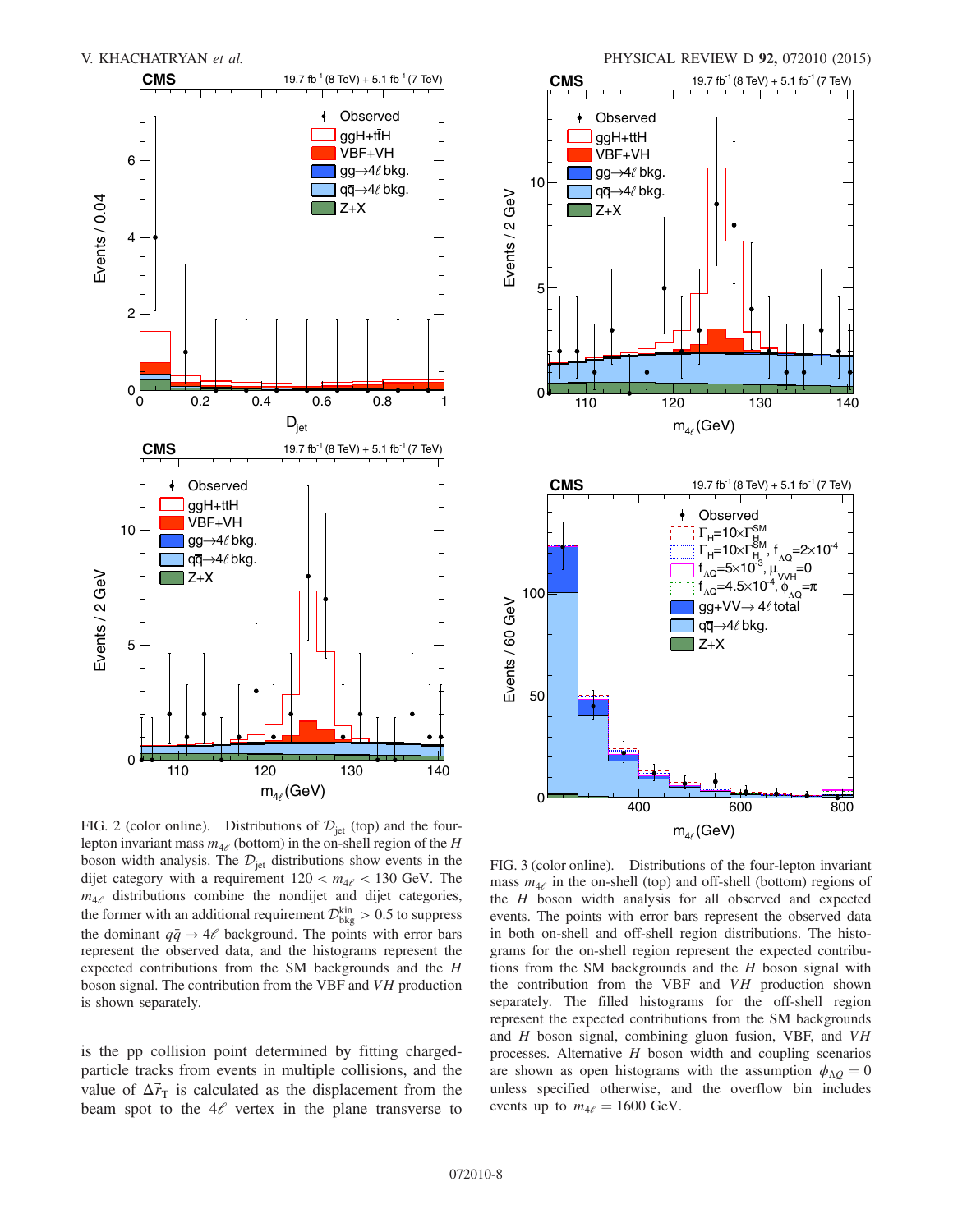<span id="page-8-0"></span>

FIG. 4 (color online). Distribution of the four-lepton invariant mass  $m_{4\ell}$  in the off-shell region in the nondijet (top) and dijet (bottom) categories. A requirement  $\mathcal{D}_{gg} > 2/3$  is applied in the nondijet category to suppress the dominant  $q\bar{q} \rightarrow 4\ell$  background. The points with error bars represent the observed data, and the filled histograms represent the expected contributions from the SM backgrounds and  $H$  boson signal, combining gluon fusion, VBF, and  $VH$  processes. Alternative  $H$  boson width and coupling scenarios are shown as open histograms. The overflow bins include events up to  $m_{4\ell} = 1600 \text{ GeV}$ , and  $\phi_{\Lambda Q} = 0$  is assumed where it is unspecified.

the beam axis. An alternative calculation of  $\Delta t$  has also been considered using the primary vertex of each event instead of the beam spot, but the different associated particles in the  $H$  boson production and their multiplicity

<span id="page-8-1"></span>

FIG. 5 (color online). Distributions of  $\mathcal{D}_{bkg}$  (top) and  $c\Delta t$ (bottom) in the lifetime analysis with  $\mathcal{D}_{bkg} > 0.5$  required for the latter to suppress the background. The points with error bars represent the observed data, and the filled histograms stacked on top of each other represent the expected contributions from the SM backgrounds. Stacked on the total background contribution, the open histograms show the combination of all production mechanisms expected in the SM for the H boson signal with either the SM lifetime or  $c\tau_H = 100 \mu m$ . Each signal contribution in the different open histograms are the same as the total number of events expected from the combination of all production mechanisms in the SM. All signal distributions are shown with the total number of events expected in the SM. The first and last bins of the  $c\Delta t$  distributions include all events beyond  $|c\Delta t| > 500 \ \mu \text{m}$ .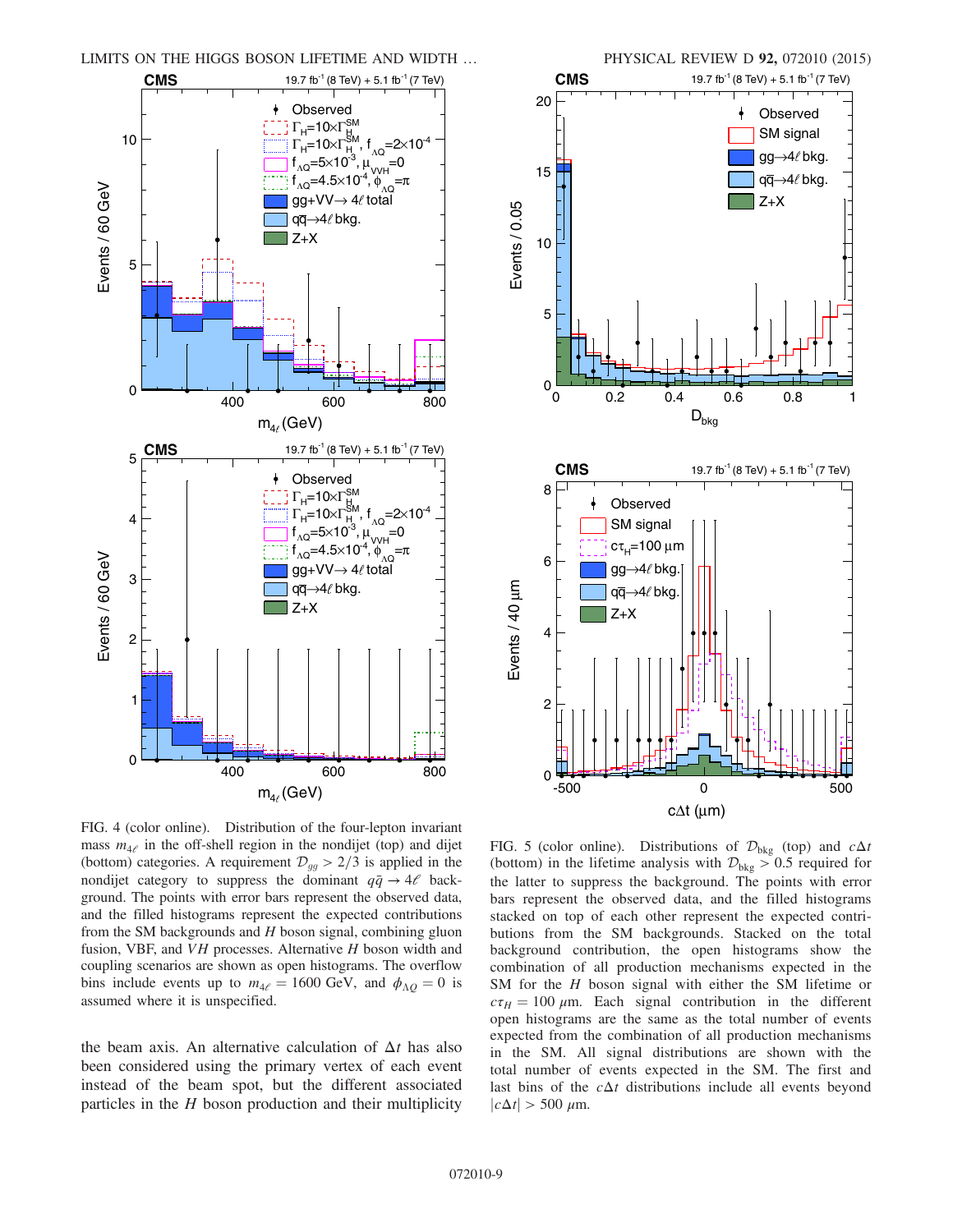<span id="page-9-1"></span>

FIG. 6 (color online). Distributions of the four-lepton  $p<sub>T</sub>$  with the selection used in the lifetime analysis and the requirement  $\mathcal{D}_{\text{bkg}} > 0.5$  to suppress the backgrounds. The points with error bars represent the observed data, and the filled histograms stacked on top of each other represent the expected contributions from the SM backgrounds. Stacked on the total background contribution, the open histograms show the  $H$  boson signal either with the combination of all production mechanisms expected in the SM, or for the VBF or  $t\bar{t}H$  production mechanisms. Each signal contribution in the different open histograms is normalized to the total number of events expected from the combination of all production mechanisms in the SM. The overflow bin includes all events beyond  $p_T > 200$  GeV.

would introduce additional model dependence in the primary vertex resolution.

The  $\Delta t$  value is non-negative and follows the exponential decay distribution if it is known perfectly for each event. However, resolution effects arising mostly from limited precision of the  $\Delta \vec{r}_{\text{T}}$  measurement allow negative  $\Delta t$  values. This feature allows for an effective selfcalibration of the resolution from the data. Symmetric broadening of the  $\Delta t$  distribution indicates resolution effects while positive skew indicates sizable signal life-time. Figure [5](#page-8-1) displays the  $\Delta t$  distributions. The resolution in  $\Delta t$  also depends on the  $p_T$  spectrum of the produced H boson, which differs among the production mechanisms, and this dependence is accounted for in the fit procedure as described in detail in Sec. [VI.](#page-9-0) The distributions of  $\Delta t$  and  $p_T$  are shown in Figs. [5](#page-8-1) and [6](#page-9-1), respectively. Since the discriminant  $\mathcal{D}_{bkg}$  is optimal for signal separation in the on-shell region, a requirement  $\mathcal{D}_{bkg} > 0.5$  is applied to reduce the background when showing these distributions.

Uncertainties in the  $\Delta t$  distribution for the signal and the prompt background are obtained from a comparison of the expected and observed distributions in the  $m_{4\ell}$  sidebands,  $70 < m_{4\ell} < 105.6$  GeV and  $170 < m_{4\ell} < 800$  GeV. These uncertainties obtained from this comparison correspond to varying the  $\Delta t$  resolution by  $+ 17/ - 15\%$ ,  $+14/ - 12\%$ , and  $+20/ - 17\%$  for the 4e, 4 $\mu$ , and 2e2 $\mu$ final states, respectively. The  $Z + X$  parametrization is obtained from the control region in the analysis mass range  $105.6 < m_{4e} < 140.6$  GeV, and its alternative parametrization obtained from the control region events in the mass range  $140.6 < m_{4\ell} < 170$  GeV reflects the uncertainties in the data-driven estimate. A cross-check of the  $\Delta t$  distributions is also performed with the  $3\ell$  control samples enriched in WZ prompt decay, and the distributions are found to be consistent with simulation.

## <span id="page-9-0"></span>VI. CONSTRAINTS ON THE LIFETIME

The  $H$  boson lifetime analysis is based on two observables  $\vec{x} = (\Delta t, \mathcal{D}_{bkg})$ , which allow the measurement of the average signal lifetime  $\tau_H$  and the discrimination of the H boson signal from background using a simultaneous likelihood fit. The extended likelihood function is defined for  $N_{\text{ev}}$  candidate events as

<span id="page-9-2"></span>
$$
\mathcal{L} = \exp\left(-n_{\text{sig}} - \sum_{k} n_{\text{bkg}}^{(k)}\right) \prod_{i}^{N_{\text{ev}}} \times \left(n_{\text{sig}} \mathcal{P}_{\text{sig}}(\vec{x}_i; \vec{\xi}) + \sum_{k} n_{\text{bkg}}^{(k)} \mathcal{P}_{\text{bkg}}^{(k)}(\vec{x}_i; \vec{\zeta})\right), \quad (8)
$$

where  $n_{sig}$  is the number of signal events and  $n_{bkg}^{k}$  is the number of booleanound events of type  $k_{b}$  (can be number of background events of type  $k$  ( $qq \rightarrow 4\ell$ ,  $q\bar{q} \rightarrow 4\ell$ ,  $Z + X$ ). The probability density functions,  $\mathcal{P}_{\text{sig}}$ for signal and  $\mathcal{P}_{bkg}^k$  for each background process k, are<br>described as bistograms (templates). The likelihood paradescribed as histograms (templates). The likelihood parametrization is constructed independently in each of the <sup>4</sup>e,  $4\mu$ , or  $2e2\mu$  final states, and for 7 and 8 TeV pp collision energy. The parameters  $\vec{\xi}$  for the signal and  $\vec{\zeta}$  for the background processes include parametrization uncertainties, and  $\vec{\xi}$  also includes  $\tau_H$  as the parameter of interest. The likelihood in Eq. [\(8\)](#page-9-2) is maximized with respect to the parameters  $n_{\text{sig}}$ ,  $n_{\text{bkg}}^k$ ,  $\xi$  and  $\zeta$ , which constitute the nuisance<br>parameters, and the parameter of interest. The puisance parameters and the parameter of interest. The nuisance parameters are either constrained within the associated uncertainties or left unconstrained in the fit.

The kinematics of the four-lepton decay, affecting  $\mathcal{D}_{bkg}$ , and the four-lepton vertex position and resolution, affecting  $\Delta t$ , are found to be independent. Therefore, the twodimensional probability distributions of  $\mathcal{P}(\Delta t, \mathcal{D}_{bkg})$  are constructed as the product of two one-dimensional distributions. In the case of the signal probability, the  $\Delta t$ templates are conditional on the parameter of interest  $\tau_H$ . The signal  $\Delta t$  parametrization is obtained for the range  $0 \leq c\tau_H \leq 1000 \ \mu \text{m}$  by reweighting the simulation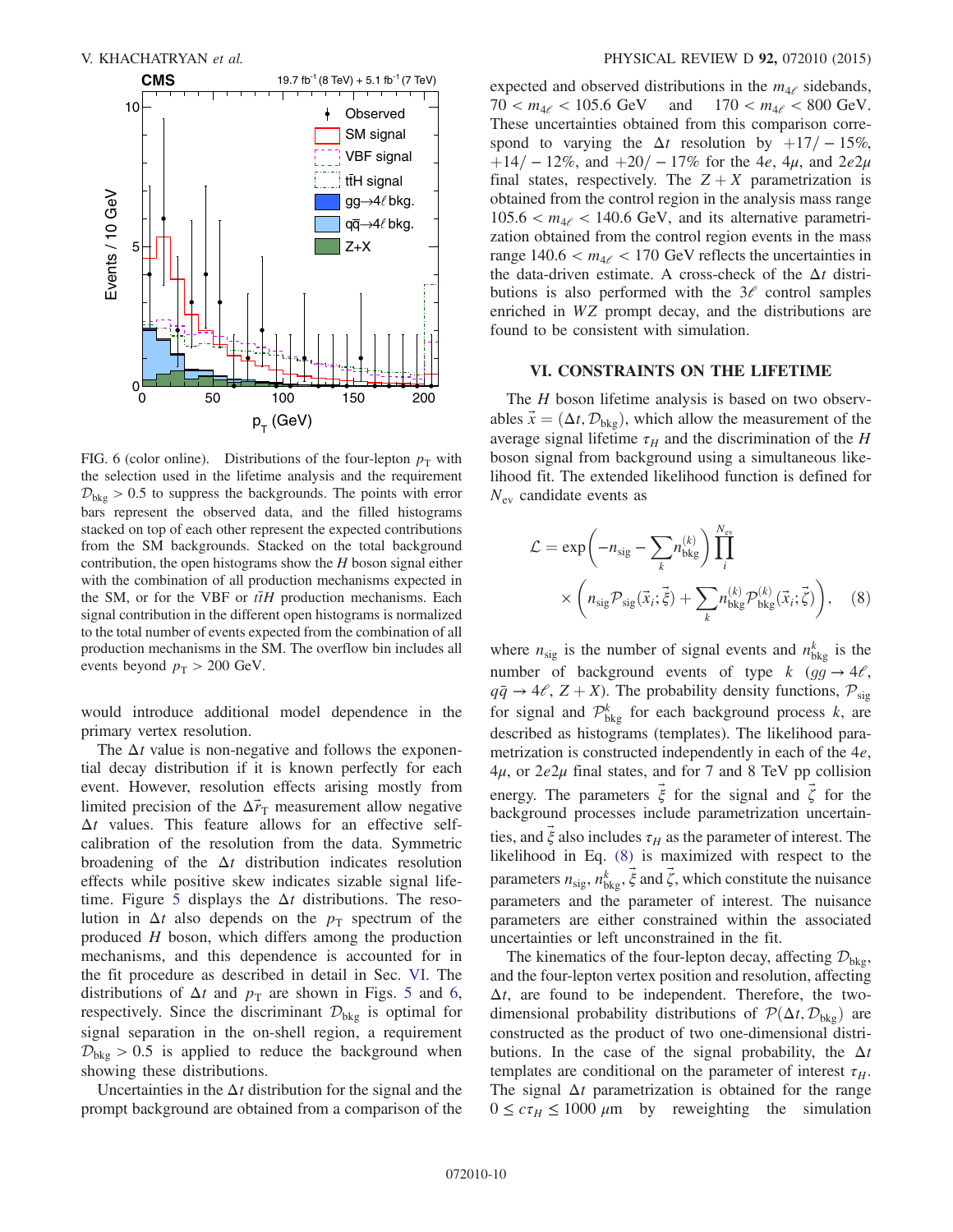available for the gluon fusion process at  $c\tau_H = 0$ , 100, 500, and 1000  $\mu$ m to  $c\tau$ <sub>H</sub> values in steps of 10  $\mu$ m and interpolating linearly for any intermediate value.

The  $\Delta t$  parametrization for all SM H boson production mechanisms (gluon fusion, VBF, WH, ZH, and  $t\bar{t}H$ ) is obtained by reweighting gluon fusion production events as a function of  $p_T$  at each of the  $\tau_H$  values. This procedure reproduces  $\Delta t$  resolution effects predicted from the simulation for prompt signal (i.e.  $\tau_H = 0$ ) and is, therefore, valid for nonzero lifetime. As shown in Fig. [6,](#page-9-1) the gluon fusion production mechanism has the softest  $p<sub>T</sub>$  spectrum while  $t\bar{t}H$  production yields the hardest  $p_T$ , and the distribution of  $\Delta t$  is thus wider in gluon fusion and narrower in  $t\bar{t}H$ production, with other production mechanisms in between. Gluon fusion production and  $t\bar{t}H$  distributions, with their respective yields scaled to the total SM production cross section, are therefore taken as the two extreme variations while the nominal  $\Delta t$  distribution is parametrized with the SM combination of the different production mechanisms. The  $\Delta t$  distribution used in the likelihood is varied from the nominal prediction between these two extremes with a continuous production parameter included in  $\zeta$  in Eq. [\(8\)](#page-9-2). Any other production mechanism or a mixture can be described with this parametrization, and the values of the production parameter corresponding to the  $p<sub>T</sub>$  spectrum of either pure VBF,  $WH$ ,  $ZH$ , or  $t\bar{t}H$  mechanisms are excluded at more than 95% C.L. from a fit to data. This information is consistent with the observed  $p_T$  spectrum in Fig. [6](#page-9-1).

While the  $\Delta t$  and  $\mathcal{D}_{bkg}$  parametrizations are obtained for the SM couplings in the  $H \rightarrow ZZ \rightarrow 4\ell$  decay, and for  $p_T$  spectra as in SM-like production mechanisms (gluon fusion, VBF, WH, ZH, and  $t\bar{t}H$ ), the analysis has little dependence on anomalous couplings in either the production or the decay of the  $H$  boson. It has already been established [\[17\]](#page-15-2) that the kinematics of the  $H \rightarrow 4\ell$ decay are consistent with the kinematics of the SM H boson decay and inconsistent with a wide range of exotic models. The  $\Delta t$  and  $\mathcal{D}_{bkg}$  distributions have little variation within the allowed range of exotic couplings in the  $H \rightarrow 4\ell$  decay. The expected  $\tau_H$  constraint remains stable within 10% when the simulation for those exotic models is tested instead of the simulation with SM couplings. Anomalous couplings in production are found to have a substantial effect on the  $p_T$  spectrum, typically making the spectrum harder in the VBF,  $WH$ ,  $ZH$ , and  $t\bar{t}H$ production mechanisms. Extreme variations in the  $p_T$ spectrum, however, are already excluded by the data, and  $p<sub>T</sub>$  variations allowed by the data are reflected in the  $\Delta t$ parametrization with the parameter describing the production mechanisms.

Figure [7](#page-10-1) shows the likelihood distribution as a function of  $c\tau_H$ . The allowed 68% and 95% C.L. intervals are defined using the respective profile likelihood function values  $-2 \ln(\mathcal{L}/\mathcal{L}_{\text{max}}) = 1.00$  and 3.84 for which exact



<span id="page-10-1"></span>FIG. 7. Observed (solid) and expected (dashed) distributions of  $-2 \ln(\mathcal{L}/\mathcal{L}_{\text{max}})$  as a function of the H boson average lifetime  $c\tau_H$ .

coverage is expected in the asymptotic limit [\[72\].](#page-16-7) The approximate coverage has been tested with the generated samples at different  $c\tau_H$  values, and the quoted results have<br>been found to be conservative. The observed (expected) average lifetime is  $c\tau_H = 2^{+25}_{-2} (0^{+24}_{-0}) \mu m (\tau_H = 10^{+80}_{-10} \text{fs}$ <br>for the observation and  $\tau = 0^{+80}_{-6}$  for the expectation) for the observation and  $\tau_H = 0^{+80}_{-0}$  fs for the expectation), and the allowed region at the 95% C.L. is  $c\tau_H$  < 57(56)  $\mu$ m ( $\tau$ H < 190 fs for both the observation and the expectation). The observed number of signal events remains consistent with Ref. [\[16\].](#page-14-5) The observed (expected) upper limit on the average lifetime at 95% C.L. corresponds through Eq.  $(2)$  to the lower limit on the H boson width  $\Gamma_H > 3.5 \times 10^{-9}$  MeV ( $\Gamma_H > 3.6 \times 10^{-9}$  MeV) regardless of the value of  $f_{\Lambda Q}$ .

#### VII. CONSTRAINTS ON THE WIDTH

<span id="page-10-0"></span>The H boson width  $\Gamma_H$  and the effective fraction  $f_{\Lambda Q}$ for the  $\Lambda$ <sup>o</sup> anomalous coupling are measured in an unbinned maximum likelihood fit of a signal-plusbackground model following Eq. [\(8\)](#page-9-2). In addition to the event categories already defined in the lifetime analysis for the final states and pp collision energy, events are also split into dijet and nondijet categories, and into onshell and off-shell regions. In the on-shell region, a threedimensional distribution of  $\vec{x} = (m_{4e}, \mathcal{D}_{bkg}^{kin}, p_{T} \text{ or } \mathcal{D}_{jet})$  is analyzed, following the methodology described in Ref. [\[16\].](#page-14-5) In the off-shell region, a two-dimensional distribution  $\vec{x} = (m_{4e}, D_{00})$  is analyzed following the methodology described in Ref. [\[10\]](#page-14-2) with the events split into the two dijet categories defined in Table [I](#page-5-1).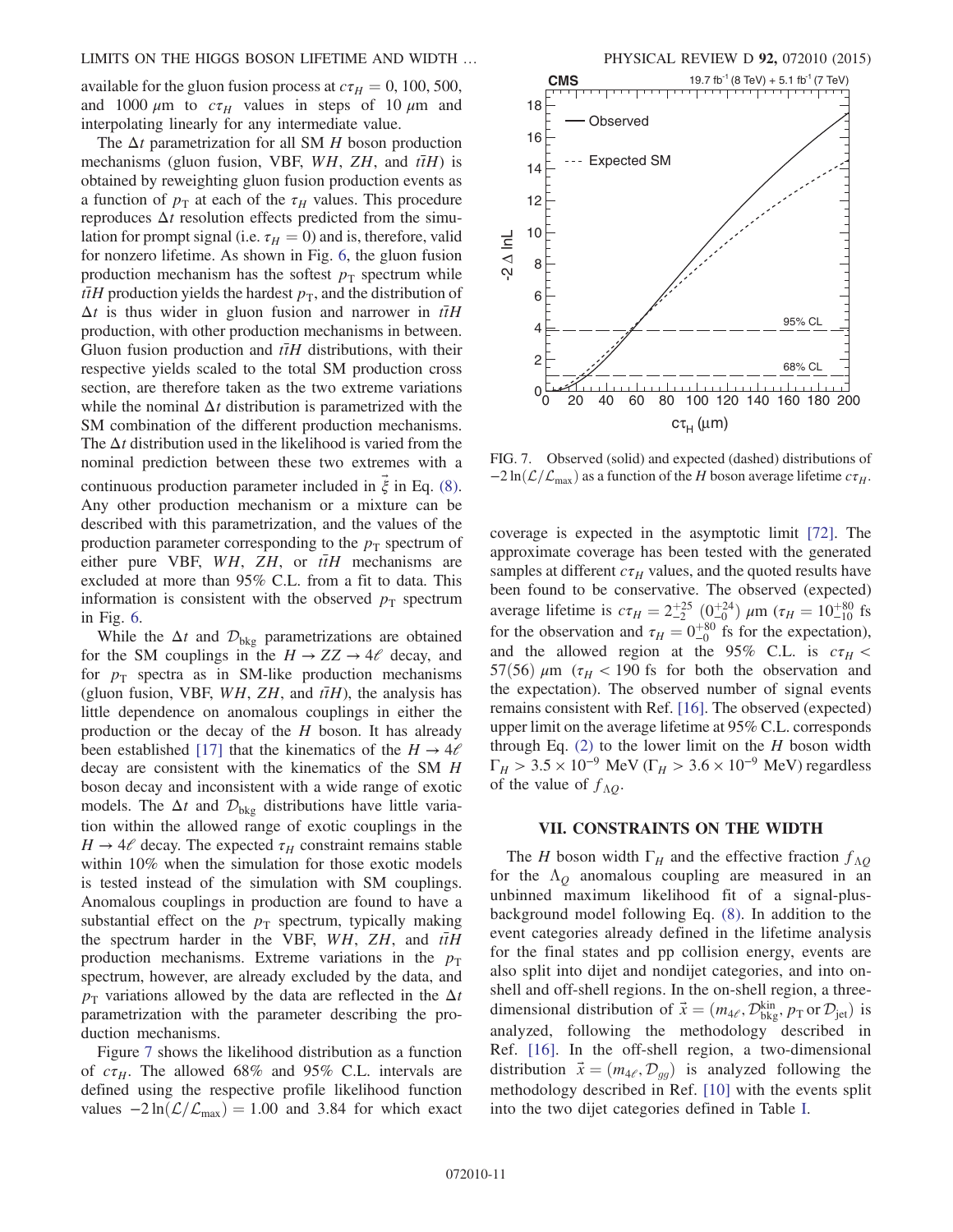The probability distribution functions are built using the full detector simulation or data control regions and are defined for both the signal ( $\mathcal{P}_{sig}$ ) and the background ( $\mathcal{P}_{bkg}$ ) contributions as well as their interference ( $\mathcal{P}_{int}$ ), as a function of the observables  $\vec{x}$  discussed above. Several production mechanisms such as gluon fusion (gg), VBF, WH and ZH (VH) are considered for the signal. The total probability distribution function for the off-shell region is written as

<span id="page-11-0"></span>
$$
\mathcal{P}_{\text{tot}}^{\text{off-shell}}(\vec{x}; \Gamma_H, f_{\Lambda Q}) = \left[ \mu_{ggH} \frac{\Gamma_H}{\Gamma_0} \mathcal{P}_{\text{sig}}^{gg}(\vec{x}; f_{\Lambda Q}) + \sqrt{\mu_{ggH} \frac{\Gamma_H}{\Gamma_0} \mathcal{P}_{\text{int}}^{gg}(\vec{x}; f_{\Lambda Q}) + \mathcal{P}_{\text{bkg}}^{gg}(\vec{x})} \right] + \left[ \mu_{VVH} \frac{\Gamma_H}{\Gamma_0} \mathcal{P}_{\text{sig}}^{VV}(\vec{x}; f_{\Lambda Q}) + \sqrt{\mu_{VVH} \frac{\Gamma_H}{\Gamma_0} \mathcal{P}_{\text{int}}^{VV}(\vec{x}; f_{\Lambda Q}) + \mathcal{P}_{\text{bkg}}^{VV}(\vec{x})} \right] + \mathcal{P}_{\text{bkg}}^{q\bar{q}}(\vec{x}) + \mathcal{P}_{\text{bkg}}^{ZX}(\vec{x}), \quad (9)
$$

where  $\Gamma_0$  is a reference value used in simulation and VV stands for a combination of VBF and associated electroweak boson production taken together. Under the assumption  $\phi_{\Lambda} = 0$  or  $\pi$ , any contribution to the HVV scattering amplitude in Eq. [\(4\)](#page-1-3) from the  $a_1$  term is proportional to  $\sqrt{1 - f_{\Lambda Q}}$  while that from the  $\Lambda_Q$  term is proportional to  $\sqrt{f_{\Lambda Q}} \cos(\phi_{\Lambda Q})$ . The dependence on  $f_{\Lambda Q}$ <br>in Eq. (0) can thus be parametrized with the factor in Eq. [\(9\)](#page-11-0) can thus be parametrized with the factor

$$
\left(\sqrt{1 - f_{\Lambda Q}} - \sqrt{f_{\Lambda Q}} \cos(\phi_{\Lambda Q}) \frac{m_{4\ell}^2}{m_H^2}\right)^N, \qquad (10)
$$

where the power  $N$  depends on the power of the  $HVV$ couplings. The couplings appear twice in the VBF and VH cases, in both production and decay, so the power of the factor is twice as large. Thus, for gluon fusion,  $N = 1$  for<br>the interference component ( $\mathcal{P}_{int}^{gg}$ ) and  $N = 2$  ( $\mathcal{P}_{V}^{VV}$ ) and 4 ( $\mathcal{P}_{V}^{VV}$ ),<br> $\mathcal{P}_{S}^{reg}$ ); for VBF and *VH*,  $N = 2$  ( $\mathcal{P}_{V}^{VV}$ ) and 4 ( $\math$ respectively. Both HZZ and HWW couplings contribute to the VBF and VH production couplings, and this analysis assumes the same  $\Lambda_{\Omega}$  would contribute to the HZZ and HWW couplings in Eq. [\(4\).](#page-1-3) The effective fraction  $f_{\Lambda Q}$  is therefore the same for the HZZ and HWW amplitudes.

<span id="page-11-1"></span>In the on-shell region, the parametrization includes the small contribution of the  $t\bar{t}H$  production mechanism, which is related to the gluon fusion production. The total probability distribution function for the on-shell region is

$$
\mathcal{P}_{\text{tot}}^{\text{on-shell}}(\vec{x}) = \mu_{ggH} \mathcal{P}_{\text{sig}}^{gg+ \bar{t}H}(\vec{x}) + \mu_{VVH} \mathcal{P}_{\text{sig}}^{VV}(\vec{x}) + \mathcal{P}_{\text{bkg}}^{q\bar{q}}(\vec{x}) + \mathcal{P}_{\text{bkg}}^{q\bar{q}}(\vec{x}) + \mathcal{P}_{\text{bkg}}^{ZX}(\vec{x}). \tag{11}
$$

The normalization of the signal and background distributions is incorporated in the probability functions  $P$  in Eqs. [\(9\)](#page-11-0) and [\(11\)](#page-11-1), but the overall signal yield is left unconstrained with the independent signal strength parameters  $\mu_{o}$  and  $\mu_{VVH}$ , corresponding to the H production mechanisms through coupling to either fermions or weak vector bosons, respectively. The observed  $\mu_{ggH}$  and  $\mu_{VVH}$ 

values are found to be consistent with those obtained in Refs. [\[10,16\].](#page-14-2)

The allowed 68% and 95% C.L. intervals are defined using the profile likelihood function values  $-2\ln(\mathcal{L}/\mathcal{L}_{\text{max}}) = 2.30$  and 5.99, respectively, for the two-parameter constraints presented, and  $-2 \ln(\mathcal{L}/\mathcal{L}_{\text{max}})$  = 1.00 and 3.84, respectively, for the one-parameter constraints. Exact coverage is expected in the asymptotic limit [\[72\]](#page-16-7), and the approximate coverage has been tested at several different parameter values with the quoted results having been found to be conservative. The observed distribution of the likelihood as a two-parameter function of  $\Gamma_H$  and  $f_{\Lambda Q}$  cos  $\phi_{\Lambda Q}$ , with  $\phi_{\Lambda Q} = 0$  or  $\pi$ , is shown in Fig. [8](#page-12-1). Also shown is the one-parameter, conditional likelihood scan of  $f_{\Lambda Q}$  cos  $\phi_{\Lambda Q}$  for a given  $\Gamma_H$ , where the  $-2 \ln(\mathcal{L}/\mathcal{L}_{\text{max}})$  distribution is shown for  $\mathcal{L}_{\text{max}}$  adjusted according to the most likely value of  $f_{\Lambda Q}$  cos  $\phi_{\Lambda Q}$  at the given value of  $\Gamma_H$ . The observed and expected likelihood distributions as a function of  $\Gamma_H$  are shown in Fig. [9,](#page-12-2) where  $f_{\Lambda Q}$  is either constrained to zero or left unconstrained. The observed (expected) central values with 68% C.L. uncertainties are  $\Gamma_H = 2^{+9}_{-4} (4^{+17}_{-4})$  MeV with  $f_{\Lambda Q} = 0$ , and  $\Gamma_H = 2^{+15} (4^{+30}_{-4})$ . MeV with f we present with  $f_{\Lambda Q} = 0$  and  $f_{\Lambda Q} = 0$  $2^{+15}_{-2}$ (4<sup>+30</sup>) MeV with  $f_{\Lambda Q}$  unconstrained and  $\phi_{\Lambda Q} = 0$  or<br>  $\tau$ . The observed (expected) constraints at 95% C I are  $\pi$ . The observed (expected) constraints at 95% C.L. are  $\Gamma_H$  < 26(41) MeV with  $f_{\Lambda O} = 0$ , and  $\Gamma_H$  < 46(73) MeV with  $f_{\Lambda O}$  unconstrained and  $\phi_{\Lambda O} = 0$  or  $\pi$ . These observed (expected) upper limits on the H boson width at  $95\%$  C.L. correspond through Eq.  $(2)$  to the lower limits on the H boson average lifetime  $\tau_H > 2.5 \times 10^{-8} (1.6 \times 10^{-8})$  fs with  $f_{\Lambda Q} = 0$  and  $\tau_H > 1.4 \times 10^{-8} (9 \times 10^{-9})$  fs with  $f_{\Lambda Q}$  unconstrained and  $\phi_{\Lambda Q} = 0$  or  $\pi$ .

The result with the constraint  $f_{\Lambda Q} = 0$  is consistent with the earlier one from the  $H \to ZZ \to 4\ell$  channel [\[10\].](#page-14-2) It can be reinterpreted as an off-shell signal strength with the change of parameters  $\mu_{vvH}^{off-shell} = \mu_{vvH} \Gamma_H / \Gamma_H^{\text{SM}}$ , provided the signal strength  $\mu_{vv}$  for the on-shell region is uncorrelated signal strength  $\mu_{vvH}$  for the on-shell region is uncorrelated with the signal strength  $\mu_{vVH}^{\text{off-shell}}$  for the off-shell region in<br>the likelihood scan. The observed (expected) central values the likelihood scan. The observed (expected) central values and the 68% C.L. uncertainties of  $\Gamma_H$  with the  $f_{\Lambda Q} = 0$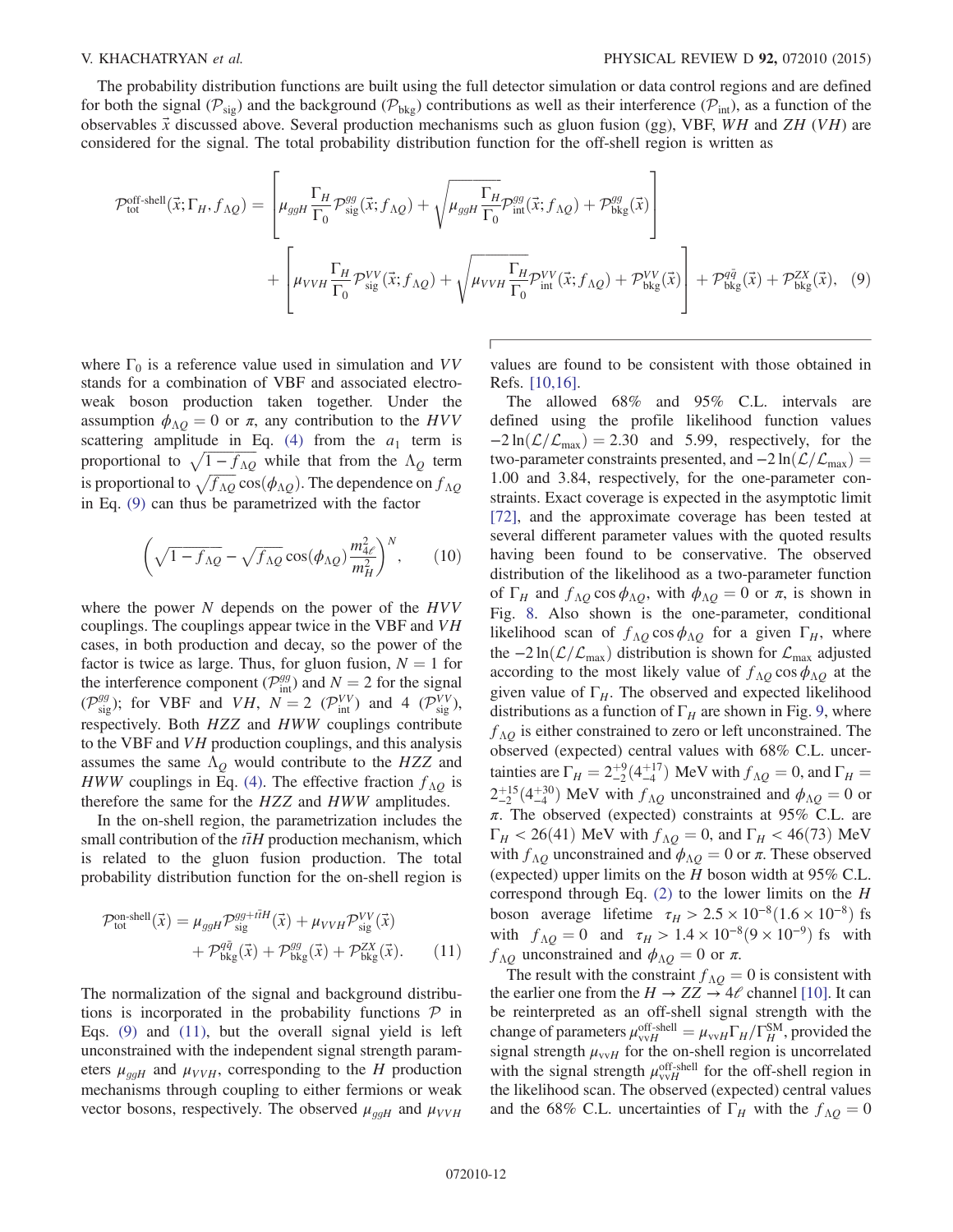<span id="page-12-1"></span>

FIG. 8 (color online). Observed distribution of  $-2 \ln(\mathcal{L}/\mathcal{L}_{\text{max}})$ as a function of  $\Gamma_H$  and  $f_{\Lambda O}$  cos  $\phi_{\Lambda O}$  with the assumption  $\phi_{\Lambda O} = 0$ or  $\pi$  (top panel). The bottom panel shows the observed conditional likelihood scan as a function of  $f_{\Lambda Q}$  cos  $\phi_{\Lambda Q}$  for a given  $\Gamma_H$ . The likelihood contours are shown for the two-parameter 68% and 95% CL<sub>s</sub> (top) and for the one-parameter 68% and 95% CL<sub>s</sub> (bottom). The black curve with white dots on the bottom panel shows the  $f_{\Lambda Q}$  cos  $\phi_{\Lambda Q}$  minima at each  $\Gamma_H$  value.

constraint correspond to  $\mu_{ggH}^{\text{off-shell}} = 0.5^{+2.2}_{-0.5} (1.0^{+5.1}_{-1.0})$  and  $\mu_{VHH}^{\text{off-shell}} = 0.4^{+10.5}_{-0.4} (1.0^{+20.6}_{-1.0})$ , and the observed (expected) constraints at 95% C.L. become  $\mu_{ggl}^{\text{off-shell}} < 6.2(9.3)$  and<br>coff-shell  $\leq 21.2(44.4)$ . There is no opportunity on the untio  $\mu_{VVH}^{\text{off-shell}} < 31.3(44.4)$ . There is no constraint on the ratio  $\mu_{VVH}^{\text{off-shell}} < 31.3(44.4)$ . There is no constraint on the ratio  $\mu_{VVH}^{\text{off-shell}}/\mu_{ggH}^{\text{off-shell}}$  at 68% C.L.. The  $\Gamma_H$  limits with  $f_{\Lambda Q}$ <br>unconstrained are weaker because a small personal value unconstrained are weaker because a small nonzero value  $f_{\Lambda}$ <sup> $\sim$ </sup> 2 × 10<sup>-4</sup> leads to destructive interference between the  $a_1$  and  $\Lambda_Q$  terms in Eq. [\(4\)](#page-1-3) when  $\phi_{\Lambda_Q} = 0$ . This interference reduces the expected signal yield at these parameter values, thereby reducing the exclusion power for  $\Gamma_H > \Gamma_H^{\text{SM}}$ . This effect is also illustrated in Fig. [4.](#page-8-0)<br>No constraint on  $f_{\text{the}}$  can be obtained in the limit  $\Gamma_{\text{th}}$ .

No constraint on  $f_{\Lambda Q}$  can be obtained in the limit  $\Gamma_H \to 0$ because, as displayed in Fig. [8,](#page-12-1) the number of expected offshell events vanishes. The constraints on  $f_{\Lambda Q}$  cos  $\phi_{\Lambda Q}$  given

<span id="page-12-2"></span>

FIG. 9 (color online). Observed (solid) and expected (dashed) distributions of  $-2 \ln(\mathcal{L}/\mathcal{L}_{\text{max}})$  as a function of  $\Gamma_H$  (top) and  $f_{\Lambda Q}$  cos  $\phi_{\Lambda Q}$  (bottom). On the top panel, the  $f_{\Lambda Q}$  value is either constrained to zero (blue) or left unconstrained (black, weaker limit), while  $\Gamma_H = \Gamma_H^{\text{SM}}$  and  $\phi_{\Lambda Q} = 0$  or  $\pi$  are assumed on the bottom.

particular  $\Gamma_H$  values become tighter for increasing  $\Gamma_H$ . The limits on  $f_{\Lambda Q}$  cos  $\phi_{\Lambda Q}$  with the assumption  $\Gamma_H = \Gamma_H^{\text{SM}}$  are presented in Fig. 9. The observed (expected) value is presented in Fig. [9](#page-12-2). The observed (expected) value is  $f_{\Lambda Q}$  cos  $\phi_{\Lambda Q} = 0^{+1.0}_{-0.4} (0^{+1.1}_{-0.4}) \times 10^{-3}$ , and the allowed region at 95% C.L. is  $[-2.4, 3.8] \times 10^{-3}$  $([-3.6, 4.4] \times 10^{-3})$ .

## VIII. CONCLUSIONS

<span id="page-12-0"></span>Constraints on the lifetime and the width of the H boson are obtained from  $H \to ZZ \to 4\ell$  events using the data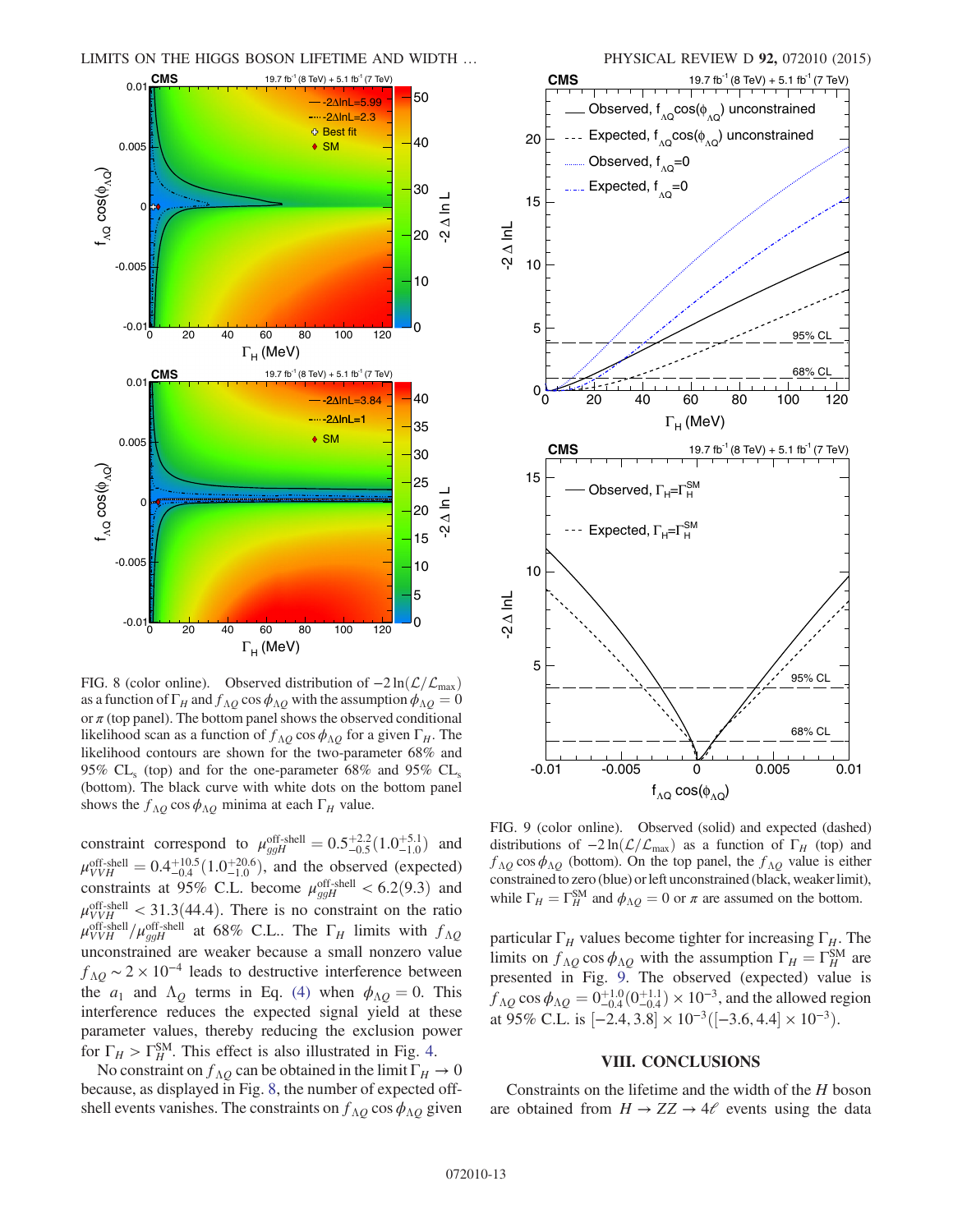<span id="page-13-0"></span>TABLE II. Observed and expected allowed intervals at the 95% C.L. on the H boson average lifetime  $\tau_H$  and width  $\Gamma_H$  obtained combining the width and lifetime analyses. The constraints are separated into the two conditions used in the width measurement, with either the constraint  $f_{\Lambda Q} = 0$ , or  $f_{\Lambda Q}$  left unconstrained and  $\phi_{\Lambda Q} = 0$  or  $\pi$ . The upper (lower) limits on H boson average lifetime  $\tau_H$  are related to the lower (upper) limits on H boson width  $\Gamma_H$  through Eq. [\(2\).](#page-1-4)

| Parameter        | $f_{\Lambda 0} = 0$         |                             | $f_{\Lambda Q}$ unconstrained, $\phi_{\Lambda Q} = 0$ or $\pi$ |                            |  |
|------------------|-----------------------------|-----------------------------|----------------------------------------------------------------|----------------------------|--|
|                  | Observed                    | Expected                    | Observed                                                       | Expected                   |  |
| $\tau_H$ (fs)    | $[2.5 \times 10^{-8}, 190]$ | $[1.6 \times 10^{-8}, 190]$ | $[1.4 \times 10^{-8}, 190]$                                    | $[9 \times 10^{-9}, 190]$  |  |
| $\Gamma_H$ (MeV) | $[3.5 \times 10^{-9}, 26]$  | $[3.6 \times 10^{-9}, 41]$  | $[3.5 \times 10^{-9}, 46]$                                     | $[3.6 \times 10^{-9}, 73]$ |  |

<span id="page-13-1"></span>TABLE III. Observed and expected allowed intervals at the 95% C.L. on the  $f_{AQ}$  on-shell effective cross-section fraction and its interpretation in terms of the anomalous counting parameter  $\Lambda_{\rm s}$  assuming  $\Gamma_{\rm m} = \Gamma$ interpretation in terms of the anomalous coupling parameter  $\Lambda_Q$  assuming  $\Gamma_H = \Gamma_H^{\text{SM}}$ . Results are presented assuming either  $\phi_{\Lambda_Q} = 0$  or  $\phi_{\Lambda Q} = \pi$ . The allowed intervals on  $f_{\Lambda Q}$  are also translated to the equivalent quantity  $\sqrt{a_1} \Lambda_Q$  through Eq. [\(5\),](#page-2-1) where the coefficient  $a_1$  is allowed to be different from its SM value  $a_1 = 2$ allowed to be different from its SM value  $a_1 = 2$ .

| Parameter                    | $\phi_{\Lambda O} = 0$            |                                   | $\phi_{\Lambda O} = \pi$ |                                   |
|------------------------------|-----------------------------------|-----------------------------------|--------------------------|-----------------------------------|
|                              | Observed                          | Expected                          | Observed                 | Expected                          |
| $f_{\Lambda Q}$              | $<$ 3.8 $\times$ 10 <sup>-3</sup> | $<$ 4.4 $\times$ 10 <sup>-3</sup> | $< 2.4 \times 10^{-3}$   | $<$ 3.6 $\times$ 10 <sup>-3</sup> |
| $\sqrt{a_1} \Lambda_Q$ (GeV) | > 500                             | > 490                             | > 570                    | > 510                             |

recorded by the CMS experiment during the LHC run 1. The measurement of the  $H$  boson lifetime is derived from its flight distance in the CMS detector with the upper bound  $\tau_H$  < 190 fs at the 95% C.L., corresponding to a lower<br>bound on the width  $\Gamma_{\rm ex} > 3.5 \times 10^{-9}$  MeV. The measurebound on the width  $\Gamma_H > 3.5 \times 10^{-9}$  MeV. The measurement of the width is obtained from an off-shell production technique, generalized to include additional anomalous couplings of the H boson to two electroweak bosons. This measurement provides a joint constraint on the H boson width and a parameter that quantifies an anomalous coupling contribution through an on-shell cross-section fraction  $f_{\Lambda Q}$ . The observed limit on the H boson width is  $\Gamma_H$  < 46 MeV at the 95% C.L. with  $f_{\Lambda Q}$  left unconstrained while it is  $\Gamma_H < 26$  MeV at the 95% C.L. for  $f_{\Lambda Q} = 0$ . The constraint  $f_{\Lambda}$  < 3.8 × 10<sup>-3</sup> at the 95% C.L. is obtained assuming the  $H$  boson width expected in the SM, and the  $f_{\Lambda Q}$  constraints given any other width value are also presented. Table [II](#page-13-0) summarizes the width and corresponding lifetime limits, and Table [III](#page-13-1) summarizes the limits on  $f_{\Lambda Q}$  under the different  $\phi_{\Lambda Q}$  scenarios that can be interpreted from this analysis, and provides the corresponding limits on  $\sqrt{a_1} \Lambda_Q$ .

## ACKNOWLEDGMENTS

We thank Markus Schulze for optimizing the JHUGen Monte Carlo simulation program and matrix element library for this analysis. We congratulate our colleagues in the CERN accelerator departments for the excellent performance of the LHC and thank the technical and administrative staffs at CERN and at other CMS institutes for their contributions to the success of the CMS effort. In addition, we gratefully acknowledge the computing centers and personnel of the Worldwide LHC Computing Grid for delivering so effectively the computing infrastructure essential to our analyses. Finally, we acknowledge the enduring support for the construction and operation of the LHC and the CMS detector provided by the following funding agencies: the Austrian Federal Ministry of Science, Research and Economy and the Austrian Science Fund; the Belgian Fonds de la Recherche Scientifique, and Fonds voor Wetenschappelijk Onderzoek; the Brazilian Funding Agencies (CNPq, CAPES, FAPERJ, and FAPESP); the Bulgarian Ministry of Education and Science; CERN; the Chinese Academy of Sciences, Ministry of Science and Technology, and National Natural Science Foundation of China; the Colombian Funding Agency (COLCIENCIAS); the Croatian Ministry of Science, Education and Sport, and the Croatian Science Foundation; the Research Promotion Foundation, Cyprus; the Ministry of Education and Research, Estonian Research Council via IUT23-4 and IUT23-6 and European Regional Development Fund, Estonia; the Academy of Finland, Finnish Ministry of Education and Culture, and Helsinki Institute of Physics; the Institut National de Physique Nucléaire et de Physique des Particules/CNRS, and Commissariat à l'Énergie Atomique et aux Énergies Alternatives/CEA, France; the Bundesministerium für Bildung und Forschung, Deutsche Forschungsgemeinschaft, and Helmholtz-Gemeinschaft Deutscher Forschungszentren, Germany; the General Secretariat for Research and Technology, Greece; the National Scientific Research Foundation, and National Innovation Office, Hungary; the Department of Atomic Energy and the Department of Science and Technology,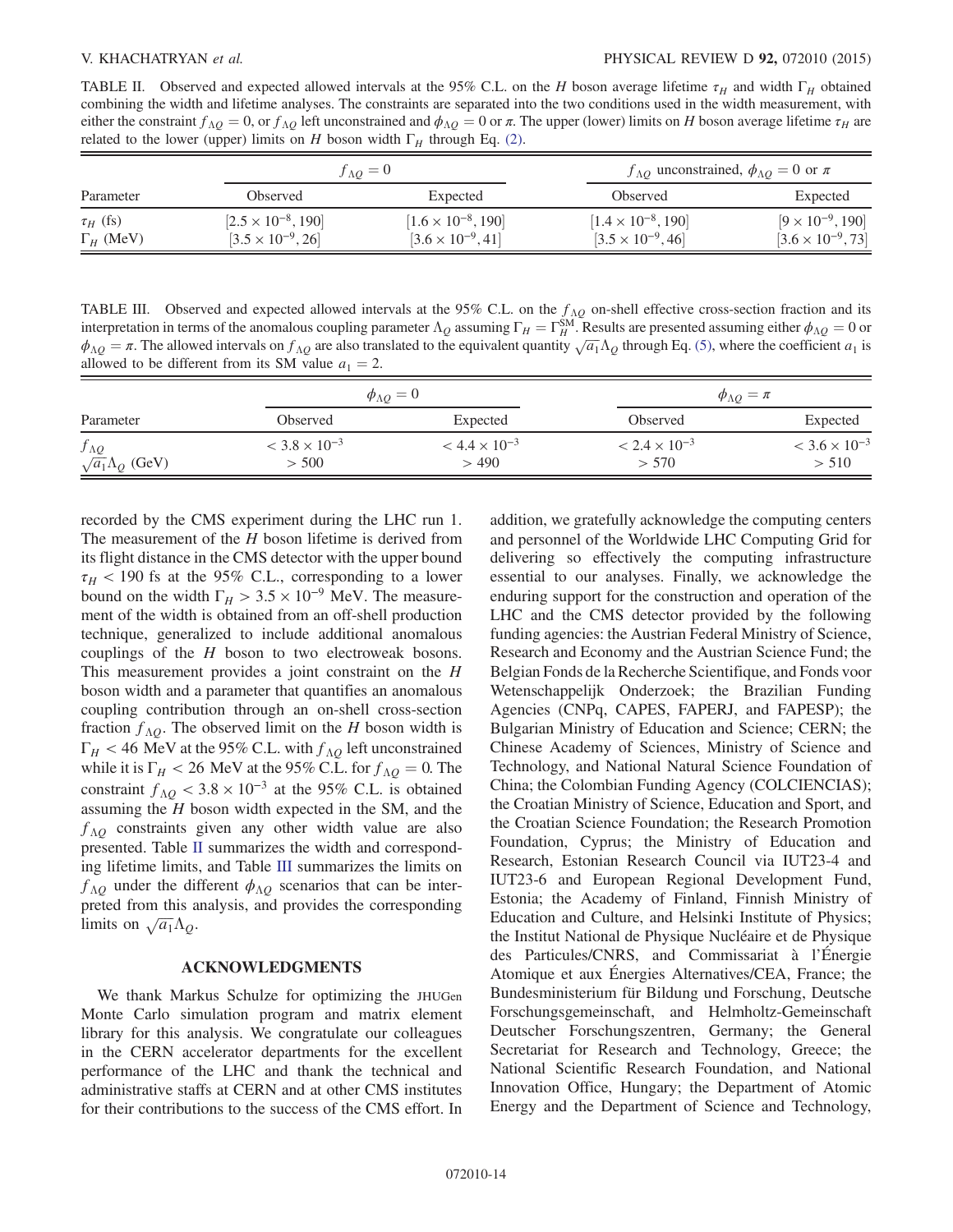India; the Institute for Studies in Theoretical Physics and Mathematics, Iran; the Science Foundation, Ireland; the Istituto Nazionale di Fisica Nucleare, Italy; the Ministry of Science, ICT and Future Planning, and National Research Foundation (NRF), Republic of Korea; the Lithuanian Academy of Sciences; the Ministry of Education, and University of Malaya (Malaysia); the Mexican funding agencies (CINVESTAV, CONACYT, SEP, and UASLP-FAI); the Ministry of Business, Innovation and Employment, New Zealand; the Pakistan Atomic Energy Commission; the Ministry of Science and Higher Education and the National Science Centre, Poland; the Fundação para a Ciência e a Tecnologia, Portugal; JINR, Dubna; the Ministry of Education and Science of the Russian Federation, the Federal Agency of Atomic Energy of the Russian Federation, Russian Academy of Sciences, and the Russian Foundation for Basic Research; the Ministry of Education, Science and Technological Development of Serbia; the Secretaría de Estado de Investigación, Desarrollo e Innovación and Programa Consolider-Ingenio 2010, Spain; the Swiss Funding Agencies (ETH Board, ETH Zurich, PSI, SNF, UniZH, Canton Zurich, and SER); the Ministry of Science and Technology, Taipei; the Thailand Center of Excellence in Physics, the Institute for the Promotion of Teaching Science and Technology of Thailand, Special Task Force for Activating Research and the National Science and Technology Development Agency

of Thailand; the Scientific and Technical Research Council of Turkey, and Turkish Atomic Energy Authority; the National Academy of Sciences of Ukraine, and State Fund for Fundamental Researches, Ukraine; the Science and Technology Facilities Council, UK; the U.S. Department of Energy, and the U.S. National Science Foundation. Individuals have received support from the Marie Curie program and the European Research Council and EPLANET (European Union); the Leventis Foundation; the A. P. Sloan Foundation; the Alexander von Humboldt Foundation; the Belgian Federal Science Policy Office; the Fonds pour la Formation à la Recherche dans l'Industrie et dans l'Agriculture (FRIA-Belgium); the Agentschap voor Innovatie door Wetenschap en Technologie (IWT-Belgium); the Ministry of Education, Youth and Sports (MEYS) of the Czech Republic; the Council of Science and Industrial Research, India; the HOMING PLUS program of the Foundation for Polish Science, cofinanced by the European Union, Regional Development Fund; the Compagnia di San Paolo (Torino); the Consorzio per la Fisica (Trieste); MIUR project 20108T4XTM (Italy); the Thalis and Aristeia programs cofinanced by EU-ESF and the Greek NSRF; the National Priorities Research Program by Qatar National Research Fund; the Rachadapisek Sompot Fund for Postdoctoral Fellowship, Chulalongkorn University (Thailand); and the Welch Foundation.

- <span id="page-14-0"></span>[1] ATLAS Collaboration, Observation of a new particle in the search for the Standard Model Higgs boson with the ATLAS detector at the LHC, [Phys. Lett. B](http://dx.doi.org/10.1016/j.physletb.2012.08.020) 716, 1 (2012).
- <span id="page-14-6"></span>[2] CMS Collaboration, Observation of a new boson at a mass of 125 GeV with the CMS experiment at the LHC, [Phys.](http://dx.doi.org/10.1016/j.physletb.2012.08.021) Lett. B 716[, 30 \(2012\)](http://dx.doi.org/10.1016/j.physletb.2012.08.021).
- [3] CMS Collaboration, Observation of a new boson with mass near 125 GeV in pp collisions at  $\sqrt{s} = 7$  and 8 TeV, [J. High](http://dx.doi.org/10.1007/JHEP06(2013)081)<br>Energy Phys. 06 (2013) 081 [Energy Phys. 06 \(2013\) 081.](http://dx.doi.org/10.1007/JHEP06(2013)081)
- <span id="page-14-1"></span>[4] F. Englert and R. Brout, Broken Symmetry and the Mass of Gauge Vector Mesons, [Phys. Rev. Lett.](http://dx.doi.org/10.1103/PhysRevLett.13.321) 13, 321 (1964).
- [5] Peter W. Higgs, Broken Symmetries and the Masses of Gauge Bosons, [Phys. Rev. Lett.](http://dx.doi.org/10.1103/PhysRevLett.13.508) 13, 508 (1964).
- [6] G. S. Guralnik, C. R. Hagen, and T. W. B. Kibble, Global Conservation Laws and Massless Particles, [Phys. Rev. Lett.](http://dx.doi.org/10.1103/PhysRevLett.13.585) 13[, 585 \(1964\).](http://dx.doi.org/10.1103/PhysRevLett.13.585)
- [7] S.L. Glashow, Partial-symmetries of weak interactions, Nucl. Phys. 22[, 579 \(1961\).](http://dx.doi.org/10.1016/0029-5582(61)90469-2)
- [8] S. Weinberg, A Model of Leptons, [Phys. Rev. Lett.](http://dx.doi.org/10.1103/PhysRevLett.19.1264) 19, 1264 [\(1967\).](http://dx.doi.org/10.1103/PhysRevLett.19.1264)
- [9] A. Salam, Weak and electromagnetic interactions, in Elementary Particle Physics: Relativistic Groups and Analyticity, edited by N. Svartholm (Almqvist & Wiksell, Stockholm, 1968), p. 367.
- <span id="page-14-2"></span>[10] CMS Collaboration, Constraints on the Higgs boson width from off-shell production and decay to Z-boson pairs, [Phys.](http://dx.doi.org/10.1016/j.physletb.2014.06.077) Lett. B 736[, 64 \(2014\)](http://dx.doi.org/10.1016/j.physletb.2014.06.077).
- [11] ATLAS Collaboration, Determination of the off-shell Higgs boson signal strength in the high-mass ZZ and WW final states with the ATLAS detector, [Eur. Phys. J. C](http://dx.doi.org/10.1140/epjc/s10052-015-3542-2) 75, 335 [\(2015\).](http://dx.doi.org/10.1140/epjc/s10052-015-3542-2)
- <span id="page-14-3"></span>[12] CMS Collaboration, Precise determination of the mass of the Higgs boson and tests of compatibility of its couplings with the standard model predictions using proton collisions at 7 and 8 TeV, [Eur. Phys. J. C](http://dx.doi.org/10.1140/epjc/s10052-015-3351-7) 75, 212 (2015).
- [13] ATLAS Collaboration, Measurement of the Higgs boson mass from the  $H \to \gamma \gamma$  and  $H \to ZZ^* \to 4\ell$  channels in pp<br>collisions at center-of-math energies of 7 and 8 TeV with the collisions at center-of-math energies of 7 and 8 TeV with the ATLAS detector, Phys. Rev. D 90[, 052004 \(2014\).](http://dx.doi.org/10.1103/PhysRevD.90.052004)
- <span id="page-14-4"></span>[14] CMS Collaboration, Study of the Mass and Spin-Parity of the Higgs Boson Candidate via Its Decays to Z Boson Pairs, Phys. Rev. Lett. 110[, 081803 \(2013\).](http://dx.doi.org/10.1103/PhysRevLett.110.081803)
- [15] ATLAS Collaboration, Evidence for the spin-0 nature of the Higgs boson using ATLAS data, [Phys. Lett. B](http://dx.doi.org/10.1016/j.physletb.2013.08.026) 726, 120 [\(2013\).](http://dx.doi.org/10.1016/j.physletb.2013.08.026)
- <span id="page-14-5"></span>[16] CMS Collaboration, Measurement of the properties of a Higgs boson in the four-lepton final state, [Phys. Rev. D](http://dx.doi.org/10.1103/PhysRevD.89.092007) 89, [092007 \(2014\).](http://dx.doi.org/10.1103/PhysRevD.89.092007)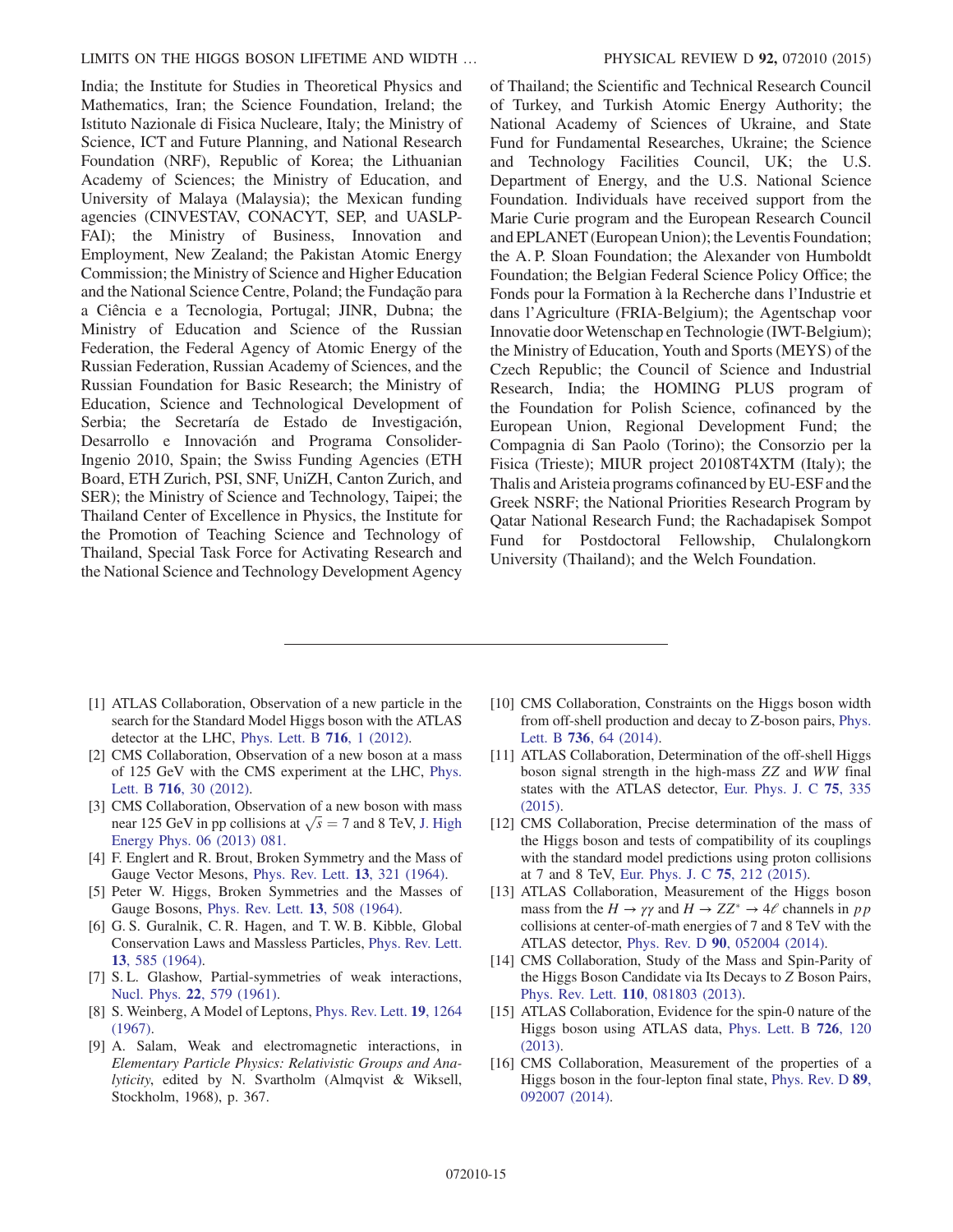- <span id="page-15-2"></span>[17] V. Khachatryan et al. (CMS), Constraints on the spin-parity and anomalous HVV couplings of the Higgs boson in proton collisions at 7 and 8 TeV, [Phys. Rev. D](http://dx.doi.org/10.1103/PhysRevD.92.012004) 92, 012004 [\(2015\).](http://dx.doi.org/10.1103/PhysRevD.92.012004)
- [18] ATLAS Collaboration, Determination of spin and parity of the Higgs boson in the  $WW^* \rightarrow e\nu\mu\nu$  decay channel with the ATI AS detector. Fur, Phys. I. C. 75, 231 (2015) the ATLAS detector, [Eur. Phys. J. C](http://dx.doi.org/10.1140/epjc/s10052-015-3436-3) 75, 231 (2015).
- <span id="page-15-0"></span>[19] S. Chatrchyan et al. (CMS), The CMS experiment at the CERN LHC, J. Instrum. 3[, S08004 \(2008\)](http://dx.doi.org/10.1088/1748-0221/3/08/S08004).
- <span id="page-15-3"></span>[20] CMS Collaboration, Search for a Higgs boson in the mass range from 145 to 1000 GeV decaying to a pair of W or Z bosons, [arXiv:1504.00936.](http://arXiv.org/abs/1504.00936)
- [21] ATLAS Collaboration, Measurements of Higgs boson production and couplings in diboson final states with the ATLAS detector at the LHC, [Phys. Lett. B](http://dx.doi.org/10.1016/j.physletb.2013.08.010) 726, 88 (2013).
- <span id="page-15-1"></span>[22] F. Caola and K. Melnikov, Constraining the Higgs boson width with ZZ production at the LHC, [Phys. Rev. D](http://dx.doi.org/10.1103/PhysRevD.88.054024) <sup>88</sup>, [054024 \(2013\).](http://dx.doi.org/10.1103/PhysRevD.88.054024)
- [23] N. Kauer and G. Passarino, Inadequacy of zero-width approximation for a light Higgs boson signal, [J. High](http://dx.doi.org/10.1007/JHEP08(2012)116) [Energy Phys. 08 \(2012\) 116.](http://dx.doi.org/10.1007/JHEP08(2012)116)
- <span id="page-15-11"></span>[24] J. M. Campbell, R. Keith Ellis, and C. Williams, Bounding the Higgs width at the LHC using full analytic results for gg → e<sup>-</sup>e<sup>+</sup> $\mu$ <sup>-</sup> $\mu$ <sup>+</sup>, [J. High Energy Phys. 04 \(2014\) 060.](http://dx.doi.org/10.1007/JHEP04(2014)060)
- [25] J. S. Gainer, J. Lykken, K. T. Matchev, S. Mrenna, and M. Park, Beyond geolocating: Constraining higher dimensional operators in  $H \rightarrow 4\ell$  with off-shell production and more, Phys. Rev. D 91[, 035011 \(2015\)](http://dx.doi.org/10.1103/PhysRevD.91.035011).
- [26] C. Englert and M. Spannowsky, Limitations and opportunities of off-shell coupling measurements, [Phys. Rev. D](http://dx.doi.org/10.1103/PhysRevD.90.053003) 90, [053003 \(2014\).](http://dx.doi.org/10.1103/PhysRevD.90.053003)
- [27] M. Ghezzi, G. Passarino, and S. Uccirati, Bounding the Higgs width using effective field theory, Proc. Sci., LL2014 (2014) 072, [arXiv:1405.1925.](http://arXiv.org/abs/1405.1925)
- <span id="page-15-4"></span>[28] CMS Collaboration, Report No. CMS-PAS-SMP-12-008 (2012), [http://cds.cern.ch/record/1434360.](http://cds.cern.ch/record/1434360)
- [29] CMS Collaboration, Report No. CMS-PAS-LUM-13-001 (2013), [https://cds.cern.ch/record/1598864.](https://cds.cern.ch/record/1598864)
- <span id="page-15-5"></span>[30] LHC Higgs Cross Section Working Group, Report No. CERN-2011-002 (2011).
- [31] LHC Higgs Cross Section Working Group, Report No. CERN-2013-004 (2013).
- <span id="page-15-6"></span>[32] S. Frixione, P. Nason, and C. Oleari, Matching NLO QCD computations with parton shower simulations: the POW-HEG method, [J. High Energy Phys. 11 \(2007\) 070.](http://dx.doi.org/10.1088/1126-6708/2007/11/070)
- [33] E. Bagnaschi, G. Degrassi, P. Slavich, and A. Vicini, Higgs production via gluon fusion in the POWHEG approach in the SM and in the MSSM, [J. High Energy Phys. 02 \(2012\)](http://dx.doi.org/10.1007/JHEP02(2012)088) [088.](http://dx.doi.org/10.1007/JHEP02(2012)088)
- [34] P. Nason and C. Oleari, NLO Higgs boson production via vector-boson fusion matched with shower in POWHEG, [J.](http://dx.doi.org/10.1007/JHEP02(2010)037) [High Energy Phys. 02 \(2010\) 037.](http://dx.doi.org/10.1007/JHEP02(2010)037)
- <span id="page-15-7"></span>[35] Y. Gao, A. V. Gritsan, Z. Guo, K. Melnikov, M. Schulze, and N. V. Tran, Spin determination of single-produced resonances at hadron colliders, [Phys. Rev. D](http://dx.doi.org/10.1103/PhysRevD.81.075022) 81, 075022 [\(2010\).](http://dx.doi.org/10.1103/PhysRevD.81.075022)
- [36] S. Bolognesi, Y. Gao, A. V. Gritsan, K. Melnikov, M. Schulze, N. V. Tran, and A. Whitbeck, On the spin and parity of a single-produced resonance at the LHC, [Phys.](http://dx.doi.org/10.1103/PhysRevD.86.095031) Rev. D 86[, 095031 \(2012\)](http://dx.doi.org/10.1103/PhysRevD.86.095031).
- [37] I. Anderson, S. Bolognesi, F. Caola, Y. Gao, A. V. Gritsan, C. B. Martin, K. Melnikov, M. Schulze, N. V. Tran, A. Whitbeck, and Y. Zhou, Constraining anomalous HVV interactions at proton and lepton colliders, [Phys. Rev. D](http://dx.doi.org/10.1103/PhysRevD.89.035007) 89[, 035007 \(2014\).](http://dx.doi.org/10.1103/PhysRevD.89.035007)
- <span id="page-15-8"></span>[38] J. M. Campbell, R. Keith Ellis, R. Frederix, P. Nason, C. Oleari, and C. Williams, NLO Higgs boson production plus one and two jets using the POWHEG BOX, MadGraph4 and MCFM, [J. High Energy Phys. 07 \(2012\) 092.](http://dx.doi.org/10.1007/JHEP07(2012)092)
- <span id="page-15-9"></span>[39] K. Hamilton, P. Nason, and G. Zanderighi, MINLO: Multiscale improved NLO, [J. High Energy Phys. 10 \(2012\) 155.](http://dx.doi.org/10.1007/JHEP10(2012)155)
- <span id="page-15-10"></span>[40] T. Sjöstrand, S. Mrenna, and P. Skands, PYTHIA 6.4 physics and manual, [J. High Energy Phys. 05 \(2006\) 026.](http://dx.doi.org/10.1088/1126-6708/2006/05/026)
- [41] J. M. Campbell and R. K. Ellis, MCFM for the Tevatron and the LHC, [Nucl. Phys. B, Proc. Suppl.](http://dx.doi.org/10.1016/j.nuclphysbps.2010.08.011) 205–206, 10 (2010).
- [42] J. M. Campbell, R. Keith Ellis, and C. Williams, Vector boson pair production at the LHC, [J. High Energy Phys. 07](http://dx.doi.org/10.1007/JHEP07(2011)018) [\(2011\) 018.](http://dx.doi.org/10.1007/JHEP07(2011)018)
- <span id="page-15-12"></span>[43] T. Binoth, N. Kauer, and P. Mertsch, Gluon-induced QCD corrections to  $pp \to ZZ \to \ell \bar{\ell} \ell^{\prime} \bar{\ell}^{\prime}$ , [arXiv:0807.0024.](http://arXiv.org/abs/0807.0024)<br>A Ballestrero, A Belhouari G Bevilacqua V Kasl
- <span id="page-15-13"></span>[44] A. Ballestrero, A. Belhouari, G. Bevilacqua, V. Kashkan, and E. Maina, PHANTOM: A Monte Carlo event generator for six parton final states at high energy colliders, [Comput.](http://dx.doi.org/10.1016/j.cpc.2008.10.005) [Phys. Commun.](http://dx.doi.org/10.1016/j.cpc.2008.10.005) 180, 401 (2009).
- <span id="page-15-14"></span>[45] Particle Data Group, K. A. Olive et al., Review of particle physics, Chin. Phys. C 38[, 090001 \(2014\).](http://dx.doi.org/10.1088/1674-1137/38/9/090001)
- <span id="page-15-15"></span>[46] G. Passarino, Higgs CAT, [Eur. Phys. J. C](http://dx.doi.org/10.1140/epjc/s10052-014-2866-7) 74, 2866 (2014).
- <span id="page-15-16"></span>[47] M. Bonvini, F. Caola, S. Forte, K. Melnikov, and G. Ridolfi, Signal-background interference effects in  $gg \rightarrow H \rightarrow WW$ beyond leading order, Phys. Rev. D 88[, 034032 \(2013\).](http://dx.doi.org/10.1103/PhysRevD.88.034032)
- <span id="page-15-17"></span>[48] K. Melnikov and M. Dowling, Production of two Z-bosons in gluon fusion in the heavy top quark approximation, [Phys.](http://dx.doi.org/10.1016/j.physletb.2015.03.030) Lett. B 744[, 43 \(2015\)](http://dx.doi.org/10.1016/j.physletb.2015.03.030).
- <span id="page-15-18"></span>[49] C. S. Li, H. T. Li, D. Y. Shao, and J. Wang, Soft gluon resummation in the signal-background interference process of  $gg(\rightarrow h^*) \rightarrow ZZ$ , [J. High Energy Phys. 08 \(2015\) 065.](http://dx.doi.org/10.1007/JHEP08(2015)065)<br>O Brein R V Harlander M Wieseman, and T Zirke Top.
- [50] O. Brein, R. V. Harlander, M. Wieseman, and T. Zirke, Topquark mediated effects in hadronic Higgs-Strahlung, [Eur.](http://dx.doi.org/10.1140/epjc/s10052-012-1868-6) Phys. J. C 72[, 1868 \(2012\).](http://dx.doi.org/10.1140/epjc/s10052-012-1868-6)
- <span id="page-15-19"></span>[51] A. Bierweiler, T. Kasprzik, and J. H. Kühn, Vector-boson pair production at the LHC to  $\mathcal{O}(\alpha^3)$  accuracy, [J. High](http://dx.doi.org/10.1007/JHEP12(2013)071) [Energy Phys. 12 \(2013\) 071.](http://dx.doi.org/10.1007/JHEP12(2013)071)
- [52] J. Baglio, L. D. Ninh, and M. M. Weber, Massive gauge boson pair production at LHC: A next-to-leading order story, Phys. Rev. D 88[, 113005 \(2013\)](http://dx.doi.org/10.1103/PhysRevD.88.113005).
- <span id="page-15-20"></span>[53] J. Alwall, P. Demin, S. de Vischer, R. Frederix, M. Herquet, F. Maltoni, T. Plehn, D. L. Rainwater, and T. Stelzer, MadGraph/MadEvent v4: The new web generation, [J. High](http://dx.doi.org/10.1088/1126-6708/2007/09/028) [Energy Phys. 09 \(2007\) 028.](http://dx.doi.org/10.1088/1126-6708/2007/09/028)
- <span id="page-15-21"></span>[54] S. Agostinelli et al. (GEANT4), GEANT4-a simulation toolkit, [Nucl. Instrum. Methods Phys. Res., Sect. A](http://dx.doi.org/10.1016/S0168-9002(03)01368-8) 506, [250 \(2003\)](http://dx.doi.org/10.1016/S0168-9002(03)01368-8).
- <span id="page-15-22"></span>[55] CMS Collaboration, Performance of electron reconstruction and selection with the CMS detector in proton-proton collisions at  $\sqrt{s} = 8$  TeV, J. Instrum. 10[, P06005 \(2015\)](http://dx.doi.org/10.1088/1748-0221/10/06/P06005).<br>CMS. Collaboration. Performance of CMS muon
- [56] CMS Collaboration, Performance of CMS muon reconstruction in pp collision events at  $\sqrt{s} = 7$  TeV, [J.](http://dx.doi.org/10.1088/1748-0221/7/10/P10002)<br>Instrum 7 P10002 (2012) Instrum. 7[, P10002 \(2012\).](http://dx.doi.org/10.1088/1748-0221/7/10/P10002)
- <span id="page-15-23"></span>[57] CMS Collaboration, Search for long-lived particles that decay into final states containing two electrons or two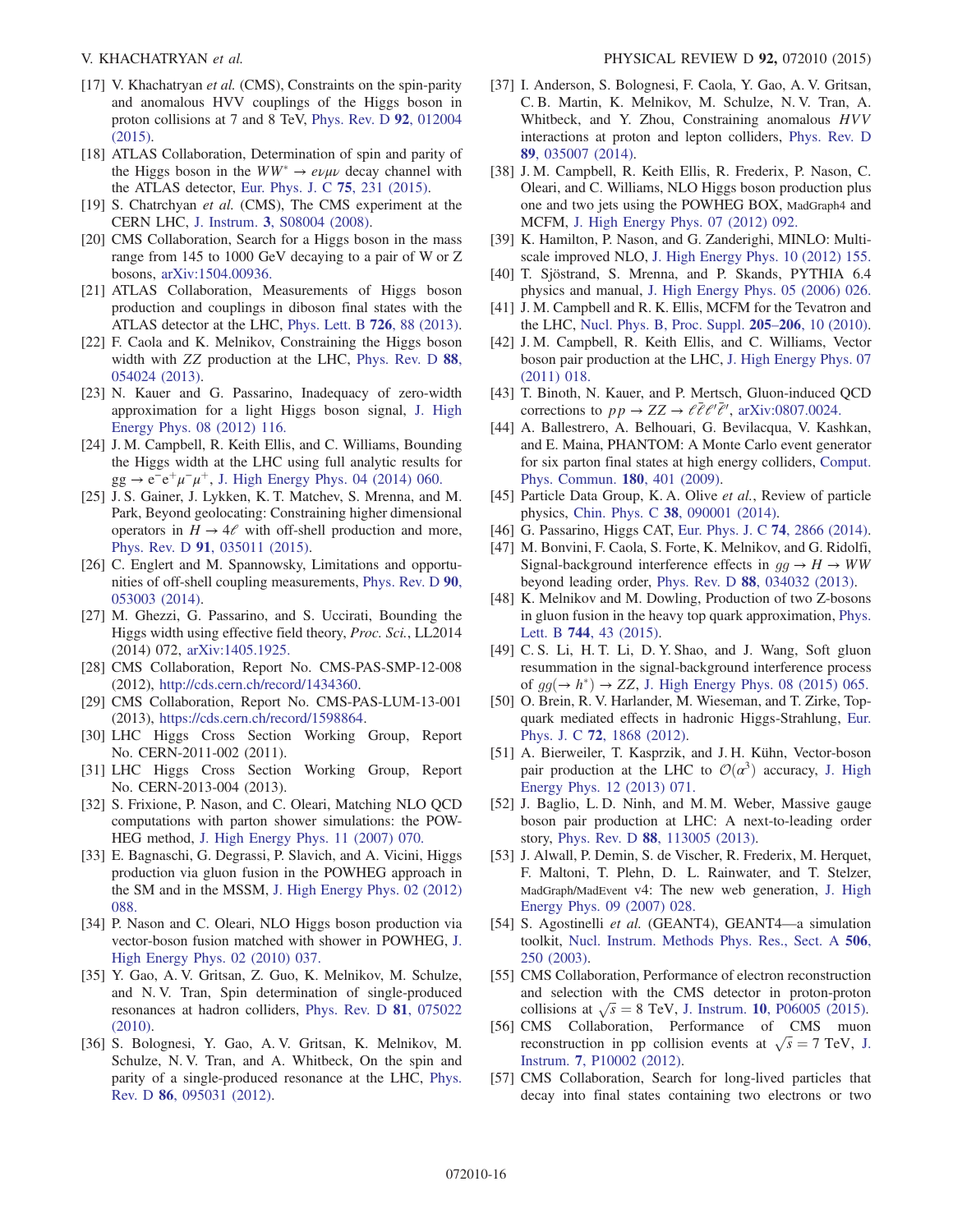muons in proton-proton collisions at  $\sqrt{s} = 8$  TeV, [Phys.](http://dx.doi.org/10.1103/PhysRevD.91.052012)<br>Rev. D. 91, 052012 (2015) Rev. D 91[, 052012 \(2015\)](http://dx.doi.org/10.1103/PhysRevD.91.052012).

- [58] CMS Collaboration, Search for Displaced Supersymmetry in Events with an Electron and a Muon with Large Impact Parameters, Phys. Rev. Lett. 114[, 061801 \(2015\)](http://dx.doi.org/10.1103/PhysRevLett.114.061801).
- <span id="page-16-0"></span>[59] CMS Collaboration, Description and performance of track and primary-vertex reconstruction with the CMS tracker, [J.](http://dx.doi.org/10.1088/1748-0221/9/10/P10009) Instrum. 9[, P10009 \(2014\).](http://dx.doi.org/10.1088/1748-0221/9/10/P10009)
- <span id="page-16-1"></span>[60] CMS Collaboration, Report No. CMS-PAS-PFT-09-001 (2009), [https://cds.cern.ch/record/1194487.](https://cds.cern.ch/record/1194487)
- [61] CMS Collaboration, Report No. CMS-PAS-PFT-10-001 (2010), <https://inspirehep.net/record/925318>.
- [62] CMS Collaboration, Report No. CMS-PAS-PFT-10-002 (2010), <https://inspirehep.net/record/925292/>.
- [63] CMS Collaboration, Report No. CMS-PAS-PFT-10-003 (2010), [https://cds.cern.ch/record/1279347.](https://cds.cern.ch/record/1279347)
- <span id="page-16-2"></span>[64] M. Cacciari, G. P. Salam, and G. Soyez, The anti- $k_t$ jet clustering algorithm, [J. High Energy Phys. 04 \(2008\)](http://dx.doi.org/10.1088/1126-6708/2008/04/063) [063.](http://dx.doi.org/10.1088/1126-6708/2008/04/063)
- <span id="page-16-3"></span>[65] M. Cacciari, G. P. Salam, and G. Soyez, FastJet user manual, [Eur. Phys. J. C](http://dx.doi.org/10.1140/epjc/s10052-012-1896-2) 72, 1896 (2012).
- [66] M. Cacciari and G. P. Salam, Dispelling the  $N<sup>3</sup>$  myth for the  $k_t$  jet-finder, [Phys. Lett. B](http://dx.doi.org/10.1016/j.physletb.2006.08.037) 641, 57 (2006).
- <span id="page-16-4"></span>[67] CMS Collaboration, Determination of jet energy calibration and transverse momentum resolution in CMS, [J. Instrum.](http://dx.doi.org/10.1088/1748-0221/6/11/P11002) 6, [P11002 \(2011\)](http://dx.doi.org/10.1088/1748-0221/6/11/P11002).
- [68] M. Cacciari and G. P. Salam, Pileup subtraction using jet areas, [Phys. Lett. B](http://dx.doi.org/10.1016/j.physletb.2007.09.077) 659, 119 (2008).
- [69] M. Cacciari, G. P. Salam, and G. Soyez, The catchment area of jets, [J. High Energy Phys. 04 \(2008\) 005.](http://dx.doi.org/10.1088/1126-6708/2008/04/005)
- <span id="page-16-5"></span>[70] CMS Collaboration, Pileup Jet Identification, Report No. CMS-PAS-JME-13-005 (2013), <https://cds.cern.ch/record/1581583>.
- <span id="page-16-6"></span>[71] CMS Collaboration, Evidence for the 125 GeV Higgs boson decaying to a pair of  $\tau$  leptons, [J. High Energy Phys. 05](http://dx.doi.org/10.1007/JHEP05(2014)104) [\(2014\) 104.](http://dx.doi.org/10.1007/JHEP05(2014)104)
- <span id="page-16-7"></span>[72] S. S. Wilks, The large-sample distribution of the likelihood ratio for testing composite hypotheses, [Ann. Math. Stat.](http://dx.doi.org/10.1214/aoms/1177732360) 9, [60 \(1938\).](http://dx.doi.org/10.1214/aoms/1177732360)

<span id="page-16-17"></span><span id="page-16-16"></span><span id="page-16-15"></span><span id="page-16-14"></span><span id="page-16-13"></span><span id="page-16-12"></span><span id="page-16-11"></span><span id="page-16-10"></span><span id="page-16-9"></span><span id="page-16-8"></span>V. Khachatryan,<sup>1</sup> A. M. Sirunyan,<sup>1</sup> A. Tumasyan,<sup>1</sup> W. Adam,<sup>2</sup> E. Asilar,<sup>2</sup> T. Bergauer,<sup>2</sup> J. Brandstetter,<sup>2</sup> E. Brondolin,<sup>2</sup> M. Dragicevic,<sup>2</sup> J. Erö,<sup>2</sup> M. Flechl,<sup>2</sup> M. Friedl,<sup>2</sup> R. Frühwirth,<sup>2[,b](#page-25-0)</sup> V. M. Ghete,<sup>2</sup> C. Hartl,<sup>2</sup> N. Hörmann,<sup>2</sup> J. Hrubec,<sup>2</sup> M. Jeitler,<sup>[2,b](#page-25-0)</sup> V. Knünz,<sup>2</sup> A. König,<sup>2</sup> M. Krammer,<sup>2,b</sup> I. Krätschmer,<sup>2</sup> D. Liko,<sup>2</sup> T. Matsushita,<sup>2</sup> I. Mikulec,<sup>2</sup> D. Rabady,<sup>[2,c](#page-25-1)</sup> B. Rahbaran,<sup>2</sup> H. Rohringer,<sup>2</sup> J. Schieck,<sup>2[,b](#page-25-0)</sup> R. Schöfbeck,<sup>2</sup> J. Strauss,<sup>2</sup> W. Treberer-Treberspurg,<sup>2</sup> W. Waltenberger,<sup>2</sup> C.-E. Wulz,<sup>2[,b](#page-25-0)</sup> V. Mossolov,<sup>3</sup> N. Shumeiko,<sup>3</sup> J. Suarez Gonzalez,<sup>3</sup> S. Alderweireldt,<sup>4</sup> T. Cornelis,<sup>4</sup> E. A. De Wolf,<sup>4</sup> X. Janssen,<sup>4</sup> A. Knutsson,<sup>4</sup> J. Lauwers,<sup>4</sup> S. Luyckx,<sup>4</sup> S. Ochesanu,<sup>4</sup> R. Rougny,<sup>4</sup> M. Van De Klundert,<sup>4</sup> H. Van Haevermaet,<sup>4</sup> P. Van Mechelen,<sup>4</sup> N. Van Remortel,<sup>4</sup> A. Van Spilbeeck,<sup>4</sup> S. Abu Zeid,<sup>5</sup> F. Blekman,<sup>5</sup> J. D'Hondt,<sup>5</sup> N. Daci,<sup>5</sup> I. De Bruyn,<sup>5</sup> K. Deroover,<sup>5</sup> N. Heracleous,<sup>5</sup> J. Keaveney,<sup>5</sup> S. Lowette,<sup>5</sup> L. Moreels,<sup>5</sup> A. Olbrechts,<sup>5</sup> O. Python,<sup>5</sup> D. Strom,<sup>5</sup> S. Tavernier,<sup>5</sup> W. Van Doninck,<sup>5</sup> P. Van Mulders,<sup>5</sup> G. P. Van Onsem,<sup>5</sup> I. Van Parijs,<sup>5</sup> P. Barria,<sup>6</sup> C. Caillol,<sup>6</sup> B. Clerbaux,<sup>6</sup> G. De Lentdecker, <sup>6</sup> H. Delannoy, <sup>6</sup> G. Fasanella, <sup>6</sup> L. Favart, <sup>6</sup> A. P. R. Gay, <sup>6</sup> A. Grebenyuk, <sup>6</sup> T. Lenzi, <sup>6</sup> A. Léonard, <sup>6</sup> T. Maerschalk,<sup>6</sup> A. Marinov,<sup>6</sup> L. Perniè,<sup>6</sup> A. Randle-conde,<sup>6</sup> T. Reis,<sup>6</sup> T. Seva,<sup>6</sup> C. Vander Velde,<sup>6</sup> P. Vanlaer,<sup>6</sup> R. Yonamine,<sup>6</sup> F. Zenoni, <sup>6</sup> F. Zhang, <sup>6[,d](#page-25-2)</sup> K. Beernaert, <sup>7</sup> L. Benucci, <sup>7</sup> A. Cimmino, <sup>7</sup> S. Crucy, <sup>7</sup> D. Dobur, <sup>7</sup> A. Fagot, <sup>7</sup> G. Garcia, <sup>7</sup> M. Gul, <sup>7</sup> J. Mccartin,<sup>7</sup> A. A. Ocampo Rios,<sup>7</sup> D. Poyraz,<sup>7</sup> D. Ryckbosch,<sup>7</sup> S. Salva,<sup>7</sup> M. Sigamani,<sup>7</sup> N. Strobbe,<sup>7</sup> M. Tytgat,<sup>7</sup> W. Van Driessche,<sup>7</sup> E. Yazgan,<sup>7</sup> N. Zaganidis,<sup>7</sup> S. Basegmez,<sup>8</sup> C. Beluffi,<sup>8[,e](#page-26-0)</sup> O. Bondu,<sup>8</sup> S. Brochet,<sup>8</sup> G. Bruno,<sup>8</sup> R. Castello,<sup>8</sup> A. Caudron, <sup>8</sup> L. Ceard, <sup>8</sup> G. G. Da Silveira, <sup>8</sup> C. Delaere, <sup>8</sup> D. Favart, <sup>8</sup> L. Forthomme, <sup>8</sup> A. Giammanco, <sup>8[,f](#page-26-1)</sup> J. Hollar, <sup>8</sup> A. Jafari, <sup>8</sup> P. Jez,<sup>8</sup> M. Komm,<sup>8</sup> V. Lemaitre,<sup>8</sup> A. Mertens,<sup>8</sup> C. Nuttens,<sup>8</sup> L. Perrini,<sup>8</sup> A. Pin,<sup>8</sup> K. Piotrzkowski,<sup>8</sup> A. Popov,<sup>8[,g](#page-26-2)</sup> L. Quertenmont,<sup>8</sup> M. Selvaggi,<sup>8</sup> M. Vidal Marono,<sup>8</sup> N. Beliy,<sup>9</sup> G. H. Hammad,<sup>9</sup> W. L. Aldá Júnior,<sup>10</sup> G. A. Alves,<sup>10</sup> L. Brito,<sup>10</sup> M. Correa Martins Junior,<sup>10</sup> M. Hamer,<sup>10</sup> C. Hensel,<sup>10</sup> C. Mora Herrera,<sup>10</sup> A. Moraes,<sup>10</sup> M. E. Pol,<sup>10</sup> P. Rebello Teles,<sup>10</sup> E. Belchior Batista Das Chagas,<sup>11</sup> W. Carvalho,<sup>11</sup> J. Chinellato,<sup>11[,h](#page-26-3)</sup> A. Custódio,<sup>11</sup> E. M. Da Costa,<sup>11</sup> D. De Jesus Damiao,<sup>11</sup> C. De Oliveira Martins,<sup>11</sup> S. Fonseca De Souza,<sup>11</sup> L. M. Huertas Guativa,<sup>11</sup> H. Malbouisson,<sup>11</sup> D. Matos Figueiredo,<sup>11</sup> L. Mundim,<sup>11</sup> H. Nogima,<sup>11</sup> W. L. Prado Da Silva,<sup>11</sup> A. Santoro,<sup>11</sup> A. Sznajder,<sup>11</sup> E. J. Tonelli Manganote,<sup>1[1,h](#page-26-3)</sup> A. Vilela Pereira,<sup>11</sup> S. Ahuja,<sup>12a</sup> C. A. Bernardes,<sup>12b</sup> A. De Souza Santos,<sup>12b</sup> S. Dogra,<sup>12a</sup> T. R. Fernandez Perez Tomei,<sup>12a</sup> E. M. Gregores,<sup>12b</sup> P. G. Mercadante,<sup>12b</sup> C. S. Moon,<sup>12a[,i](#page-26-4)</sup> S. F. Novaes,<sup>12a</sup> Sandra S. Padula,<sup>12a</sup> D. Romero Abad,<sup>12a</sup> J. C. Ruiz Vargas,<sup>12a</sup> A. Aleksandrov,<sup>13</sup> V. Genchev,<sup>1[3,a](#page-25-3)</sup> R. Hadjiiska,<sup>13</sup> P. Iaydjiev,<sup>13</sup> S. Piperov,<sup>13</sup> M. Rodozov,<sup>13</sup> S. Stoykova,<sup>13</sup> G. Sultanov,<sup>13</sup> M. Vutova,<sup>13</sup> A. Dimitrov,<sup>14</sup> I. Glushkov,<sup>14</sup> L. Litov, <sup>14</sup> B. Pavlov, <sup>14</sup> P. Petkov, <sup>14</sup> M. Ahmad, <sup>15</sup> J. G. Bian, <sup>15</sup> G. M. Chen, <sup>15</sup> H. S. Chen, <sup>15</sup> M. Chen, <sup>15</sup> T. Cheng, <sup>15</sup> R. Du, <sup>15</sup> C. H. Jiang,<sup>15</sup> R. Plestina,<sup>15[,j](#page-26-5)</sup> F. Romeo,<sup>15</sup> S. M. Shaheen,<sup>15</sup> J. Tao,<sup>15</sup> C. Wang,<sup>15</sup> Z. Wang,<sup>15</sup> H. Zhang,<sup>15</sup> C. Asawatangtrakuldee,<sup>16</sup> Y. Ban,<sup>16</sup> Q. Li,<sup>16</sup> S. Liu,<sup>16</sup> Y. Mao,<sup>16</sup> S. J. Qian,<sup>16</sup> D. Wang,<sup>16</sup> Z. Xu,<sup>16</sup> W. Zou,<sup>16</sup> C. Avila,<sup>17</sup> A. Cabrera,<sup>17</sup> L. F. Chaparro Sierra,<sup>17</sup> C. Florez,<sup>17</sup> J. P. Gomez,<sup>17</sup> B. Gomez Moreno,<sup>17</sup> J. C. Sanabria,<sup>17</sup> N. Godinovic,<sup>18</sup> D. Lelas,<sup>18</sup> D. Polic,<sup>18</sup> I. Puljak,<sup>18</sup> P. M. Ribeiro Cipriano,<sup>18</sup> Z. Antunovic,<sup>19</sup> M. Kovac,<sup>19</sup> V. Brigljevic,<sup>20</sup> K. Kadija,<sup>20</sup>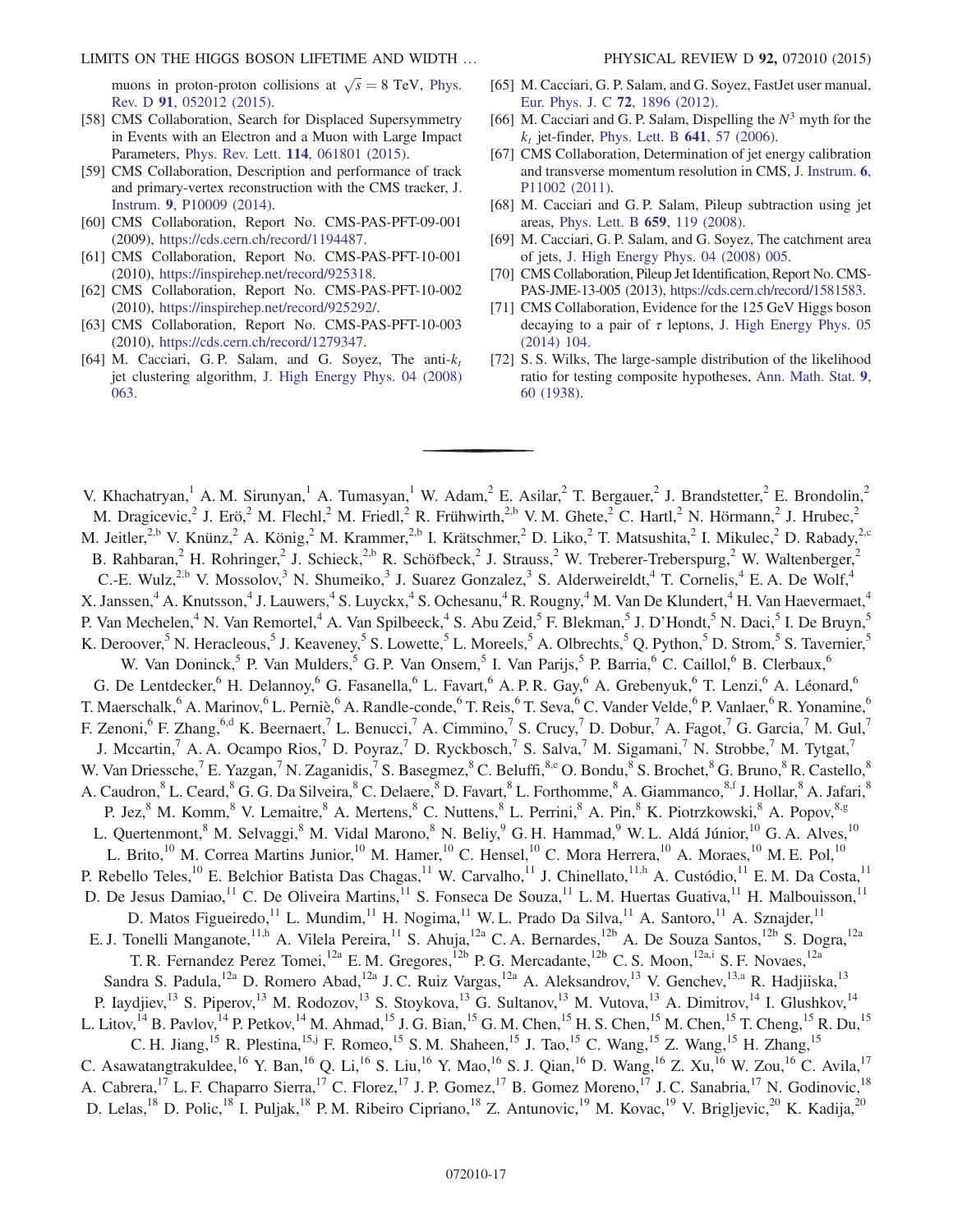<span id="page-17-5"></span><span id="page-17-4"></span><span id="page-17-3"></span><span id="page-17-2"></span><span id="page-17-1"></span><span id="page-17-0"></span>J. Luetic,<sup>20</sup> S. Micanovic,<sup>20</sup> L. Sudic,<sup>20</sup> A. Attikis,<sup>21</sup> G. Mavromanolakis,<sup>21</sup> J. Mousa,<sup>21</sup> C. Nicolaou,<sup>21</sup> F. Ptochos,<sup>21</sup> P. A. Razis,<sup>21</sup> H. Rykaczewski,<sup>21</sup> M. Bodlak,<sup>22</sup> M. Finger,<sup>22[,k](#page-26-6)</sup> M. Finger Jr.,<sup>2[2,k](#page-26-6)</sup> E. El-khateeb,<sup>2[3,l](#page-26-7)</sup> T. Elkafrawy,<sup>23[,l](#page-26-7)</sup> A. Mohamed,<sup>2[3,m](#page-26-8)</sup> E. Salama,<sup>23[,l,n](#page-26-7)</sup> B. Calpas,<sup>24</sup> M. Kadastik,<sup>24</sup> M. Murumaa,<sup>24</sup> M. Raidal,<sup>24</sup> A. Tiko,<sup>24</sup> C. Veelken,<sup>24</sup> P. Eerola,<sup>25</sup> J. Pekkanen,<sup>25</sup> M. Voutilainen,<sup>25</sup> J. Härkönen,<sup>26</sup> V. Karimäki,<sup>26</sup> R. Kinnunen,<sup>26</sup> T. Lampén,<sup>26</sup> K. Lassila-Perini,<sup>26</sup> S. Lehti,<sup>26</sup> T. Lindén,<sup>26</sup> P. Luukka,<sup>26</sup> T. Mäenpää,<sup>26</sup> T. Peltola,<sup>26</sup> E. Tuominen,<sup>26</sup> J. Tuominiemi,<sup>26</sup> E. Tuovinen,<sup>26</sup> L. Wendland,<sup>26</sup> J. Talvitie,<sup>27</sup> T. Tuuva,<sup>27</sup> M. Besancon,<sup>28</sup> F. Couderc,<sup>28</sup> M. Dejardin,<sup>28</sup> D. Denegri,<sup>28</sup> B. Fabbro,<sup>28</sup> J. L. Faure,<sup>28</sup> C. Favaro,<sup>28</sup> F. Ferri,<sup>28</sup> S. Ganjour,<sup>28</sup> A. Givernaud,<sup>28</sup> P. Gras,<sup>28</sup> G. Hamel de Monchenault,<sup>28</sup> P. Jarry,<sup>28</sup> E. Locci,<sup>28</sup> M. Machet,<sup>28</sup> J. Malcles,<sup>28</sup> J. Rander,<sup>28</sup> A. Rosowsky,<sup>28</sup> M. Titov,<sup>28</sup> A. Zghiche,<sup>28</sup> I. Antropov,<sup>29</sup> S. Baffioni,<sup>29</sup> F. Beaudette,<sup>29</sup> P. Busson,<sup>29</sup> L. Cadamuro,<sup>29</sup> E. Chapon,<sup>29</sup> C. Charlot,<sup>29</sup> T. Dahms,<sup>29</sup> O. Davignon,<sup>29</sup> N. Filipovic,<sup>29</sup> A. Florent,<sup>29</sup> R. Granier de Cassagnac,<sup>29</sup> S. Lisniak,<sup>29</sup> L. Mastrolorenzo,<sup>29</sup> P. Miné,<sup>29</sup> I. N. Naranjo,<sup>29</sup> M. Nguyen,<sup>29</sup> C. Ochando,<sup>29</sup> G. Ortona,<sup>29</sup> P. Paganini,<sup>29</sup> S. Regnard,<sup>29</sup> R. Salerno,<sup>29</sup> J. B. Sauvan,<sup>29</sup> Y. Sirois,<sup>29</sup> T. Strebler,<sup>29</sup> Y. Yilmaz,<sup>29</sup> A. Zabi,<sup>29</sup> J.-L. Agram,<sup>30[,o](#page-26-9)</sup> J. Andrea,<sup>30</sup> A. Aubin,<sup>30</sup> D. Bloch,<sup>30</sup> J.-M. Brom,<sup>30</sup> M. Buttignol,<sup>30</sup> E. C. Chabert,<sup>30</sup> N. Chanon,<sup>30</sup> C. Collard,<sup>30</sup> E. Conte,<sup>30[,o](#page-26-9)</sup> X. Coubez,<sup>30</sup> J.-C. Fontaine,<sup>30,o</sup> D. Gelé,<sup>30</sup> U. Goerlach,<sup>30</sup> C. Goetzmann,<sup>30</sup> A.-C. Le Bihan,<sup>30</sup> J. A. Merlin,<sup>30[,c](#page-25-1)</sup> K. Skovpen,<sup>30</sup> P. Van Hove,<sup>30</sup> S. Gadrat,<sup>31</sup> S. Beauceron,<sup>32</sup> C. Bernet,<sup>32</sup> G. Boudoul,<sup>32</sup> E. Bouvier,<sup>32</sup> C. A. Carrillo Montoya,<sup>32</sup> J. Chasserat,<sup>32</sup> R. Chierici,<sup>32</sup> D. Contardo,<sup>32</sup> B. Courbon,<sup>32</sup> P. Depasse,<sup>32</sup> H. El Mamouni,<sup>32</sup> J. Fan,<sup>32</sup> J. Fay,<sup>32</sup> S. Gascon,<sup>32</sup> M. Gouzevitch,<sup>32</sup> B. Ille,<sup>32</sup> F. Lagarde,<sup>32</sup> I. B. Laktineh,<sup>32</sup> M. Lethuillier,<sup>32</sup> L. Mirabito,<sup>32</sup> A. L. Pequegnot,<sup>32</sup> S. Perries,<sup>32</sup> J. D. Ruiz Alvarez,<sup>32</sup> D. Sabes,<sup>32</sup> L. Sgandurra,<sup>32</sup> V. Sordini,<sup>32</sup> M. Vander Donckt,<sup>32</sup> P. Verdier,<sup>32</sup> S. Viret,<sup>32</sup> H. Xiao,<sup>32</sup> T. Toriashvili,<sup>3[3,p](#page-26-10)</sup> Z. Tsamalaidze,<sup>3[4,k](#page-26-6)</sup> C. Autermann,<sup>35</sup> S. Beranek,<sup>35</sup> M. Edelhoff,<sup>35</sup> L. Feld,<sup>35</sup> A. Heister,<sup>35</sup> M. K. Kiesel,<sup>35</sup> K. Klein,<sup>35</sup> M. Lipinski,<sup>35</sup> A. Ostapchuk,<sup>35</sup> M. Preuten,<sup>35</sup> F. Raupach,<sup>35</sup> S. Schael,<sup>35</sup> J. F. Schulte,<sup>35</sup> T. Verlage,<sup>35</sup> H. Weber,<sup>35</sup> B. Wittmer,<sup>35</sup> V. Zhukov,<sup>35[,g](#page-26-2)</sup> M. Ata,<sup>36</sup> M. Brodski,<sup>36</sup> E. Dietz-Laursonn,<sup>36</sup> D. Duchardt,<sup>36</sup> M. Endres,<sup>36</sup> M. Erdmann,<sup>36</sup> S. Erdweg,<sup>36</sup> T. Esch,<sup>36</sup> R. Fischer,<sup>36</sup> A. Güth,<sup>36</sup> T. Hebbeker,<sup>36</sup> C. Heidemann,<sup>36</sup> K. Hoepfner,<sup>36</sup> D. Klingebiel,<sup>36</sup> S. Knutzen,<sup>36</sup> P. Kreuzer,<sup>36</sup> M. Merschmeyer,<sup>36</sup> A. Meyer,<sup>36</sup> P. Millet,<sup>36</sup> M. Olschewski,<sup>36</sup> K. Padeken,<sup>36</sup> P. Papacz,<sup>36</sup> T. Pook,<sup>36</sup> M. Radziej,<sup>36</sup> H. Reithler,<sup>36</sup> M. Rieger,<sup>36</sup> F. Scheuch,<sup>36</sup> L. Sonnenschein,<sup>36</sup> D. Teyssier,<sup>36</sup> S. Thüer,<sup>36</sup> V. Cherepanov,<sup>37</sup> Y. Erdogan,<sup>37</sup> G. Flügge,<sup>37</sup> H. Geenen,<sup>37</sup> M. Geisler,<sup>37</sup> F. Hoehle,<sup>37</sup> B. Kargoll,<sup>37</sup> T. Kress,<sup>37</sup> Y. Kuessel,<sup>37</sup> A. Künsken,<sup>37</sup> J. Lingemann,<sup>3[7,c](#page-25-1)</sup> A. Nehrkorn,<sup>37</sup> A. Nowack,<sup>37</sup> I. M. Nugent,<sup>37</sup> C. Pistone,<sup>37</sup> O. Pooth,<sup>37</sup> A. Stahl,<sup>37</sup> M. Aldaya Martin,<sup>38</sup> I. Asin,<sup>38</sup> N. Bartosik,<sup>38</sup> O. Behnke,<sup>38</sup> U. Behrens,<sup>38</sup> A. J. Bell,<sup>38</sup> K. Borras,<sup>38</sup> A. Burgmeier,<sup>38</sup> A. Cakir,<sup>38</sup> L. Calligaris,<sup>38</sup> A. Campbell,<sup>38</sup> S. Choudhury,<sup>38</sup> F. Costanza,<sup>38</sup> C. Diez Pardos,<sup>38</sup> G. Dolinska,<sup>38</sup> S. Dooling,<sup>38</sup> T. Dorland,<sup>38</sup> G. Eckerlin,<sup>38</sup> D. Eckstein,<sup>38</sup> T. Eichhorn,<sup>38</sup> G. Flucke,<sup>38</sup> E. Gallo,<sup>38</sup> J. Garay Garcia,<sup>38</sup> A. Geiser,<sup>38</sup> A. Gizhko,<sup>38</sup> P. Gunnellini,<sup>38</sup> J. Hauk,<sup>38</sup> M. Hempel,<sup>3[8,q](#page-26-11)</sup> H. Jung,<sup>38</sup> A. Kalogeropoulos,<sup>38</sup> O. Karacheban,<sup>3[8,q](#page-26-11)</sup> M. Kasemann,<sup>38</sup> P. Katsas,<sup>38</sup> J. Kieseler,<sup>38</sup> C. Kleinwort,<sup>38</sup> I. Korol,<sup>38</sup> W. Lange,<sup>38</sup> J. Leonard,<sup>38</sup> K. Lipka,<sup>38</sup> A. Lobanov,<sup>38</sup> W. Lohmann,<sup>38[,q](#page-26-11)</sup> R. Mankel,<sup>38</sup> I. Marfin,<sup>3[8,q](#page-26-11)</sup> I.-A. Melzer-Pellmann,<sup>38</sup> A. B. Meyer,<sup>38</sup> G. Mittag,<sup>38</sup> J. Mnich,<sup>38</sup> A. Mussgiller,<sup>38</sup> S. Naumann-Emme,<sup>38</sup> A. Nayak,<sup>38</sup> E. Ntomari,<sup>38</sup> H. Perrey,<sup>38</sup> D. Pitzl,<sup>38</sup> R. Placakyte,<sup>38</sup> A. Raspereza,<sup>38</sup> B. Roland,<sup>38</sup> M. Ö. Sahin,<sup>38</sup> P. Saxena,<sup>38</sup> T. Schoerner-Sadenius,<sup>38</sup> M. Schröder,<sup>38</sup> C. Seitz,<sup>38</sup> S. Spannagel,<sup>38</sup> K. D. Trippkewitz,<sup>38</sup> R. Walsh,<sup>38</sup> C. Wissing,<sup>38</sup> V. Blobel,<sup>39</sup> M. Centis Vignali,<sup>39</sup> A. R. Draeger,<sup>39</sup> J. Erfle,<sup>39</sup> E. Garutti,<sup>39</sup> K. Goebel,<sup>39</sup> D. Gonzalez,<sup>39</sup> M. Görner,<sup>39</sup> J. Haller,<sup>39</sup> M. Hoffmann,<sup>39</sup> R. S. Höing,<sup>39</sup> A. Junkes,<sup>39</sup> R. Klanner,<sup>39</sup> R. Kogler,<sup>39</sup> T. Lapsien,<sup>39</sup> T. Lenz,<sup>39</sup> I. Marchesini,<sup>39</sup> D. Marconi,<sup>39</sup> D. Nowatschin,<sup>39</sup> J. Ott,<sup>39</sup> F. Pantaleo,<sup>3[9,c](#page-25-1)</sup> T. Peiffer,<sup>39</sup> A. Perieanu,<sup>39</sup> N. Pietsch,<sup>39</sup> J. Poehlsen,<sup>39</sup> D. Rathjens,<sup>39</sup> C. Sander,<sup>39</sup> H. Schettler,<sup>39</sup> P. Schleper,<sup>39</sup> E. Schlieckau,<sup>39</sup> A. Schmidt,<sup>39</sup> J. Schwandt,<sup>39</sup> M. Seidel,<sup>39</sup> V. Sola,<sup>39</sup> H. Stadie,<sup>39</sup> G. Steinbrück,<sup>39</sup> H. Tholen,<sup>39</sup> D. Troendle,<sup>39</sup> E. Usai,<sup>39</sup> L. Vanelderen,<sup>39</sup> A. Vanhoefer,<sup>39</sup> M. Akbiyik,<sup>40</sup> C. Barth,<sup>40</sup> C. Baus,<sup>40</sup> J. Berger,<sup>40</sup> C. Böser,<sup>40</sup> E. Butz,<sup>40</sup> T. Chwalek,<sup>40</sup> F. Colombo,<sup>40</sup> W. De Boer,<sup>40</sup> A. Descroix,<sup>40</sup> A. Dierlamm,<sup>40</sup> S. Fink,<sup>40</sup> F. Frensch,<sup>40</sup> M. Giffels,<sup>40</sup> A. Gilbert,<sup>40</sup> F. Hartmann,<sup>40[,c](#page-25-1)</sup> S. M. Heindl,<sup>40</sup> U. Husemann,<sup>40</sup> I. Katkov,<sup>4[0,g](#page-26-2)</sup> A. Kornmayer,<sup>4[0,c](#page-25-1)</sup> P. Lobelle Pardo,<sup>40</sup> B. Maier,<sup>40</sup> H. Mildner,<sup>40</sup> M. U. Mozer,<sup>40</sup> T. Müller,<sup>40</sup> Th. Müller,<sup>40</sup> M. Plagge,<sup>40</sup> G. Quast,<sup>40</sup> K. Rabbertz,<sup>40</sup> S. Röcker,<sup>40</sup> F. Roscher,<sup>40</sup> H. J. Simonis,<sup>40</sup> F. M. Stober,<sup>40</sup> R. Ulrich,<sup>40</sup> J. Wagner-Kuhr,<sup>40</sup> S. Wayand,<sup>40</sup> M. Weber,<sup>40</sup> T. Weiler,<sup>40</sup> C. Wöhrmann,<sup>40</sup> R. Wolf,<sup>40</sup> G. Anagnostou,<sup>41</sup> G. Daskalakis,<sup>41</sup> T. Geralis,<sup>41</sup> V. A. Giakoumopoulou,<sup>41</sup> A. Kyriakis,<sup>41</sup> D. Loukas,<sup>41</sup> A. Psallidas,<sup>41</sup> I. Topsis-Giotis,<sup>41</sup> A. Agapitos,<sup>42</sup> S. Kesisoglou,<sup>42</sup> A. Panagiotou,<sup>42</sup> N. Saoulidou,<sup>42</sup> E. Tziaferi,<sup>42</sup> I. Evangelou,<sup>43</sup> G. Flouris,<sup>43</sup> C. Foudas,<sup>43</sup> P. Kokkas,<sup>43</sup> N. Loukas,<sup>43</sup> N. Manthos,<sup>43</sup> I. Papadopoulos,<sup>43</sup> E. Paradas,<sup>43</sup> J. Strologas,<sup>43</sup> G. Bencze,<sup>44</sup> C. Hajdu,<sup>44</sup> A. Hazi,<sup>44</sup> P. Hidas,<sup>44</sup> D. Horvath,<sup>4[4,r](#page-26-12)</sup> F. Sikler,<sup>44</sup> V. Veszpremi,<sup>44</sup> G. Vesztergombi,<sup>4[4,s](#page-26-13)</sup> A. J. Zsigmond,<sup>44</sup> N. Beni,<sup>45</sup> S. Czellar,<sup>45</sup> J. Karancsi,<sup>45[,t](#page-26-14)</sup> J. Molnar,<sup>45</sup> Z. Szillasi,<sup>45</sup> M. Bartók,<sup>46[,u](#page-26-15)</sup> A. Makovec,<sup>46</sup> P. Raics,<sup>46</sup> Z. L. Trocsanyi,<sup>46</sup> B. Ujvari,<sup>46</sup> P. Mal,<sup>47</sup> K. Mandal,<sup>47</sup> N. Sahoo,<sup>47</sup> S. K. Swain,<sup>47</sup> S. Bansal,<sup>48</sup>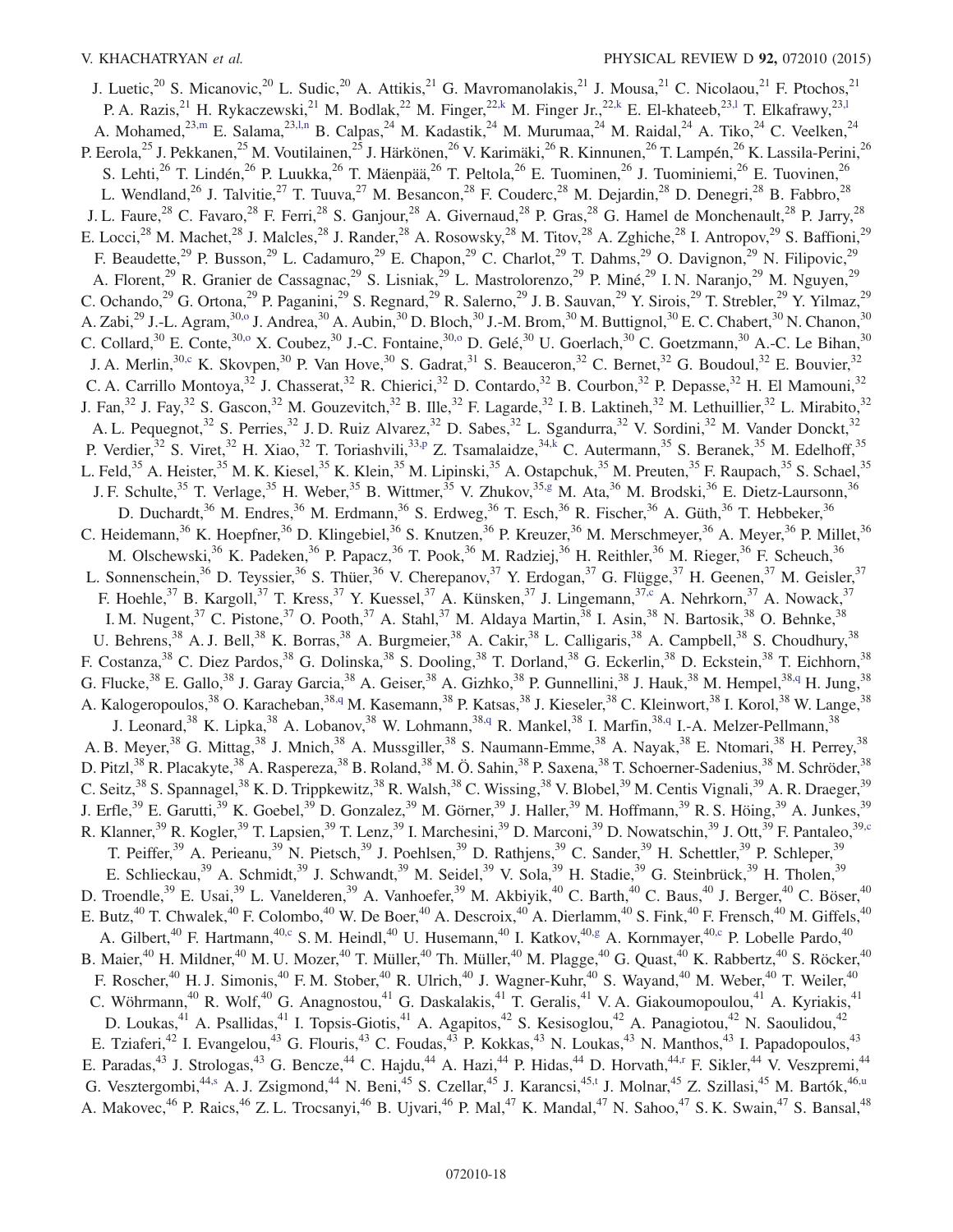<span id="page-18-4"></span><span id="page-18-3"></span><span id="page-18-2"></span><span id="page-18-1"></span><span id="page-18-0"></span>S. B. Beri,<sup>48</sup> V. Bhatnagar,<sup>48</sup> R. Chawla,<sup>48</sup> R. Gupta,<sup>48</sup> U. Bhawandeep,<sup>48</sup> A. K. Kalsi,<sup>48</sup> A. Kaur,<sup>48</sup> M. Kaur,<sup>48</sup> R. Kumar,<sup>48</sup> A. Mehta,<sup>48</sup> M. Mittal,<sup>48</sup> J. B. Singh,<sup>48</sup> G. Walia,<sup>48</sup> Ashok Kumar,<sup>49</sup> Arun Kumar,<sup>49</sup> A. Bhardwaj,<sup>49</sup> B. C. Choudhary,<sup>49</sup> R. B. Garg,<sup>49</sup> A. Kumar,<sup>49</sup> S. Malhotra,<sup>49</sup> M. Naimuddin,<sup>49</sup> N. Nishu,<sup>49</sup> K. Ranjan,<sup>49</sup> R. Sharma,<sup>49</sup> V. Sharma,<sup>49</sup> S. Banerjee,<sup>50</sup> S. Bhattacharya,<sup>50</sup> K. Chatterjee,<sup>50</sup> S. Dey,<sup>50</sup> S. Dutta,<sup>50</sup> Sa. Jain,<sup>50</sup> N. Majumdar,<sup>50</sup> A. Modak,<sup>50</sup> K. Mondal,<sup>50</sup> S. Mukherjee,<sup>50</sup> S. Mukhopadhyay,<sup>50</sup> A. Roy,<sup>50</sup> D. Roy,<sup>50</sup> S. Roy Chowdhury,<sup>50</sup> S. Sarkar,<sup>50</sup> M. Sharan,<sup>50</sup> A. Abdulsalam,<sup>51</sup> R. Chudasama,<sup>51</sup> D. Dutta,<sup>51</sup> V. Jha,<sup>51</sup> V. Kumar,<sup>51</sup> A. K. Mohanty,<sup>5[1,c](#page-25-1)</sup> L. M. Pant,<sup>51</sup> P. Shukla,<sup>51</sup> A. Topkar,<sup>51</sup> T. Aziz,<sup>52</sup> S. Banerjee,<sup>52</sup> S. Bhowmik,<sup>5[2,v](#page-26-16)</sup> R. M. Chatterjee,<sup>52</sup> R. K. Dewanjee,<sup>52</sup> S. Dugad,<sup>52</sup> S. Ganguly,<sup>52</sup> S. Ghosh,<sup>52</sup> M. Guchait,<sup>52</sup> A. Gurtu,<sup>52[,w](#page-26-17)</sup> G. Kole,<sup>52</sup> S. Kumar,<sup>52</sup> B. Mahakud,<sup>52</sup> M. Maity,<sup>52[,v](#page-26-16)</sup> G. Majumder,<sup>52</sup> K. Mazumdar,<sup>52</sup> S. Mitra,<sup>52</sup> G. B. Mohanty,<sup>52</sup> B. Parida,<sup>52</sup> T. Sarkar,<sup>5[2,v](#page-26-16)</sup> K. Sudhakar,<sup>52</sup> N. Sur,<sup>52</sup> B. Sutar,<sup>52</sup> N. Wickramage,<sup>52[,x](#page-26-18)</sup> S. Chauhan,<sup>53</sup> S. Dube,<sup>53</sup> S. Sharma,<sup>53</sup> H. Bakhshiansohi,<sup>54</sup> H. Behnamian,<sup>54</sup> S. M. Etesami,<sup>5[4,y](#page-26-19)</sup> A. Fahim,<sup>5[4,z](#page-26-20)</sup> R. Goldouzian,<sup>54</sup> M. Khakzad,<sup>54</sup> M. Mohammadi Najafabadi,<sup>54</sup> M. Naseri,<sup>54</sup> S. Paktinat Mehdiabadi,<sup>54</sup> F. Rezaei Hosseinabadi,<sup>54</sup> B. Safarzadeh,<sup>5[4,aa](#page-26-21)</sup> M. Zeinali,<sup>54</sup> M. Felcini,<sup>55</sup> M. Grunewald,<sup>55</sup> M. Abbrescia,<sup>56a,56b</sup> C. Calabria,<sup>56a,56b</sup> C. Caputo,<sup>56a,56b</sup> S. S. Chhibra,<sup>56a,56b</sup> A. Colaleo,<sup>56a</sup> D. Creanza,<sup>56a,56c</sup> L. Cristella,<sup>56a,56b</sup> N. De Filippis,<sup>56a,56c</sup> M. De Palma,<sup>56a,56b</sup> L. Fiore,<sup>56a</sup> G. Iaselli,<sup>56a,56c</sup> G. Maggi,<sup>56a,56c</sup> M. Maggi,<sup>56a</sup> G. Miniello,<sup>56a,56b</sup> S. My,<sup>56a,56c</sup> S. Nuzzo,<sup>56a,56b</sup> A. Pompili,<sup>56a,56b</sup> G. Pugliese,<sup>56a,56c</sup> R. Radogna,<sup>56a,56b</sup> A. Ranieri,<sup>56a</sup> G. Selvaggi,<sup>56a,56b</sup> L. Silvestris,<sup>56a[,c](#page-25-1)</sup> R. Venditti,<sup>56a,56b</sup> P. Verwilligen,<sup>56a</sup> G. Abbiendi,<sup>57a</sup> C. Battilana,<sup>57[a,c](#page-25-1)</sup> A. C. Benvenuti,<sup>57a</sup> D. Bonacorsi,<sup>57a,57b</sup> S. Braibant-Giacomelli,<sup>57a,57b</sup> L. Brigliadori,<sup>57a,57b</sup> R. Campanini,<sup>57a,57b</sup> P. Capiluppi,<sup>57a,57b</sup> A. Castro,<sup>57a,57b</sup> F. R. Cavallo,<sup>57a</sup> G. Codispoti,<sup>57a,57b</sup> M. Cuffiani,<sup>57a,57b</sup> G. M. Dallavalle,<sup>57a</sup> F. Fabbri,<sup>57a</sup> A. Fanfani,<sup>57a,57b</sup> D. Fasanella,<sup>57a,57b</sup> P. Giacomelli,<sup>57a</sup> C. Grandi,<sup>57a</sup> L. Guiducci,<sup>57a,57b</sup> S. Marcellini,<sup>57a</sup> G. Masetti,<sup>57a</sup> A. Montanari,<sup>57a</sup> F. L. Navarria,<sup>57a,57b</sup> A. Perrotta,<sup>57a</sup> A. M. Rossi,<sup>57a,57b</sup> T. Rovelli,<sup>57a,57b</sup> G. P. Siroli,<sup>57a,57b</sup> N. Tosi,<sup>57a,57b</sup> R. Travaglini,<sup>57a,57b</sup> G. Cappello,<sup>58a</sup> M. Chiorboli,<sup>58a,58b</sup> S. Costa,<sup>58a,58b</sup> F. Giordano,<sup>58a</sup> R. Potenza,<sup>58a,58b</sup> A. Tricomi,<sup>58a,58b</sup> C. Tuve,<sup>58a,58b</sup> G. Barbagli,<sup>59a</sup> V. Ciulli,<sup>59a,59b</sup> C. Civinini,<sup>59a</sup> R. D'Alessandro,<sup>59a,59b</sup> E. Focardi,<sup>59a,59b</sup> S. Gonzi,<sup>59a,59b</sup> V. Gori,<sup>59a,59b</sup> P. Lenzi,<sup>59a,59b</sup> M. Meschini,<sup>59a</sup> S. Paoletti,<sup>59a</sup> G. Sguazzoni,<sup>59a</sup> A. Tropiano,<sup>59a,59b</sup> L. Viliani,<sup>59a,59b</sup> L. Benussi,<sup>60</sup> S. Bianco,<sup>60</sup> F. Fabbri,<sup>60</sup> D. Piccolo,<sup>60</sup> V. Calvelli,<sup>61a,61b</sup> F. Ferro,<sup>61a</sup> M. Lo Vetere,  $61a,61b$  M. R. Monge,  $61a,61b$  E. Robutti,  $61a$  S. Tosi,  $61a,61b$  L. Brianza,  $62a$  M. E. Dinardo,  $62a,62b$  S. Fiorendi,  $62a,62b$ S. Gennai,<sup>62a</sup> R. Gerosa,<sup>62a,62b</sup> A. Ghezzi,<sup>62a,62b</sup> P. Govoni,<sup>62a,62b</sup> S. Malvezzi,<sup>62a</sup> R. A. Manzoni,<sup>62a,62b</sup> B. Marzocchi,<sup>62a,62[b,c](#page-25-1)</sup> D. Menasce,<sup>62a</sup> L. Moroni,<sup>62a</sup> M. Paganoni,<sup>62a,62b</sup> D. Pedrini,<sup>62a</sup> S. Ragazzi,<sup>62a,62b</sup> N. Redaelli,<sup>62a</sup> T. Tabarelli de Fatis,<sup>62a,62b</sup> S. Buontempo,<sup>63a</sup> N. Cavallo,<sup>63a,63c</sup> S. Di Guida,<sup>63a,63d[,c](#page-25-1)</sup> M. Esposito,<sup>63a,63b</sup> F. Fabozzi,<sup>63a,63c</sup> A. O. M. Iorio,<sup>63a,63b</sup> G. Lanza,  $63a$  L. Lista,  $63a$ , S. Meola,  $63a$ ,  $63a$ ,  $c$  M. Merola,  $63a$  P. Paolucci,  $63a$ , C. Sciacca,  $63a$ ,  $63b$  F. Thyssen,  $63a$  P. Azzi,  $64a$ ,  $c$ N. Bacchetta, <sup>64a</sup> L. Benato, <sup>64a,64b</sup> D. Bisello, <sup>64a,64b</sup> A. Boletti, <sup>64a,64b</sup> A. Branca, <sup>64a,64b</sup> R. Carlin, <sup>64a,64b</sup> A. Carvalho Antunes De Oliveira, <sup>64a, 64b</sup> P. Checchia, <sup>64a</sup> M. Dall'Osso, <sup>64a, 64b, c</sup> T. Dorigo, <sup>64a</sup> U. Dosselli, <sup>64a</sup> F. Gasparini, <sup>64a, 64b</sup> U. Gasparini,<sup>64a,64b</sup> A. Gozzelino,<sup>64a</sup> K. Kanishchev,<sup>64a,64c</sup> S. Lacaprara,<sup>64a</sup> M. Margoni,<sup>64a,64b</sup> A. T. Meneguzzo,<sup>64a,64b</sup> J. Pazzini,<sup>64a,64b</sup> N. Pozzobon,<sup>64a,64b</sup> P. Ronchese,<sup>64a,64b</sup> F. Simonetto,<sup>64a,64b</sup> E. Torassa,<sup>64a</sup> M. Tosi,<sup>64a,64b</sup> M. Zanetti,<sup>64a</sup> P. Zotto,<sup>64a,64b</sup> A. Zucchetta,<sup>64a,64b[,c](#page-25-1)</sup> G. Zumerle,<sup>64a,64b</sup> A. Braghieri,<sup>65a</sup> A. Magnani,<sup>65a</sup> P. Montagna,<sup>65a,65b</sup> S. P. Ratti,<sup>65a,65b</sup> V. Re,<sup>65a</sup> C. Riccardi,<sup>65a,65b</sup> P. Salvini,<sup>65a</sup> I. Vai,<sup>65a</sup> P. Vitulo,<sup>65a,65b</sup> L. Alunni Solestizi,<sup>66a,66b</sup> M. Biasini,<sup>66a,66b</sup> G. M. Bilei,<sup>66a</sup> D. Ciangottini,<sup>66a,66[b,c](#page-25-1)</sup> L. Fanò,<sup>66a,66b</sup> P. Lariccia,<sup>66a,66b</sup> G. Mantovani,<sup>66a,66b</sup> M. Menichelli,<sup>66a</sup> A. Saha,<sup>66a</sup> A. Santocchia, <sup>66a,66b</sup> A. Spiezia, <sup>66a,66b</sup> K. Androsov, <sup>67a[,bb](#page-26-22)</sup> P. Azzurri, <sup>67a</sup> G. Bagliesi, <sup>67a</sup> J. Bernardini, <sup>67a</sup> T. Boccali, <sup>67a</sup> G. Broccolo,<sup>67a,67c</sup> R. Castaldi,<sup>67a</sup> M. A. Ciocci,<sup>67a[,bb](#page-26-22)</sup> R. Dell'Orso,<sup>67a</sup> S. Donato,<sup>67a,67c[,c](#page-25-1)</sup> G. Fedi,<sup>67a</sup> L. Foà,<sup>67a,67[c,a](#page-25-3)</sup> A. Giassi,<sup>67a</sup> M. T. Grippo,<sup>67[a,bb](#page-26-22)</sup> F. Ligabue,<sup>67a,67c</sup> T. Lomtadze,<sup>67a</sup> L. Martini,<sup>67a,67b</sup> A. Messineo,<sup>67a,67b</sup> F. Palla,<sup>67a</sup> A. Rizzi,<sup>67a,67b</sup> A. Savoy-Navarro,<sup>67[a,cc](#page-26-23)</sup> A. T. Serban,<sup>67a</sup> P. Spagnolo,<sup>67a</sup> P. Squillacioti,<sup>67[a,bb](#page-26-22)</sup> R. Tenchini,<sup>67a</sup> G. Tonelli,<sup>67a,67b</sup> A. Venturi,<sup>67a</sup> P. G. Verdini,<sup>67a</sup> L. Barone,<sup>68a,68b</sup> F. Cavallari,<sup>68a</sup> G. D'imperio,<sup>68a,68b[,c](#page-25-1)</sup> D. Del Re,<sup>68a,68b</sup> M. Diemoz,<sup>68a</sup> S. Gelli,<sup>68a,68b</sup> C. Jorda,<sup>68a</sup> E. Longo,<sup>68a,68b</sup> F. Margaroli,<sup>68a,68b</sup> P. Meridiani,<sup>68a</sup> F. Micheli,<sup>68a,68b</sup> G. Organtini,<sup>68a</sup>,68b R. Paramatti,<sup>68a</sup> F. Preiato,<sup>68a,68b</sup> S. Rahatlou,<sup>68a,68b</sup> C. Rovelli,<sup>68a</sup> F. Santanastasio,<sup>68a,68b</sup> P. Traczyk,<sup>68a,68[b,c](#page-25-1)</sup> N. Amapane,<sup>69a,69b</sup> R. Arcidiacono,<sup>69a,69[c,c](#page-25-1)</sup> S. Argiro,<sup>69a,69b</sup> M. Arneodo,<sup>69a,69c</sup> R. Bellan,<sup>69a,69b</sup> C. Biino,<sup>69a</sup> N. Cartiglia,<sup>69a</sup> M. Costa,<sup>69a,69b</sup> R. Covarelli,<sup>69a,69b</sup> A. Degano,<sup>69a,69b</sup> N. Demaria,<sup>69a</sup> L. Finco,<sup>69a,69b[,c](#page-25-1)</sup> B. Kiani,<sup>69a,69b</sup> C. Mariotti,<sup>69a</sup> S. Maselli,<sup>69a</sup> E. Migliore,<sup>69a,69b</sup> V. Monaco,<sup>69a,69b</sup> E. Monteil,<sup>69a,69b</sup> M. Musich,<sup>69a</sup> M. M. Obertino,<sup>69a,69b</sup> L. Pacher,<sup>69a,69b</sup> N. Pastrone,<sup>69a</sup> M. Pelliccioni,<sup>69a</sup> G. L. Pinna Angioni,<sup>69a,69b</sup> F. Ravera,<sup>69a,69b</sup> A. Romero,<sup>69a,69b</sup> M. Ruspa,<sup>69a,69c</sup> R. Sacchi,<sup>69a,69b</sup> A. Solano,<sup>69a,69b</sup> A. Staiano,<sup>69a</sup> U. Tamponi,<sup>69a</sup> S. Belforte,<sup>70a</sup> V. Candelise,<sup>70a,70b[,c](#page-25-1)</sup> M. Casarsa,<sup>70a</sup> F. Cossutti,<sup>70a</sup> G. Della Ricca,<sup>70a,70b</sup> B. Gobbo,<sup>70a</sup> C. La Licata,<sup>70a,70b</sup> M. Marone,<sup>70a,70b</sup> A. Schizzi,<sup>70a,70b</sup> T. Umer,<sup>70a,70b</sup> T. Umer,<sup>70a,70b</sup> A. Zanetti,  $7^{0a}$  S. Chang,  $7^1$  A. Kropivnitskaya,  $7^1$  S. K. Nam,  $7^1$  D. H. Kim,  $7^2$  G. N. Kim,  $7^2$  M. S. Kim,  $7^2$  D. J. Kong,  $7^2$  S. Lee,  $7^2$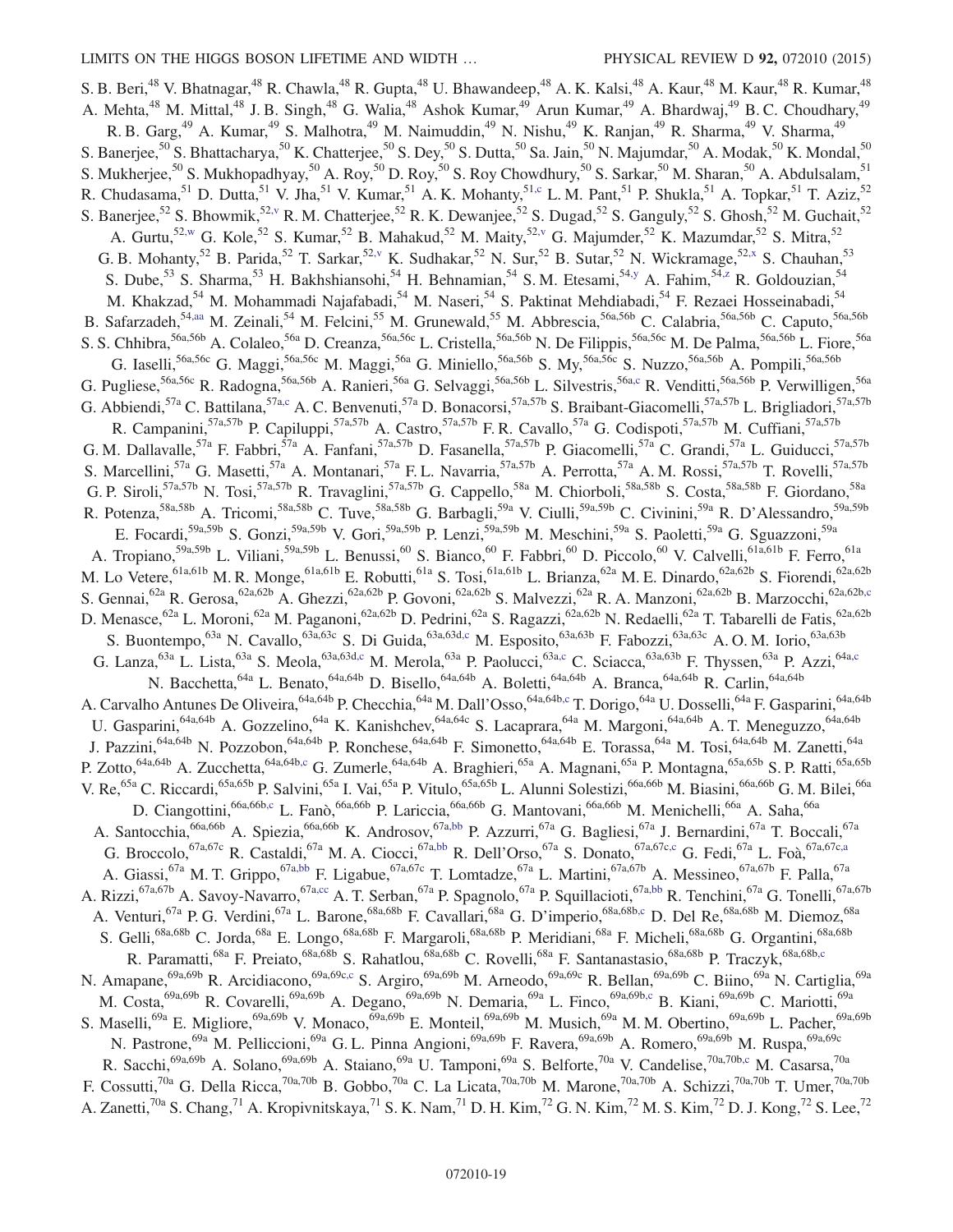<span id="page-19-11"></span><span id="page-19-10"></span><span id="page-19-9"></span><span id="page-19-8"></span><span id="page-19-7"></span><span id="page-19-6"></span><span id="page-19-5"></span><span id="page-19-4"></span><span id="page-19-3"></span><span id="page-19-2"></span><span id="page-19-1"></span><span id="page-19-0"></span>Y. D. Oh,<sup>72</sup> A. Sakharov,<sup>72</sup> D. C. Son,<sup>72</sup> J. A. Brochero Cifuentes,<sup>73</sup> H. Kim,<sup>73</sup> T. J. Kim,<sup>73</sup> M. S. Ryu,<sup>73</sup> S. Song,<sup>74</sup> S. Choi,<sup>75</sup> Y. Go,<sup>75</sup> D. Gyun,<sup>75</sup> B. Hong,<sup>75</sup> M. Jo,<sup>75</sup> H. Kim,<sup>75</sup> Y. Kim,<sup>75</sup> B. Lee,<sup>75</sup> K. Lee,<sup>75</sup> K. S. Lee,<sup>75</sup> S. Lee,<sup>75</sup> S. K. Park,<sup>75</sup> Y. Roh,<sup>75</sup> H. D. Yoo,<sup>76</sup> M. Choi,<sup>77</sup> H. Kim,<sup>77</sup> J. H. Kim,<sup>77</sup> J. S. H. Lee,<sup>77</sup> I. C. Park,<sup>77</sup> G. Ryu,<sup>77</sup> Y. Choi,<sup>78</sup> Y. K. Choi,<sup>78</sup> J. Goh,<sup>78</sup> D. Kim,<sup>78</sup> E. Kwon,<sup>78</sup> J. Lee,<sup>78</sup> I. Yu,<sup>78</sup> A. Juodagalvis,<sup>79</sup> J. Vaitkus,<sup>79</sup> I. Ahmed,<sup>80</sup> Z. A. Ibrahim,<sup>80</sup> J. R. Komaragiri,<sup>80</sup> M. A. B. Md Ali, 8[0,dd](#page-26-24) F. Mohamad Idris, 80[,ee](#page-26-25) W. A. T. Wan Abdullah, 80 M. N. Yusli, 80 E. Casimiro Linares, 81 H. Castilla-Valdez, <sup>81</sup> E. De La Cruz-Burelo, <sup>81</sup> I. Heredia-de La Cruz, <sup>81[,ff](#page-26-26)</sup> A. Hernandez-Almada, <sup>81</sup> R. Lopez-Fernandez, <sup>81</sup> A. Sanchez-Hernandez, <sup>81</sup> S. Carrillo Moreno, <sup>82</sup> F. Vazquez Valencia, <sup>82</sup> S. Carpinteyro, <sup>83</sup> I. Pedraza, <sup>83</sup> H. A. Salazar Ibarguen, <sup>83</sup> A. Morelos Pineda, <sup>84</sup> D. Krofcheck, <sup>85</sup> P. H. Butler, <sup>86</sup> S. Reucroft, <sup>86</sup> A. Ahmad, <sup>87</sup> M. Ahmad, <sup>87</sup> Q. Hassan,<sup>87</sup> H. R. Hoorani,<sup>87</sup> W. A. Khan,<sup>87</sup> T. Khurshid,<sup>87</sup> M. Shoaib,<sup>87</sup> H. Bialkowska,<sup>88</sup> M. Bluj,<sup>88</sup> B. Boimska,<sup>88</sup> T. Frueboes,<sup>88</sup> M. Górski,<sup>88</sup> M. Kazana,<sup>88</sup> K. Nawrocki,<sup>88</sup> K. Romanowska-Rybinska,<sup>88</sup> M. Szleper,<sup>88</sup> P. Zalewski,<sup>88</sup> G. Brona, <sup>89</sup> K. Bunkowski, <sup>89</sup> K. Doroba, <sup>89</sup> A. Kalinowski, <sup>89</sup> M. Konecki, <sup>89</sup> J. Krolikowski, <sup>89</sup> M. Misiura, <sup>89</sup> M. Olszewski, <sup>89</sup> M. Walczak,<sup>89</sup> P. Bargassa,<sup>90</sup> C. Beirão Da Cruz E Silva,<sup>90</sup> A. Di Francesco,<sup>90</sup> P. Faccioli,<sup>90</sup> P. G. Ferreira Parracho,<sup>9</sup> M. Gallinaro,<sup>90</sup> N. Leonardo,<sup>90</sup> L. Lloret Iglesias,<sup>90</sup> F. Nguyen,<sup>90</sup> J. Rodrigues Antunes,<sup>90</sup> J. Seixas,<sup>90</sup> O. Toldaiev,<sup>90</sup> D. Vadruccio,<sup>90</sup> J. Varela,<sup>90</sup> P. Vischia,<sup>90</sup> S. Afanasiev,<sup>91</sup> P. Bunin,<sup>91</sup> M. Gavrilenko,<sup>91</sup> I. Golutvin,<sup>91</sup> I. Gorbunov,<sup>91</sup> A. Kamenev,<sup>91</sup> V. Karjavin,<sup>91</sup> V. Konoplyanikov,<sup>91</sup> A. Lanev,<sup>91</sup> A. Malakhov,<sup>91</sup> V. Matveev,<sup>91[,gg](#page-26-27)</sup> P. Moisenz,<sup>91</sup> V. Palichik,<sup>91</sup> V. Perelygin,<sup>91</sup> S. Shmatov,<sup>91</sup> S. Shulha,<sup>91</sup> N. Skatchkov,<sup>91</sup> V. Smirnov,<sup>91</sup> A. Zarubin,<sup>91</sup> V. Golovtsov,<sup>92</sup> Y. Ivanov,<sup>92</sup> V. Kim,  $92, hh$  E. Kuznetsova,  $92$  P. Levchenko,  $92$  V. Murzin,  $92$  V. Oreshkin,  $92$  I. Smirnov,  $92$  V. Sulimov,  $92$  L. Uvarov,  $92$ S. Vavilov, <sup>92</sup> A. Vorobyev, <sup>92</sup> Yu. Andreev, <sup>93</sup> A. Dermenev, <sup>93</sup> S. Gninenko, <sup>93</sup> N. Golubev, <sup>93</sup> A. Karneyeu, <sup>93</sup> M. Kirsanov, <sup>93</sup> N. Krasnikov, <sup>93</sup> A. Pashenkov, <sup>93</sup> D. Tlisov, <sup>93</sup> A. Toropin, <sup>93</sup> V. Epshteyn, <sup>94</sup> V. Gavrilov, <sup>94</sup> N. Lychkovskaya, <sup>94</sup> V. Popov, <sup>94</sup> I. Pozdnyakov,<sup>94</sup> G. Safronov,<sup>94</sup> A. Spiridonov,<sup>94</sup> E. Vlasov,<sup>94</sup> A. Zhokin,<sup>94</sup> A. Bylinkin,<sup>95</sup> V. Andreev,<sup>96</sup> M. Azarkin,<sup>9[6,ii](#page-26-29)</sup> I. Dremin,<sup>96[,ii](#page-26-29)</sup> M. Kirakosyan,<sup>96</sup> A. Leonidov,<sup>96,ii</sup> G. Mesyats,<sup>96</sup> S. V. Rusakov,<sup>96</sup> A. Vinogradov,<sup>96</sup> A. Baskakov,<sup>97</sup> A. Belyaev, <sup>97</sup> E. Boos, <sup>97</sup> V. Bunichev, <sup>97</sup> M. Dubinin, <sup>9[7,jj](#page-26-30)</sup> L. Dudko, <sup>97</sup> A. Ershov, <sup>97</sup> A. Gribushin, <sup>97</sup> V. Klyukhin, <sup>97</sup> O. Kodolova, <sup>97</sup> I. Lokhtin, <sup>97</sup> I. Myagkov, <sup>97</sup> S. Obraztsov, <sup>97</sup> S. Petrushanko, <sup>97</sup> V. Savrin, <sup>97</sup> I. Azhgirey, <sup>98</sup> I. Bayshev, <sup>98</sup> S. Bitioukov,<sup>98</sup> V. Kachanov,<sup>98</sup> A. Kalinin,<sup>98</sup> D. Konstantinov,<sup>98</sup> V. Krychkine,<sup>98</sup> V. Petrov,<sup>98</sup> R. Ryutin,<sup>98</sup> A. Sobol,<sup>98</sup> L. Tourtchanovitch,<sup>98</sup> S. Troshin,<sup>98</sup> N. Tyurin,<sup>98</sup> A. Uzunian,<sup>98</sup> A. Volkov,<sup>98</sup> P. Adzic,<sup>99[,kk](#page-26-31)</sup> M. Ekmedzic,<sup>99</sup> J. Milosevic,<sup>99</sup> V. Rekovic,<sup>99</sup> J. Alcaraz Maestre,<sup>100</sup> E. Calvo,<sup>100</sup> M. Cerrada,<sup>100</sup> M. Chamizo Llatas,<sup>100</sup> N. Colino,<sup>100</sup> B. De La Cruz,<sup>100</sup> A. Delgado Peris,<sup>100</sup> D. Domínguez Vázquez,<sup>100</sup> A. Escalante Del Valle,<sup>100</sup> C. Fernandez Bedoya,<sup>100</sup> J. P. Fernández Ramos,<sup>100</sup> J. Flix,<sup>100</sup> M. C. Fouz,<sup>100</sup> P. Garcia-Abia,<sup>100</sup> O. Gonzalez Lopez,<sup>100</sup> S. Goy Lopez,<sup>100</sup> J. M. Hernandez,<sup>100</sup> M. I. Josa,<sup>100</sup> E. Navarro De Martino,<sup>100</sup> A. Pérez-Calero Yzquierdo,<sup>100</sup> J. Puerta Pelayo,<sup>100</sup> A. Quintario Olmeda,<sup>100</sup> I. Redondo,<sup>100</sup> L. Romero,<sup>100</sup> M. S. Soares,<sup>100</sup> C. Albajar,<sup>101</sup> J. F. de Trocóniz,<sup>101</sup> M. Missiroli,<sup>101</sup> D. Moran,<sup>101</sup> H. Brun,<sup>102</sup> J. Cuevas,<sup>102</sup> J. Fernandez Menendez,<sup>102</sup> S. Folgueras,<sup>102</sup> I. Gonzalez Caballero,<sup>102</sup> E. Palencia Cortezon,<sup>102</sup> J. M. Vizan Garcia,<sup>102</sup> I. J. Cabrillo,<sup>103</sup> A. Calderon,<sup>103</sup> J. R. Castiñeiras De Saa,<sup>103</sup> P. De Castro Manzano,<sup>103</sup> J. Duarte Campderros,<sup>103</sup> M. Fernandez,<sup>103</sup> G. Gomez,<sup>103</sup> A. Graziano,<sup>103</sup> A. Lopez Virto,<sup>103</sup> J. Marco,<sup>103</sup> R. Marco,<sup>103</sup> C. Martinez Rivero,<sup>103</sup> F. Matorras,<sup>103</sup> F. J. Munoz Sanchez,<sup>103</sup> J. Piedra Gomez,<sup>103</sup> T. Rodrigo,<sup>103</sup> A. Y. Rodríguez-Marrero,<sup>103</sup> A. Ruiz-Jimeno,<sup>103</sup> L. Scodellaro,<sup>103</sup> I. Vila,<sup>103</sup> R. Vilar Cortabitarte,<sup>103</sup> D. Abbaneo,<sup>104</sup> E. Auffray,<sup>104</sup> G. Auzinger,<sup>104</sup> M. Bachtis,<sup>104</sup> P. Baillon,<sup>104</sup> A. H. Ball,<sup>104</sup> D. Barney,<sup>104</sup> A. Benaglia,<sup>104</sup> J. Bendavid,<sup>104</sup> L. Benhabib,<sup>104</sup> J. F. Benitez,<sup>104</sup> G. M. Berruti,<sup>104</sup> P. Bloch,<sup>104</sup> A. Bocci,<sup>104</sup> A. Bonato,<sup>104</sup> C. Botta,<sup>104</sup> H. Breuker,<sup>104</sup> H. Breuker,<sup>104</sup> T. Camporesi,<sup>104</sup> G. Cerminara,<sup>104</sup> S. Colafranceschi,<sup>10[4,ll](#page-26-32)</sup> M. D'Alfonso,<sup>104</sup> D. d'Enterria,<sup>104</sup> A. Dabrowski,<sup>104</sup> V. Daponte,  $^{104}$  A. David,  $^{104}$  M. De Gruttola,  $^{104}$  F. De Guio,  $^{104}$  A. De Roeck,  $^{104}$  S. De Visscher,  $^{104}$  E. Di Marco,  $^{104}$ M. Dobson, <sup>104</sup> M. Dordevic, <sup>104</sup> B. Dorney, <sup>104</sup> T. du Pree, <sup>104</sup> N. Dupont, <sup>104</sup> A. Elliott-Peisert, <sup>104</sup> G. Franzoni, <sup>104</sup> W. Funk, <sup>104</sup> D. Gigi,<sup>104</sup> K. Gill,<sup>104</sup> D. Giordano,<sup>104</sup> M. Girone,<sup>104</sup> F. Glege,<sup>104</sup> R. Guida,<sup>104</sup> S. Gundacker,<sup>104</sup> M. Guthoff,<sup>104</sup> J. Hammer,<sup>104</sup> P. Harris,<sup>104</sup> J. Hegeman,<sup>104</sup> V. Innocente,<sup>104</sup> P. Janot,<sup>104</sup> H. Kirschenmann,<sup>104</sup> M. J. Kortelainen,<sup>104</sup> K. Kousouris,<sup>104</sup> K. Krajczar,<sup>104</sup> P. Lecoq,<sup>104</sup> C. Lourenço,<sup>104</sup> M. T. Lucchini,<sup>104</sup> N. Magini,<sup>104</sup> L. Malgeri,<sup>104</sup> M. Mannelli,<sup>104</sup> A. Martelli,<sup>104</sup> L. Masetti,<sup>104</sup> F. Meijers,<sup>104</sup> S. Mersi,<sup>104</sup> E. Meschi,<sup>104</sup> F. Moortgat,<sup>104</sup> S. Morovic,<sup>104</sup> M. Mulders, <sup>104</sup> M. V. Nemallapudi, <sup>104</sup> H. Neugebauer, <sup>104</sup> S. Orfanelli, <sup>104[,mm](#page-26-33)</sup> L. Orsini, <sup>104</sup> L. Pape, <sup>104</sup> E. Perez, <sup>104</sup> A. Petrilli,<sup>104</sup> G. Petrucciani,<sup>104</sup> A. Pfeiffer,<sup>104</sup> D. Piparo,<sup>104</sup> A. Racz,<sup>104</sup> G. Rolandi,<sup>104[,nn](#page-26-34)</sup> M. Rovere,<sup>104</sup> M. Ruan,<sup>104</sup> H. Sakulin,<sup>104</sup> C. Schäfer,<sup>104</sup> C. Schwick,<sup>104</sup> A. Sharma,<sup>104</sup> P. Silva,<sup>104</sup> M. Simon,<sup>104</sup> P. Sphicas,<sup>104,00</sup> D. Spiga,<sup>104</sup> J. Steggemann,<sup>104</sup> B. Stieger,<sup>104</sup> M. Stoye,<sup>104</sup> Y. Takahashi,<sup>104</sup> D. Treille,<sup>104</sup> A. Triossi,<sup>104</sup> A. Tsirou,<sup>104</sup> G. I. Veres,<sup>104[,s](#page-26-13)</sup> N. Wardle,<sup>104</sup> H. K. Wöhri,<sup>104</sup> A. Zagozdzinska,<sup>10[4,pp](#page-26-36)</sup> W. D. Zeuner,<sup>104</sup> W. Bertl,<sup>105</sup> K. Deiters,<sup>105</sup> W. Erdmann,<sup>105</sup>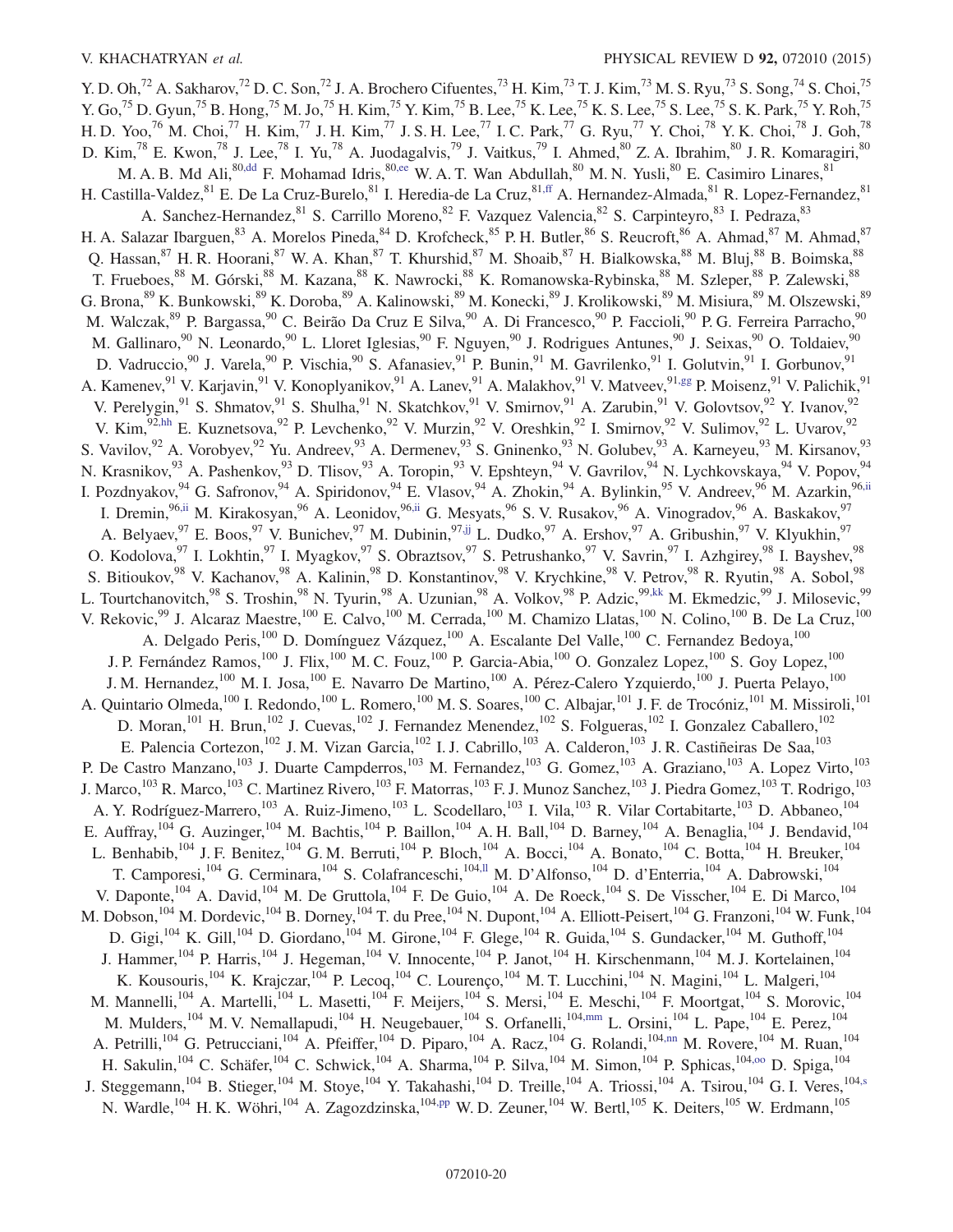<span id="page-20-9"></span><span id="page-20-8"></span><span id="page-20-7"></span><span id="page-20-6"></span><span id="page-20-5"></span><span id="page-20-4"></span><span id="page-20-3"></span><span id="page-20-2"></span><span id="page-20-1"></span><span id="page-20-0"></span>R. Horisberger,<sup>105</sup> Q. Ingram,<sup>105</sup> H. C. Kaestli,<sup>105</sup> D. Kotlinski,<sup>105</sup> U. Langenegger,<sup>105</sup> D. Renker,<sup>105</sup> T. Rohe,<sup>105</sup> F. Bachmair,<sup>106</sup> L. Bäni,<sup>106</sup> L. Bianchini,<sup>106</sup> M. A. Buchmann,<sup>106</sup> B. Casal,<sup>106</sup> G. Dissertori,<sup>106</sup> M. Dittmar,<sup>106</sup> M. Donegà,<sup>106</sup> M. Dünser,<sup>106</sup> P. Eller,<sup>106</sup> C. Grab,<sup>106</sup> C. Heidegger,<sup>106</sup> D. Hits,<sup>106</sup> J. Hoss,<sup>106</sup> G. Kasieczka,<sup>106</sup> W. Lustermann,<sup>106</sup> B. Mangano,<sup>106</sup> A. C. Marini,<sup>106</sup> M. Marionneau,<sup>106</sup> P. Martinez Ruiz del Arbol,<sup>106</sup> M. Masciovecchio,<sup>106</sup> D. Meister,<sup>106</sup> P. Musella,<sup>106</sup> F. Nessi-Tedaldi,<sup>106</sup> F. Pandolfi,<sup>106</sup> J. Pata,<sup>106</sup> F. Pauss,<sup>106</sup> L. Perrozzi,<sup>106</sup> M. Peruzzi,<sup>106</sup> M. Quittnat,<sup>106</sup> M. Rossini,<sup>106</sup> A. Starodumov,<sup>10[6,qq](#page-26-37)</sup> M. Takahashi,<sup>106</sup> V. R. Tavolaro,<sup>106</sup> K. Theofilatos,<sup>106</sup> R. Wallny,<sup>106</sup> T. K. Aarrestad,<sup>107</sup> C. Amsler,  $^{107,\text{rr}}$  L. Caminada,  $^{107}$  M. F. Canelli,  $^{107}$  V. Chiochia,  $^{107}$  A. De Cosa,  $^{107}$  C. Galloni,  $^{107}$  A. Hinzmann,  $^{107}$  T. Hreus,  $^{107}$ B. Kilminster,<sup>107</sup> C. Lange,<sup>107</sup> J. Ngadiuba,<sup>107</sup> D. Pinna,<sup>107</sup> P. Robmann,<sup>107</sup> F. J. Ronga,<sup>107</sup> D. Salerno,<sup>107</sup> Y. Yang,<sup>107</sup> M. Cardaci,<sup>108</sup> K. H. Chen,<sup>108</sup> T. H. Doan,<sup>108</sup> C. Ferro,<sup>108</sup> Sh. Jain,<sup>108</sup> R. Khurana,<sup>108</sup> M. Konyushikhin,<sup>108</sup> C. M. Kuo,<sup>108</sup> W. Lin,<sup>108</sup> Y. J. Lu,<sup>108</sup> R. Volpe,<sup>108</sup> S. S. Yu,<sup>108</sup> R. Bartek,<sup>109</sup> P. Chang,<sup>109</sup> Y. H. Chang,<sup>109</sup> Y. W. Chang,<sup>109</sup> Y. Chao,<sup>109</sup> K. F. Chen,<sup>109</sup> P. H. Chen,<sup>109</sup> C. Dietz,<sup>109</sup> F. Fiori,<sup>109</sup> U. Grundler,<sup>109</sup> W.-S. Hou,<sup>109</sup> Y. Hsiung,<sup>109</sup> Y. F. Liu,<sup>109</sup> R.-S. Lu,<sup>109</sup> M. Miñano Moya, <sup>109</sup> E. Petrakou, <sup>109</sup> J. F. Tsai, <sup>109</sup> Y. M. Tzeng, <sup>109</sup> B. Asavapibhop, <sup>110</sup> K. Kovitanggoon, <sup>110</sup> G. Singh, <sup>110</sup> N. Srimanobhas,  $^{110}$  N. Suwonjandee,  $^{110}$  A. Adiguzel,  $^{111}$  S. Cerci,  $^{111}$ s. C. Dozen,  $^{111}$  S. Girgis,  $^{111}$  G. Gokbulut,  $^{111}$  Y. Guler,  $^{111}$ E. Gurpinar, <sup>111</sup> I. Hos, <sup>111</sup> E. E. Kangal, <sup>11[1,tt](#page-26-40)</sup> A. Kayis Topaksu, <sup>111</sup> G. Onengut, <sup>11[1,uu](#page-26-41)</sup> K. Ozdemir, <sup>11[1,vv](#page-26-42)</sup> S. Ozturk, <sup>111[,ww](#page-26-43)</sup> B. Tali,<sup>111[,ss](#page-26-39)</sup> H. Topakli,<sup>11[1,ww](#page-26-43)</sup> M. Vergili,<sup>111</sup> C. Zorbilmez,<sup>111</sup> I. V. Akin,<sup>112</sup> B. Bilin,<sup>112</sup> S. Bilmis,<sup>112</sup> B. Isildak,<sup>112[,xx](#page-26-44)</sup> G. Karapinar, <sup>11[2,yy](#page-26-45)</sup> U. E. Surat, <sup>112</sup> M. Yalvac, <sup>112</sup> M. Zeyrek, <sup>112</sup> E. A. Albayrak, <sup>113[,zz](#page-26-46)</sup> E. Gülmez, <sup>113</sup> M. Kaya, <sup>113[,aaa](#page-26-47)</sup> O. Kaya, <sup>11[3,bbb](#page-26-48)</sup> T. Yetkin, <sup>113[,ccc](#page-26-49)</sup> K. Cankocak, <sup>114</sup> S. Sen, <sup>114[,ddd](#page-26-50)</sup> F. I. Vardarlı, <sup>114</sup> B. Grynyov, <sup>115</sup> L. Levchuk, <sup>116</sup> P. Sorokin, <sup>116</sup> R. Aggleton,<sup>117</sup> F. Ball,<sup>117</sup> L. Beck,<sup>117</sup> J. J. Brooke,<sup>117</sup> E. Clement,<sup>117</sup> D. Cussans,<sup>117</sup> H. Flacher,<sup>117</sup> J. Goldstein,<sup>117</sup> M. Grimes,<sup>117</sup> G. P. Heath,<sup>117</sup> H. F. Heath,<sup>117</sup> J. Jacob,<sup>117</sup> L. Kreczko,<sup>117</sup> C. Lucas,<sup>117</sup> Z. Meng,<sup>117</sup> D. M. Newbold,<sup>117[,eee](#page-26-51)</sup> S. Paramesvaran,<sup>117</sup> A. Poll,<sup>117</sup> T. Sakuma,<sup>117</sup> S. Seif El Nasr-storey,<sup>117</sup> S. Senkin,<sup>117</sup> D. Smith,<sup>117</sup> V. J. Smith,<sup>117</sup> K. W. Bell,  $^{118}$  A. Belyaev,  $^{118, \text{fff}}$  C. Brew,  $^{118}$  R. M. Brown,  $^{118}$  D. J. A. Cockerill,  $^{118}$  J. A. Coughlan,  $^{118}$  K. Harder,  $^{118}$ S. Harper,<sup>118</sup> E. Olaiya,<sup>118</sup> D. Petyt,<sup>118</sup> C. H. Shepherd-Themistocleous,<sup>118</sup> A. Thea,<sup>118</sup> L. Thomas,<sup>118</sup> I. R. Tomalin,<sup>118</sup> T. Williams,<sup>118</sup> W. J. Womersley,<sup>118</sup> S. D. Worm,<sup>118</sup> M. Baber,<sup>119</sup> R. Bainbridge,<sup>119</sup> O. Buchmuller,<sup>119</sup> A. Bundock,<sup>119</sup> D. Burton,<sup>119</sup> S. Casasso,<sup>119</sup> M. Citron,<sup>119</sup> D. Colling,<sup>119</sup> L. Corpe,<sup>119</sup> N. Cripps,<sup>119</sup> P. Dauncey,<sup>119</sup> G. Davies,<sup>119</sup> A. De Wit,<sup>119</sup> M. Della Negra,<sup>119</sup> P. Dunne,<sup>119</sup> A. Elwood,<sup>119</sup> W. Ferguson,<sup>119</sup> J. Fulcher,<sup>119</sup> D. Futyan,<sup>119</sup> G. Hall,<sup>119</sup> G. Iles,<sup>119</sup> G. Karapostoli,<sup>119</sup> M. Kenzie,<sup>119</sup> R. Lane,<sup>119</sup> R. Lucas,<sup>11[9,eee](#page-26-51)</sup> L. Lyons,<sup>119</sup> A.-M. Magnan,<sup>119</sup> S. Malik,<sup>119</sup> J. Nash,<sup>119</sup> A. Nikitenko,<sup>11[9,qq](#page-26-37)</sup> J. Pela,<sup>119</sup> M. Pesaresi,<sup>119</sup> K. Petridis,<sup>119</sup> D. M. Raymond,<sup>119</sup> A. Richards,<sup>119</sup> A. Rose,<sup>119</sup> C. Seez,<sup>119</sup> A. Tapper,<sup>119</sup> K. Uchida,<sup>119</sup> M. Vazquez Acosta,<sup>119[,ggg](#page-26-53)</sup> T. Virdee,<sup>119</sup> S. C. Zenz,<sup>119</sup> J. E. Cole,<sup>120</sup> P. R. Hobson,<sup>120</sup> A. Khan,<sup>120</sup> P. Kyberd,<sup>120</sup> D. Leggat,<sup>120</sup> D. Leslie,<sup>120</sup> I. D. Reid,<sup>120</sup> P. Symonds,<sup>120</sup> L. Teodorescu,<sup>120</sup> M. Turner,<sup>120</sup> A. Borzou,<sup>121</sup> K. Call,<sup>121</sup> J. Dittmann,<sup>121</sup> K. Hatakeyama,<sup>121</sup> A. Kasmi,<sup>121</sup> H. Liu,<sup>121</sup> N. Pastika,<sup>121</sup> O. Charaf,<sup>122</sup> S. I. Cooper,<sup>122</sup> C. Henderson,<sup>122</sup> P. Rumerio,<sup>122</sup> A. Avetisyan,<sup>123</sup> T. Bose,<sup>123</sup> C. Fantasia,<sup>123</sup> D. Gastler,<sup>123</sup> P. Lawson,<sup>123</sup> D. Rankin,<sup>123</sup> C. Richardson,<sup>123</sup> J. Rohlf,<sup>123</sup> J. St. John,<sup>123</sup> L. Sulak,<sup>123</sup> D. Zou,<sup>123</sup> J. Alimena,<sup>124</sup> E. Berry,<sup>124</sup> S. Bhattacharya,<sup>124</sup> D. Cutts,<sup>124</sup> N. Dhingra,<sup>124</sup> A. Ferapontov,<sup>124</sup> A. Garabedian,<sup>124</sup> U. Heintz,<sup>124</sup> E. Laird,<sup>124</sup> G. Landsberg,<sup>124</sup> Z. Mao,<sup>124</sup> M. Narain,<sup>124</sup> S. Sagir,<sup>124</sup> T. Sinthuprasith,<sup>124</sup> R. Breedon,<sup>125</sup> G. Breto,<sup>125</sup> M. Calderon De La Barca Sanchez, <sup>125</sup> S. Chauhan, <sup>125</sup> M. Chertok, <sup>125</sup> J. Conway, <sup>125</sup> R. Conway, <sup>125</sup> P. T. Cox, <sup>125</sup> R. Erbacher,<sup>125</sup> M. Gardner,<sup>125</sup> W. Ko,<sup>125</sup> R. Lander,<sup>125</sup> M. Mulhearn,<sup>125</sup> D. Pellett,<sup>125</sup> J. Pilot,<sup>125</sup> F. Ricci-Tam,<sup>125</sup> S. Shalhout,<sup>125</sup> J. Smith,<sup>125</sup> M. Squires,<sup>125</sup> D. Stolp,<sup>125</sup> M. Tripathi,<sup>125</sup> S. Wilbur,<sup>125</sup> R. Yohay,<sup>125</sup> R. Cousins,<sup>126</sup> P. Everaerts,<sup>126</sup> C. Farrell,<sup>126</sup> J. Hauser,<sup>126</sup> M. Ignatenko,<sup>126</sup> D. Saltzberg,<sup>126</sup> E. Takasugi,<sup>126</sup> V. Valuev,<sup>126</sup> M. Weber,<sup>126</sup> K. Burt,<sup>127</sup> R. Clare,<sup>127</sup> J. Ellison,<sup>127</sup> J. W. Gary,<sup>127</sup> G. Hanson,<sup>127</sup> J. Heilman,<sup>127</sup> M. Ivova PANEVA,<sup>127</sup> P. Jandir,<sup>127</sup> E. Kennedy, <sup>127</sup> F. Lacroix, <sup>127</sup> O. R. Long, <sup>127</sup> A. Luthra, <sup>127</sup> M. Malberti, <sup>127</sup> M. Olmedo Negrete, <sup>127</sup> A. Shrinivas, <sup>127</sup> H. Wei, <sup>127</sup> S. Wimpenny,<sup>127</sup> J. G. Branson,<sup>128</sup> G. B. Cerati,<sup>128</sup> S. Cittolin,<sup>128</sup> R. T. D'Agnolo,<sup>128</sup> A. Holzner,<sup>128</sup> R. Kelley,<sup>128</sup> D. Klein,<sup>128</sup> J. Letts,<sup>128</sup> I. Macneill,<sup>128</sup> D. Olivito,<sup>128</sup> S. Padhi,<sup>128</sup> M. Pieri,<sup>128</sup> M. Sani,<sup>128</sup> V. Sharma,<sup>128</sup> S. Simon,<sup>128</sup> M. Tadel,<sup>128</sup> A. Vartak,<sup>128</sup> S. Wasserbaech,<sup>128[,hhh](#page-26-54)</sup> C. Welke,<sup>128</sup> F. Würthwein,<sup>128</sup> A. Yagil,<sup>128</sup> G. Zevi Della Porta,<sup>128</sup> D. Barge,<sup>129</sup> J. Bradmiller-Feld,<sup>129</sup> C. Campagnari,<sup>129</sup> A. Dishaw,<sup>129</sup> V. Dutta,<sup>129</sup> K. Flowers,<sup>129</sup> M. Franco Sevilla,<sup>129</sup> P. Geffert,<sup>129</sup> C. George,<sup>129</sup> F. Golf,<sup>129</sup> L. Gouskos,<sup>129</sup> J. Gran,<sup>129</sup> J. Incandela,<sup>129</sup> C. Justus,<sup>129</sup> N. Mccoll,<sup>129</sup> S. D. Mullin,<sup>129</sup> J. Richman,<sup>129</sup> D. Stuart,<sup>129</sup> I. Suarez,<sup>129</sup> W. To,<sup>129</sup> C. West,<sup>129</sup> J. Yoo,<sup>129</sup> D. Anderson,<sup>130</sup> A. Apresyan,<sup>130</sup> A. Bornheim,<sup>130</sup> J. Bunn,<sup>130</sup> Y. Chen,<sup>130</sup> J. Duarte,<sup>130</sup> A. Mott,<sup>130</sup> H. B. Newman,<sup>130</sup> C. Pena,<sup>130</sup> M. Pierini,<sup>130</sup> M. Spiropulu,<sup>130</sup> J. R. Vlimant,<sup>130</sup> S. Xie,<sup>130</sup> R. Y. Zhu,<sup>130</sup> V. Azzolini,<sup>131</sup> A. Calamba,<sup>131</sup> B. Carlson,<sup>131</sup> T. Ferguson,<sup>131</sup> Y. Iiyama,<sup>131</sup> M. Paulini,<sup>131</sup> J. Russ,<sup>131</sup> M. Sun,<sup>131</sup> H. Vogel,<sup>131</sup> I. Vorobiev,<sup>131</sup> J. P. Cumalat,<sup>132</sup> W. T. Ford,<sup>132</sup> A. Gaz,<sup>132</sup> F. Jensen,<sup>132</sup>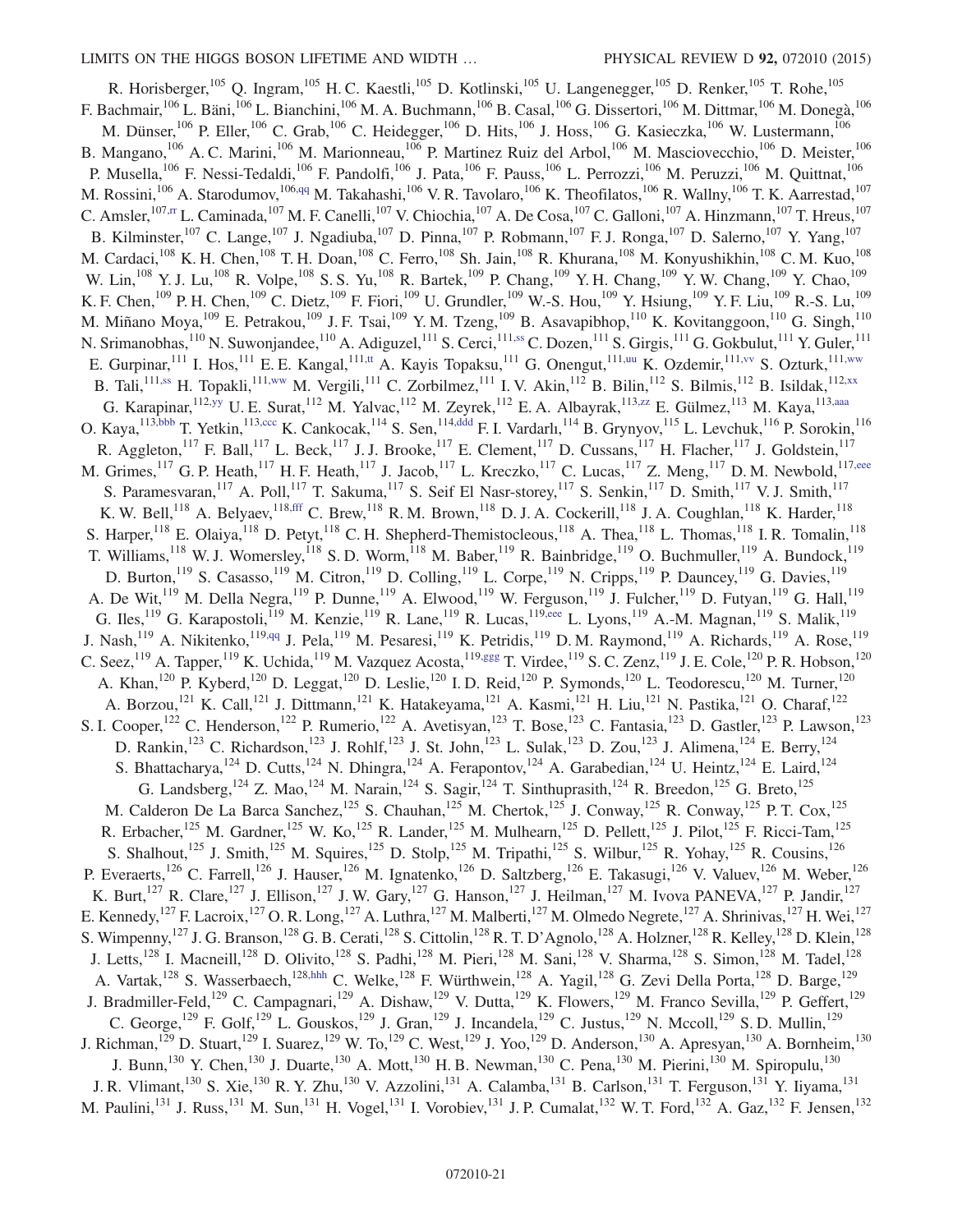<span id="page-21-2"></span><span id="page-21-1"></span><span id="page-21-0"></span>A. Johnson,<sup>132</sup> M. Krohn,<sup>132</sup> T. Mulholland,<sup>132</sup> U. Nauenberg,<sup>132</sup> J. G. Smith,<sup>132</sup> K. Stenson,<sup>132</sup> S. R. Wagner,<sup>132</sup> J. Alexander,<sup>133</sup> A. Chatterjee,<sup>133</sup> J. Chaves,<sup>133</sup> J. Chu,<sup>133</sup> S. Dittmer,<sup>133</sup> N. Eggert,<sup>133</sup> N. Mirman,<sup>133</sup> G. Nicolas Kaufman,<sup>133</sup> J. R. Patterson,<sup>133</sup> A. Rinkevicius,<sup>133</sup> A. Ryd,<sup>133</sup> L. Skinnari,<sup>133</sup> L. Soffi,<sup>133</sup> W. Sun,<sup>133</sup> S. M. Tan,<sup>133</sup> W. D. Teo,<sup>133</sup> J. Thom,<sup>133</sup> J. Thompson,<sup>133</sup> J. Tucker,<sup>133</sup> Y. Weng,<sup>133</sup> P. Wittich,<sup>133</sup> S. Abdullin,<sup>134</sup> M. Albrow,<sup>134</sup> J. Anderson,<sup>134</sup> G. Apollinari,  $134$  L. A. T. Bauerdick,  $134$  A. Beretvas,  $134$  J. Berryhill,  $134$  P. C. Bhat,  $134$  G. Bolla,  $134$  K. Burkett,  $134$ J. N. Butler,<sup>134</sup> H. W. K. Cheung,<sup>134</sup> F. Chlebana,<sup>134</sup> S. Cihangir,<sup>134</sup> V. D. Elvira,<sup>134</sup> I. Fisk,<sup>134</sup> J. Freeman,<sup>134</sup> E. Gottschalk,<sup>134</sup> L. Gray,<sup>134</sup> D. Green,<sup>134</sup> S. Grünendahl,<sup>134</sup> O. Gutsche,<sup>134</sup> J. Hanlon,<sup>134</sup> D. Hare,<sup>134</sup> R. M. Harris,<sup>134</sup> J. Hirschauer,<sup>134</sup> B. Hooberman,<sup>134</sup> Z. Hu,<sup>134</sup> S. Jindariani,<sup>134</sup> M. Johnson,<sup>134</sup> U. Joshi,<sup>134</sup> A. W. Jung,<sup>134</sup> B. Klima,<sup>134</sup> B. Kreis,  $^{134}$  S. Kwan,  $^{134, a}$  S. Lammel,  $^{134}$  J. Linacre,  $^{134}$  D. Lincoln,  $^{134}$  R. Lipton,  $^{134}$  T. Liu,  $^{134}$  R. Lopes De Sá,  $^{134}$ J. Lykken,<sup>134</sup> K. Maeshima,<sup>134</sup> J. M. Marraffino,<sup>134</sup> V. I. Martinez Outschoorn,<sup>134</sup> S. Maruyama,<sup>134</sup> D. Mason,<sup>134</sup> P. McBride,<sup>134</sup> P. Merkel,<sup>134</sup> K. Mishra,<sup>134</sup> S. Mrenna,<sup>134</sup> S. Nahn,<sup>134</sup> C. Newman-Holmes,<sup>134</sup> V. O'Dell,<sup>134</sup> K. Pedro,<sup>134</sup> O. Prokofyev,<sup>134</sup> G. Rakness,<sup>134</sup> E. Sexton-Kennedy,<sup>134</sup> A. Soha,<sup>134</sup> W. J. Spalding,<sup>134</sup> L. Spiegel,<sup>134</sup> L. Taylor,<sup>134</sup> S. Tkaczyk,<sup>134</sup> N. V. Tran,<sup>134</sup> L. Uplegger,<sup>134</sup> E. W. Vaandering,<sup>134</sup> C. Vernieri,<sup>134</sup> M. Verzocchi,<sup>134</sup> R. Vidal,<sup>134</sup> H. A. Weber,<sup>134</sup> A. Whitbeck,<sup>134</sup> F. Yang,<sup>134</sup> H. Yin,<sup>134</sup> D. Acosta,<sup>135</sup> P. Avery,<sup>135</sup> P. Bortignon,<sup>135</sup> D. Bourilkov,<sup>135</sup> A. Carnes,<sup>135</sup> M. Carver,<sup>135</sup> D. Curry,<sup>135</sup> S. Das,<sup>135</sup> G. P. Di Giovanni,<sup>135</sup> R. D. Field,<sup>135</sup> M. Fisher,<sup>135</sup> I. K. Furic,<sup>135</sup> J. Hugon,<sup>135</sup> J. Konigsberg,<sup>135</sup> A. Korytov,<sup>135</sup> J. F. Low,<sup>135</sup> P. Ma,<sup>135</sup> K. Matchev,<sup>135</sup> H. Mei,<sup>135</sup> P. Milenovic,<sup>135[,iii](#page-27-0)</sup> G. Mitselmakher,<sup>135</sup> L. Muniz,<sup>135</sup> D. Rank,<sup>135</sup> R. Rossin,<sup>135</sup> L. Shchutska,<sup>135</sup> M. Snowball,<sup>135</sup> D. Sperka,<sup>135</sup> J. Wang,<sup>135</sup> S. Wang,  $^{135}$  J. Yelton,  $^{135}$  S. Hewamanage,  $^{136}$  S. Linn,  $^{136}$  P. Markowitz,  $^{136}$  G. Martinez,  $^{136}$  J. L. Rodriguez,  $^{136}$  A. Ackert,  $^{137}$ J. R. Adams,<sup>137</sup> T. Adams,<sup>137</sup> A. Askew,<sup>137</sup> J. Bochenek,<sup>137</sup> B. Diamond,<sup>137</sup> J. Haas,<sup>137</sup> S. Hagopian,<sup>137</sup> V. Hagopian,<sup>137</sup> K. F. Johnson,<sup>137</sup> A. Khatiwada,<sup>137</sup> H. Prosper,<sup>137</sup> V. Veeraraghavan,<sup>137</sup> M. Weinberg,<sup>137</sup> V. Bhopatkar,<sup>138</sup> M. Hohlmann,<sup>138</sup> H. Kalakhety,<sup>138</sup> D. Mareskas-palcek,<sup>138</sup> T. Roy,<sup>138</sup> F. Yumiceva,<sup>138</sup> M. R. Adams,<sup>139</sup> L. Apanasevich,<sup>139</sup> D. Berry,<sup>139</sup> R. R. Betts,<sup>139</sup> I. Bucinskaite,<sup>139</sup> R. Cavanaugh,<sup>139</sup> O. Evdokimov,<sup>139</sup> L. Gauthier,<sup>139</sup> C. E. Gerber,<sup>139</sup> D. J. Hofman,<sup>139</sup> P. Kurt,<sup>139</sup> C. O'Brien,<sup>139</sup> I. D. Sandoval Gonzalez,<sup>139</sup> C. Silkworth,<sup>139</sup> P. Turner,<sup>139</sup> N. Varelas,<sup>139</sup> Z. Wu,<sup>139</sup> M. Zakaria,<sup>139</sup> B. Bilki, $^{140}$ [,jjj](#page-27-1) W. Clarida, $^{140}$  K. Dilsiz, $^{140}$  S. Durgut, $^{140}$  R. P. Gandrajula, $^{140}$  M. Haytmyradov, $^{140}$  V. Khristenko, $^{140}$ J.-P. Merlo,<sup>140</sup> H. Mermerkaya,<sup>140[,kkk](#page-27-2)</sup> A. Mestvirishvili,<sup>140</sup> A. Moeller,<sup>140</sup> J. Nachtman,<sup>140</sup> H. Ogul,<sup>140</sup> Y. Onel,<sup>140</sup> F. Ozok,<sup>140[,zz](#page-26-46)</sup> A. Penzo,<sup>140</sup> C. Snyder,<sup>140</sup> P. Tan,<sup>140</sup> E. Tiras,<sup>140</sup> J. Wetzel,<sup>140</sup> K. Yi,<sup>140</sup> I. Anderson,<sup>141</sup> B. A. Barnett,<sup>141</sup> B. Blumenfeld,<sup>141</sup> D. Fehling,<sup>141</sup> L. Feng,<sup>141</sup> A. V. Gritsan,<sup>141</sup> P. Maksimovic,<sup>141</sup> C. Martin,<sup>141</sup> M. Osherson,<sup>141</sup> J. Roskes,<sup>141</sup> U. Sarica,<sup>141</sup> M. Swartz,<sup>141</sup> M. Xiao,<sup>141</sup> Y. Xin,<sup>141</sup> C. You,<sup>141</sup> P. Baringer,<sup>142</sup> A. Bean,<sup>142</sup> G. Benelli,<sup>142</sup> C. Bruner,<sup>142</sup> J. Gray,<sup>142</sup> R. P. Kenny III,<sup>142</sup> D. Majumder,<sup>142</sup> M. Malek,<sup>142</sup> M. Murray,<sup>142</sup> D. Noonan,<sup>142</sup> S. Sanders,<sup>142</sup> R. Stringer,<sup>142</sup> Q. Wang, <sup>142</sup> J. S. Wood, <sup>142</sup> I. Chakaberia, <sup>143</sup> A. Ivanov, <sup>143</sup> K. Kaadze, <sup>143</sup> S. Khalil, <sup>143</sup> M. Makouski, <sup>143</sup> Y. Maravin, <sup>143</sup> A. Mohammadi,<sup>143</sup> L. K. Saini,<sup>143</sup> N. Skhirtladze,<sup>143</sup> I. Svintradze,<sup>143</sup> S. Toda,<sup>143</sup> D. Lange,<sup>144</sup> F. Rebassoo,<sup>144</sup> D. Wright,<sup>144</sup> C. Anelli,<sup>145</sup> A. Baden,<sup>145</sup> O. Baron,<sup>145</sup> A. Belloni,<sup>145</sup> B. Calvert,<sup>145</sup> S. C. Eno,<sup>145</sup> C. Ferraioli,<sup>145</sup> J. A. Gomez,<sup>145</sup> N. J. Hadley,<sup>145</sup> S. Jabeen,<sup>145</sup> R. G. Kellogg,<sup>145</sup> T. Kolberg,<sup>145</sup> J. Kunkle,<sup>145</sup> Y. Lu,<sup>145</sup> A. C. Mignerey,<sup>145</sup> Y. H. Shin,<sup>145</sup> A. Skuja,  $^{145}$  M. B. Tonjes,  $^{145}$  S. C. Tonwar,  $^{145}$  A. Apyan,  $^{146}$  R. Barbieri,  $^{146}$  A. Baty,  $^{146}$  K. Bierwagen,  $^{146}$  S. Brandt,  $^{146}$ W. Busza,<sup>146</sup> I. A. Cali,<sup>146</sup> Z. Demiragli,<sup>146</sup> L. Di Matteo,<sup>146</sup> G. Gomez Ceballos,<sup>146</sup> M. Goncharov,<sup>146</sup> D. Gulhan,<sup>146</sup> G. M. Innocenti,  $^{146}$  M. Klute,  $^{146}$  D. Kovalskyi,  $^{146}$  Y. S. Lai,  $^{146}$  Y.-J. Lee,  $^{146}$  A. Levin,  $^{146}$  P. D. Luckey,  $^{146}$  C. Mcginn,  $^{146}$ C. Mironov,  $^{146}$  X. Niu,  $^{146}$  C. Paus,  $^{146}$  D. Ralph,  $^{146}$  C. Roland,  $^{146}$  G. Roland,  $^{146}$  J. Salfeld-Nebgen,  $^{146}$  G. S. F. Stephans,  $^{146}$ K. Sumorok,<sup>146</sup> M. Varma,<sup>146</sup> D. Velicanu,<sup>146</sup> J. Veverka,<sup>146</sup> J. Wang,<sup>146</sup> T. W. Wang,<sup>146</sup> B. Wyslouch,<sup>146</sup> M. Yang,<sup>146</sup> V. Zhukova,<sup>146</sup> B. Dahmes,<sup>147</sup> A. Finkel,<sup>147</sup> A. Gude,<sup>147</sup> P. Hansen,<sup>147</sup> S. Kalafut,<sup>147</sup> S. C. Kao,<sup>147</sup> K. Klapoetke,<sup>147</sup> Y. Kubota,<sup>147</sup> Z. Lesko,<sup>147</sup> J. Mans,<sup>147</sup> S. Nourbakhsh,<sup>147</sup> N. Ruckstuhl,<sup>147</sup> R. Rusack,<sup>147</sup> N. Tambe,<sup>147</sup> J. Turkewitz,<sup>147</sup> J. G. Acosta,<sup>148</sup> S. Oliveros,<sup>148</sup> E. Avdeeva,<sup>149</sup> K. Bloom,<sup>149</sup> S. Bose,<sup>149</sup> D. R. Claes,<sup>149</sup> A. Dominguez,<sup>149</sup> C. Fangmeier,<sup>149</sup> R. Gonzalez Suarez,<sup>149</sup> R. Kamalieddin,<sup>149</sup> J. Keller,<sup>149</sup> D. Knowlton,<sup>149</sup> I. Kravchenko,<sup>149</sup> J. Lazo-Flores,<sup>149</sup> F. Meier,<sup>149</sup> J. Monroy,<sup>149</sup> F. Ratnikov,<sup>149</sup> J. E. Siado,<sup>149</sup> G. R. Snow,<sup>149</sup> M. Alyari,<sup>150</sup> J. Dolen,<sup>150</sup> J. George,<sup>150</sup> A. Godshalk,<sup>150</sup> I. Iashvili,<sup>150</sup> J. Kaisen,<sup>150</sup> A. Kharchilava,<sup>150</sup> A. Kumar,<sup>150</sup> S. Rappoccio,<sup>150</sup> G. Alverson,<sup>151</sup> E. Barberis,<sup>151</sup> D. Baumgartel,<sup>151</sup> M. Chasco,<sup>151</sup> A. Hortiangtham,<sup>151</sup> A. Massironi,<sup>151</sup> D. M. Morse,<sup>151</sup> D. Nash,<sup>151</sup> T. Orimoto,<sup>151</sup> R. Teixeira De Lima, <sup>151</sup> D. Trocino, <sup>151</sup> R.-J. Wang, <sup>151</sup> D. Wood, <sup>151</sup> J. Zhang, <sup>151</sup> K. A. Hahn, <sup>152</sup> A. Kubik, <sup>152</sup> N. Mucia, <sup>152</sup> N. Odell,<sup>152</sup> B. Pollack,<sup>152</sup> A. Pozdnyakov,<sup>152</sup> M. Schmitt,<sup>152</sup> S. Stoynev,<sup>152</sup> K. Sung,<sup>152</sup> M. Trovato,<sup>152</sup> M. Velasco,<sup>152</sup> S. Won,<sup>152</sup> A. Brinkerhoff,<sup>153</sup> N. Dev,<sup>153</sup> M. Hildreth,<sup>153</sup> C. Jessop,<sup>153</sup> D. J. Karmgard,<sup>153</sup> N. Kellams,<sup>153</sup> K. Lannon,<sup>153</sup> S. Lynch,<sup>153</sup> N. Marinelli,<sup>153</sup> F. Meng,<sup>153</sup> C. Mueller,<sup>153</sup> Y. Musienko,<sup>15[3,gg](#page-26-27)</sup> T. Pearson,<sup>153</sup> M. Planer,<sup>153</sup> A. Reinsvold,<sup>153</sup>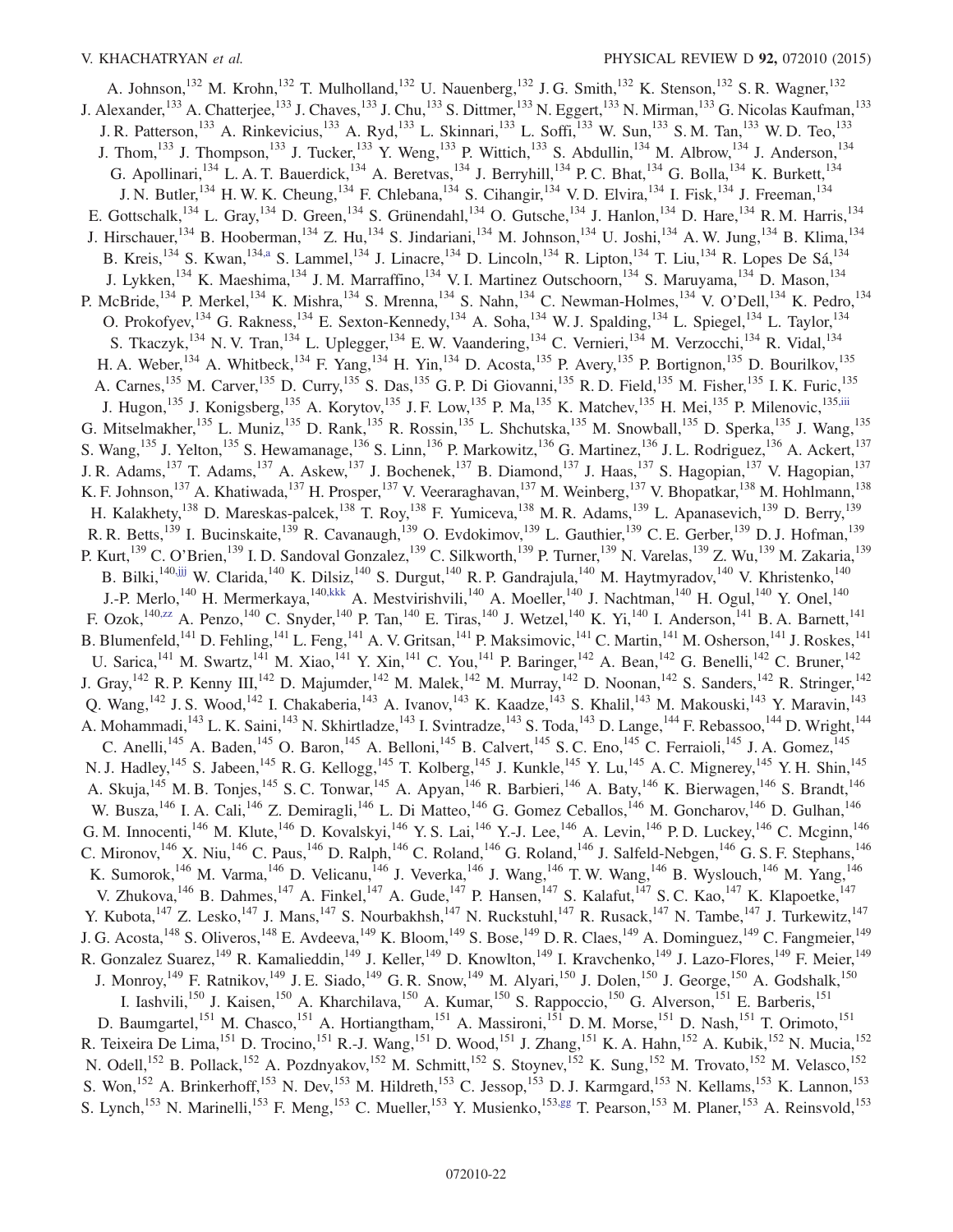<span id="page-22-1"></span><span id="page-22-0"></span>R. Ruchti,<sup>153</sup> G. Smith,<sup>153</sup> S. Taroni,<sup>153</sup> N. Valls,<sup>153</sup> M. Wayne,<sup>153</sup> M. Wolf,<sup>153</sup> A. Woodard,<sup>153</sup> L. Antonelli,<sup>154</sup> J. Brinson,<sup>154</sup> B. Bylsma,  $^{154}$  L. S. Durkin,  $^{154}$  S. Flowers,  $^{154}$  A. Hart,  $^{154}$  C. Hill,  $^{154}$  R. Hughes,  $^{154}$  K. Kotov,  $^{154}$  T. Y. Ling,  $^{154}$  B. Liu,  $^{154}$ W. Luo,<sup>154</sup> D. Puigh,<sup>154</sup> M. Rodenburg,<sup>154</sup> B. L. Winer,<sup>154</sup> H. W. Wulsin,<sup>154</sup> O. Driga,<sup>155</sup> P. Elmer,<sup>155</sup> J. Hardenbrook,<sup>155</sup> P. Hebda,<sup>155</sup> S. A. Koay,<sup>155</sup> P. Lujan,<sup>155</sup> D. Marlow,<sup>155</sup> T. Medvedeva,<sup>155</sup> M. Mooney,<sup>155</sup> J. Olsen,<sup>155</sup> C. Palmer,<sup>155</sup> P. Piroué,<sup>155</sup> X. Quan,<sup>155</sup> H. Saka,<sup>155</sup> D. Stickland,<sup>155</sup> C. Tully,<sup>155</sup> J. S. Werner,<sup>155</sup> A. Zuranski,<sup>155</sup> S. Malik,<sup>156</sup> V. E. Barnes,<sup>157</sup> D. Benedetti,<sup>157</sup> D. Bortoletto,<sup>157</sup> L. Gutay,<sup>157</sup> M. K. Jha,<sup>157</sup> M. Jones,<sup>157</sup> K. Jung,<sup>157</sup> M. Kress,<sup>157</sup> D. H. Miller,<sup>157</sup> N. Neumeister,<sup>157</sup> F. Primavera, <sup>157</sup> B. C. Radburn-Smith, <sup>157</sup> X. Shi, <sup>157</sup> I. Shipsey, <sup>157</sup> D. Silvers, <sup>157</sup> J. Sun, <sup>157</sup> A. Svyatkovskiy, <sup>157</sup> F. Wang, <sup>157</sup> W. Xie, <sup>157</sup> L. Xu, <sup>157</sup> J. Zablocki, <sup>157</sup> N. Parashar, <sup>158</sup> J. Stupak, <sup>158</sup> A. Adair, <sup>159</sup> B. Akgun, <sup>159</sup> Z. Chen,<sup>159</sup> K. M. Ecklund,<sup>159</sup> F. J. M. Geurts,<sup>159</sup> M. Guilbaud,<sup>159</sup> W. Li,<sup>159</sup> B. Michlin,<sup>159</sup> M. Northup,<sup>159</sup> B. P. Padley,<sup>159</sup> R. Redjimi,<sup>159</sup> J. Roberts,<sup>159</sup> J. Rorie,<sup>159</sup> Z. Tu,<sup>159</sup> J. Zabel,<sup>159</sup> B. Betchart,<sup>160</sup> A. Bodek,<sup>160</sup> P. de Barbaro,<sup>160</sup> R. Demina,<sup>160</sup> Y. Eshaq,  $^{160}$  T. Ferbel,  $^{160}$  M. Galanti,  $^{160}$  A. Garcia-Bellido,  $^{160}$  P. Goldenzweig,  $^{160}$  J. Han,  $^{160}$  A. Harel,  $^{160}$  O. Hindrichs,  $^{160}$ A. Khukhunaishvili,<sup>160</sup> G. Petrillo,<sup>160</sup> M. Verzetti,<sup>160</sup> L. Demortier,<sup>161</sup> S. Arora,<sup>162</sup> A. Barker,<sup>162</sup> J. P. Chou,<sup>162</sup> C. Contreras-Campana,<sup>162</sup> E. Contreras-Campana,<sup>162</sup> D. Duggan,<sup>162</sup> D. Ferencek,<sup>162</sup> Y. Gershtein,<sup>162</sup> R. Gray,<sup>162</sup> E. Halkiadakis,<sup>162</sup> D. Hidas,<sup>162</sup> E. Hughes,<sup>162</sup> S. Kaplan,<sup>162</sup> R. Kunnawalkam Elayavalli,<sup>162</sup> A. Lath,<sup>162</sup> K. Nash,<sup>162</sup> S. Panwalkar, <sup>162</sup> M. Park, <sup>162</sup> S. Salur, <sup>162</sup> S. Schnetzer, <sup>162</sup> D. Sheffield, <sup>162</sup> S. Somalwar, <sup>162</sup> R. Stone, <sup>162</sup> S. Thomas, <sup>162</sup> P. Thomassen,<sup>162</sup> M. Walker,<sup>162</sup> M. Foerster,<sup>163</sup> G. Riley,<sup>163</sup> K. Rose,<sup>163</sup> S. Spanier,<sup>163</sup> A. York,<sup>163</sup> O. Bouhali,<sup>164,111</sup> A. Castaneda Hernandez,<sup>164</sup> M. Dalchenko,<sup>164</sup> M. De Mattia,<sup>164</sup> A. Delgado,<sup>164</sup> S. Dildick,<sup>164</sup> R. Eusebi,<sup>164</sup> W. Flanagan,<sup>164</sup> J. Gilmore, <sup>164</sup> T. Kamon, <sup>164[,mmm](#page-27-4)</sup> V. Krutelyov, <sup>164</sup> R. Montalvo, <sup>164</sup> R. Mueller, <sup>164</sup> I. Osipenkov, <sup>164</sup> Y. Pakhotin, <sup>164</sup> R. Patel, <sup>164</sup> A. Perloff,<sup>164</sup> J. Roe,<sup>164</sup> A. Rose,<sup>164</sup> A. Safonov,<sup>164</sup> A. Tatarinov,<sup>164</sup> K. A. Ulmer,<sup>16[4,c](#page-25-1)</sup> N. Akchurin,<sup>165</sup> C. Cowden,<sup>165</sup> J. Damgov,<sup>165</sup> C. Dragoiu,<sup>165</sup> P. R. Dudero,<sup>165</sup> J. Faulkner,<sup>165</sup> S. Kunori,<sup>165</sup> K. Lamichhane,<sup>165</sup> S. W. Lee,<sup>165</sup> T. Libeiro,<sup>165</sup> S. Undleeb, <sup>165</sup> I. Volobouev, <sup>165</sup> E. Appelt, <sup>166</sup> A. G. Delannoy, <sup>166</sup> S. Greene, <sup>166</sup> A. Gurrola, <sup>166</sup> R. Janjam, <sup>166</sup> W. Johns, <sup>166</sup> C. Maguire,  $^{166}$  Y. Mao,  $^{166}$  A. Melo,  $^{166}$  P. Sheldon,  $^{166}$  B. Snook,  $^{166}$  S. Tuo,  $^{166}$  J. Velkovska,  $^{166}$  Q. Xu,  $^{166}$  M. W. Arenton,  $^{167}$ S. Boutle,<sup>167</sup> B. Cox,<sup>167</sup> B. Francis,<sup>167</sup> J. Goodell,<sup>167</sup> R. Hirosky,<sup>167</sup> A. Ledovskoy,<sup>167</sup> H. Li,<sup>167</sup> C. Lin,<sup>167</sup> C. Neu,<sup>167</sup> E. Wolfe,<sup>167</sup> J. Wood,<sup>167</sup> F. Xia,<sup>167</sup> C. Clarke,<sup>168</sup> R. Harr,<sup>168</sup> P. E. Karchin,<sup>168</sup> C. Kottachchi Kankanamge Don,<sup>168</sup> P. Lamichhane,<sup>168</sup> J. Sturdy,<sup>168</sup> D. A. Belknap,<sup>169</sup> D. Carlsmith,<sup>169</sup> M. Cepeda,<sup>169</sup> A. Christian,<sup>169</sup> S. Dasu,<sup>169</sup> L. Dodd,<sup>169</sup> S. Duric,<sup>169</sup> E. Friis,<sup>169</sup> B. Gomber,<sup>169</sup> R. Hall-Wilton,<sup>169</sup> M. Herndon,<sup>169</sup> A. Hervé,<sup>169</sup> P. Klabbers,<sup>169</sup> A. Lanaro,<sup>169</sup> A. Levine,<sup>169</sup> K. Long,<sup>169</sup> R. Loveless,<sup>169</sup> A. Mohapatra,<sup>169</sup> I. Ojalvo,<sup>169</sup> T. Perry,<sup>169</sup> G. A. Pierro,<sup>169</sup> G. Polese,<sup>169</sup> I. Ross,<sup>169</sup> T. Ruggles,<sup>169</sup> T. Sarangi,<sup>169</sup> A. Savin,<sup>169</sup> A. Sharma,<sup>169</sup> N. Smith,<sup>169</sup> W. H. Smith,<sup>169</sup> D. Taylor,<sup>169</sup> and N. Woods<sup>169</sup>

#### (CMS Collaboration)

<sup>1</sup>Yerevan Physics Institute, Yerevan, Armenia<sup>2</sup>Institute *Servan Physics Institute*, *New Ocal W. Wign A* 

 $\mu$ <sup>2</sup>Institut für Hochenergiephysik der OeAW, Wien, Austria

 $3$ National Centre for Particle and High Energy Physics, Minsk, Belarus

 $^{4}$ Universiteit Antwerpen, Antwerpen, Belgium

<sup>5</sup>Vrije Universiteit Brussel, Brussel, Belgium<br><sup>6</sup>Université Libre de Pruxelles, Pruxelles, Belgium

<sup>6</sup>Université Libre de Bruxelles, Bruxelles, Belgium

 $^7$ Ghent University, Ghent, Belgium

 ${}^8$ Université Catholique de Louvain, Louvain-la-Neuve, Belgium  ${}^9$ Université de Mons, Mons, Belgium

<sup>10</sup>Centro Brasileiro de Pesquisas Fisicas, Rio de Janeiro, Brazil<br><sup>11</sup>Universidade do Estado do Rio de Janeiro, Rio de Janeiro, Brazil<br><sup>12</sup>Universidade Estadual Paulista, São Paulo, Brazil<br><sup>12</sup>Universidade Federal do ABC

University of Split, Split, Croatia <sup>19</sup>Faculty of Science, University of Split, Split, Croatia <sup>20</sup>Institute Rudjer Boskovic, Zagreb, Croatia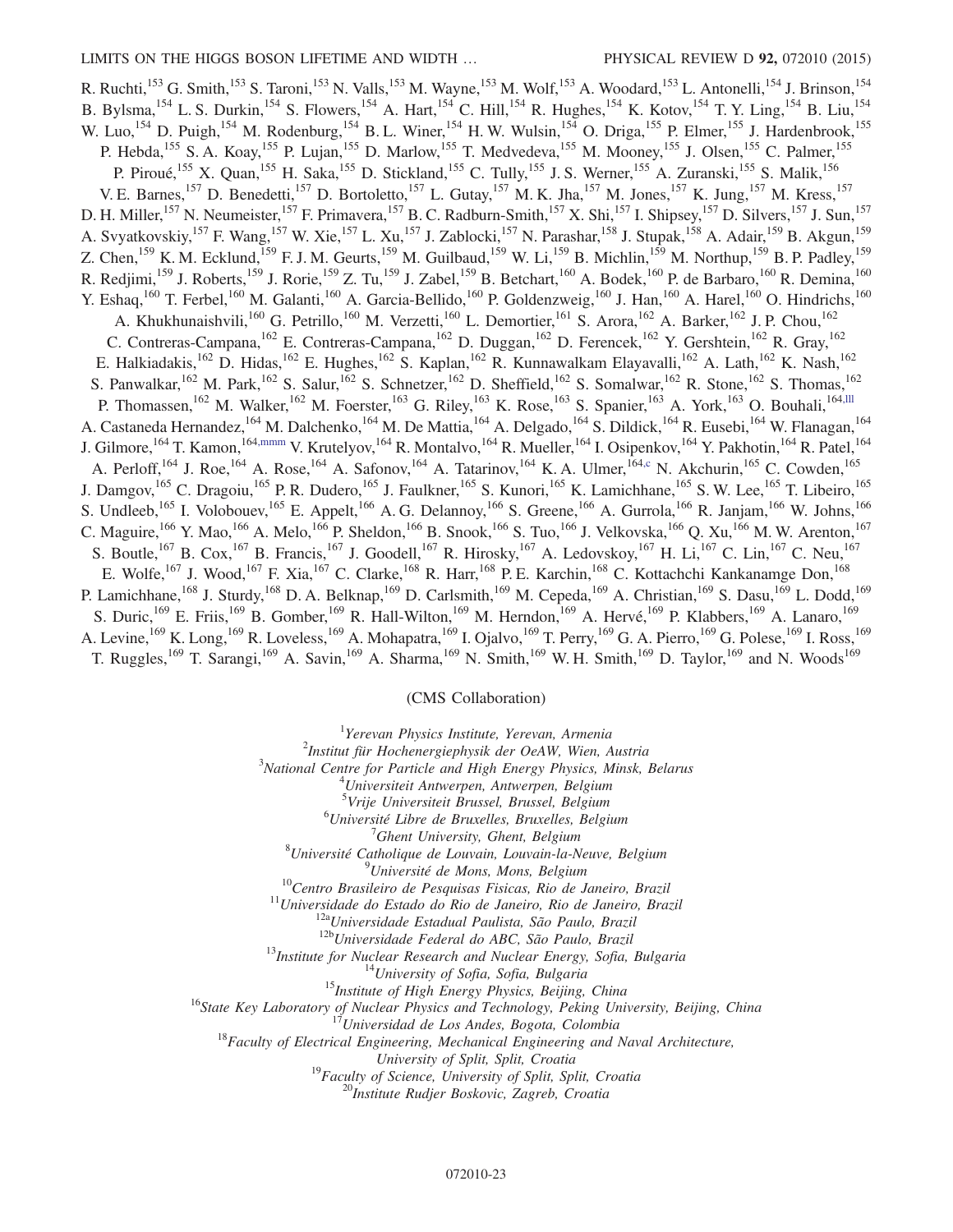<sup>21</sup>University of Cyprus, Nicosia, Cyprus<br><sup>22</sup>Charles University, Prague, Czech Republic<br><sup>23</sup>Academy of Scientific Research and Technology of the Arab Republic of Egypt,<br>Egyptian Network of High Energy Physics, Cairo, Egy <sup>24</sup>National Institute of Chemical Physics and Biophysics, Tallinn, Estonia<br><sup>25</sup>Department of Physics, University of Helsinki, Helsinki, Finland<br><sup>26</sup>Helsinki Institute of Physics, Helsinki, Finland<br><sup>27</sup>Lappeenranta Univer Université de Haute Alsace Mulhouse, CNRS/IN2P3, Strasbourg, France<br><sup>31</sup>Centre de Calcul de l'Institut National de Physique Nucleaire et de Physique des Particules,  $CNRS/IN2P3$ , Villeurbanne, France<br><sup>32</sup>Université de Lyon, Université Claude Bernard Lyon 1, CNRS-IN2P3, Institut de Physique Nucléaire de Lyon, Villeurbanne, France<br>
<sup>33</sup>Georgian Technical University, Tbilisi, Georgia<br>
<sup>34</sup>Tbilisi State University, Tbilisi, Georgia<br>
<sup>35</sup>RWTH Aachen University, II. Physikalisches Institut, Aa <sup>37</sup>RWTH Aachen University, III. Physikalisches Institut B, Aachen, Germany <sup>38</sup>Deutsches Elektronen-Synchrotron, Hamburg, Germany <sup>39</sup>University of Hamburg, Hamburg, Germany <sup>40</sup>Institut für Experimentelle Kernphysik, Karlsruhe, Germany <sup>41</sup>Institute of Nuclear and Particle Physics (INPP), NCSR Demokritos, Aghia Paraskevi, Greece <sup>42</sup>University of Athens, Athens, Greece <sup>43</sup>University of Ioánnina, Ioánnina, Greece <sup>44</sup>Wigner Research Centre for Physics, Budapest, Hungary <sup>45</sup>Institute of Nuclear Research ATOMKI, Debrecen, Hungary <sup>46</sup>University of Debrecen, Debrecen, Hungary <sup>47</sup>National Institute of Science Education and Research, Bhubaneswar, India <sup>48</sup>Panjab University, Chandigarh, India <sup>48</sup>Panjab University, Chandigarh, India<br><sup>49</sup>University of Delhi, Delhi, India<br><sup>50</sup>Saha Institute of Nuclear Physics, Kolkata, India<br><sup>51</sup>Bhabha Atomic Research Centre, Mumbai, India  $52$ Tata Institute of Fundamental Research, Mumbai, India  $53$ Indian Institute of Science Education and Research (IISER), Pune, India Frantitute for Research in Fundamental Sciences (IPM), Tehran, Iran 55 University College Dublin, Dublin, Ireland 56h Università di Bari, Bari, Italy 56b Università di Bari, Bari, Italy <sup>56</sup><sup>6</sup>Politecnico di Bari, Bari, Italy<br><sup>57a</sup>INFN Sezione di Bologna, Bologna, Italy<br><sup>57b</sup>Università di Bologna, Bologna, Italy 58a<sub>INFN</sub> Sezione di Catania, Catania, Italy <sup>58b</sup>Università di Catania, Catania, Italy<br><sup>58c</sup>CSFNSM, Catania, Italy <sup>59a</sup>INFN Sezione di Firenze, Firenze, Italy<br><sup>59b</sup>Università di Firenze, Firenze, Italy <sup>60</sup>INFN Laboratori Nazionali di Frascati, Frascati, Italy <sup>61a</sup>INFN Sezione di Genova, Genova, Italy <sup>61b</sup>Università di Genova, Genova, Italy 62a<sub>INFN</sub> Sezione di Milano-Bicocca, Milano, Italy  $^{62b}$ Università di Milano-Bicocca, Milano, Italy<br> $^{63a}$ INFN Sezione di Napoli, Roma, Italy <sup>63b</sup>Università di Napoli 'Federico II', Roma, Italy <sup>63c</sup>Università della Basilicata, Roma, Italy <sup>63d</sup>Università G. Marconi, Roma, Italy <sup>64a</sup>INFN Sezione di Padova, Trento, Italy

64bUniversità di Padova, Trento, Italy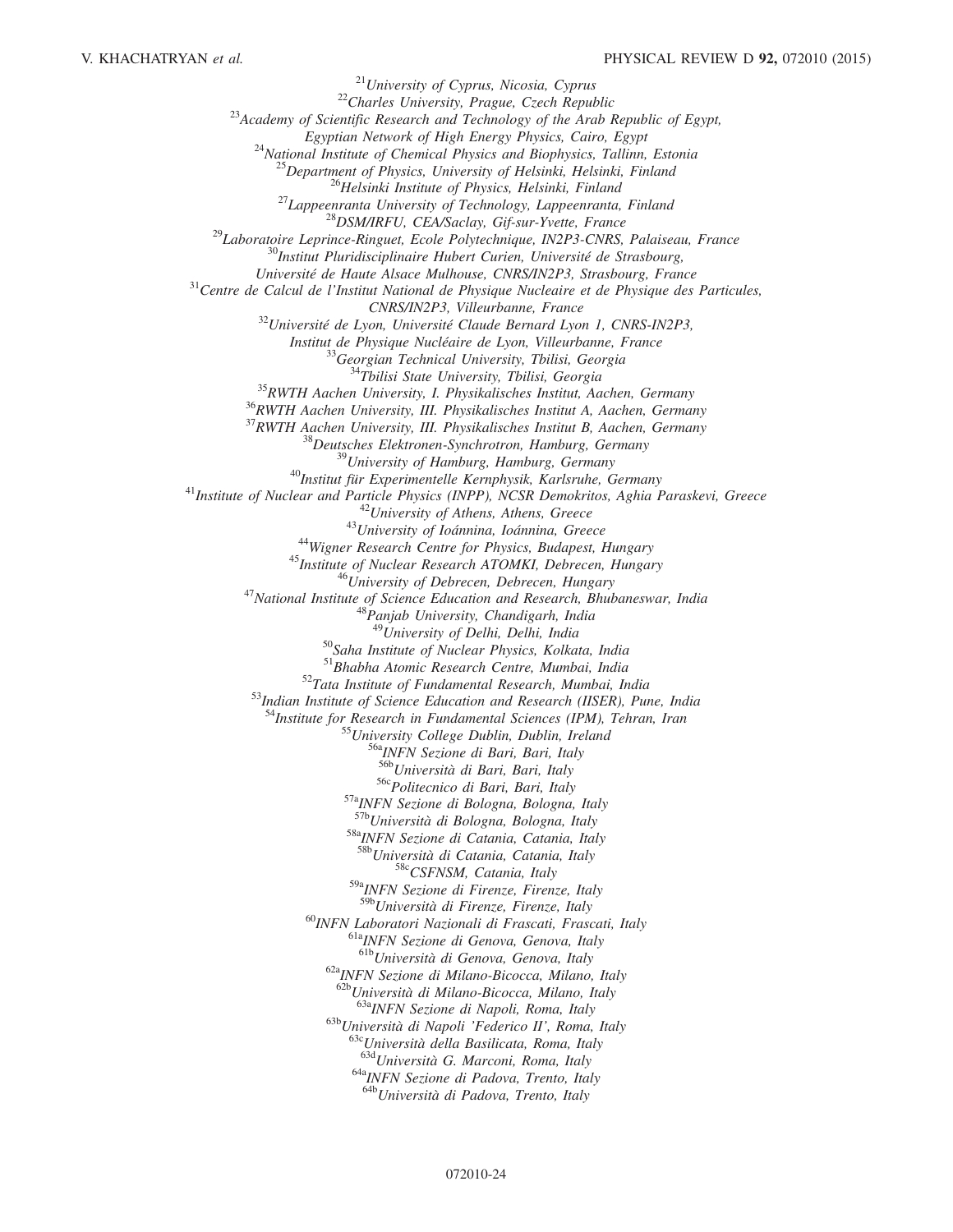<sup>64c</sup>Università di Trento, Trento, Italy<br><sup>65a</sup>INFN Sezione di Pavia, Pavia, Italy<br><sup>65b</sup>Università di Pavia, Pavia, Italy <sup>66a</sup>INFN Sezione di Perugia, Perugia, Italy <sup>66b</sup>Università di Perugia, Perugia, Italy  $^{67a}$ INFN Sezione di Pisa, Pisa, Italy<br> $^{67b}$ Università di Pisa, Pisa, Italy <sup>67c</sup>Scuola Normale Superiore di Pisa, Pisa, Italy 68<sup>a</sup>INFN Sezione di Roma, Roma, Italy 68bUniversità di Roma, Roma, Italy 69aINFN Sezione di Torino, Novara, Italy <sup>69b</sup>Università di Torino, Novara, Italy <sup>69c</sup>Università del Piemonte Orientale, Novara, Italy<br><sup>70a</sup>INFN Sezione di Trieste, Trieste, Italy<br><sup>70b</sup>Università di Trieste, Trieste, Italy  $17^1$ Kangwon National University, Chunchon, Korea  $^{72}$ Kyungpook National University, Daegu, Korea<br> $^{73}$ Chonbuk National University, Jeonju, Korea <sup>74</sup>Chonnam National University, Justitute for Universe and Elementary Particles, Kwangju, Korea <sup>75</sup>Korea University, Seoul, Korea 7<sup>76</sup>Seoul National University, Seoul, Korea 77<sup>6</sup> University of Seoul, Seoul, Korea *77* <sup>78</sup>Sungkyunkwan University, Suwon, Korea <sup>79</sup>Vilnius University, Vilnius, Lithuania <sup>80</sup>National Centre for Particle Physics, Universiti Malaya, Kuala Lumpur, Malaysia<br><sup>81</sup>Centro de Investigacion y de Estudios Avanzados del IPN, Mexico City, Mexico <sup>82</sup>Universidad Iberoamericana, Mexico City, Mexico<br><sup>83</sup>Benemerita Universidad Autonoma de Puebla, Puebla, Mexico<br><sup>84</sup>Universidad Autónoma de San Luis Potosí, San Luis Potosí, Mexico<br><sup>85</sup>University of Auckland, Auckland, <sup>95</sup>National Research Nuclear University 'Moscow Engineering Physics Institute' (MEPhI), Moscow, Russia<br><sup>96</sup>P.N. Lebedev Physical Institute, Moscow, Russia <sup>97</sup>Skobeltsyn Institute of Nuclear Physics, Lomonosov Moscow State University, Moscow, Russia<br><sup>98</sup>State Research Center of Russian Federation, Institute for High Energy Physics, Protvino, Russia<br><sup>99</sup>University of Belgrad <sup>103</sup>Instituto de Física de Cantabria (1FCA), CSIC-Universidad de Cantabria, Spain<br><sup>103</sup>Instituto de Física de Cantabria (IFCA), CSIC-Universidad de Cantabria, Santander, Spain<br><sup>103</sup>CERN, European Organization for Nuclear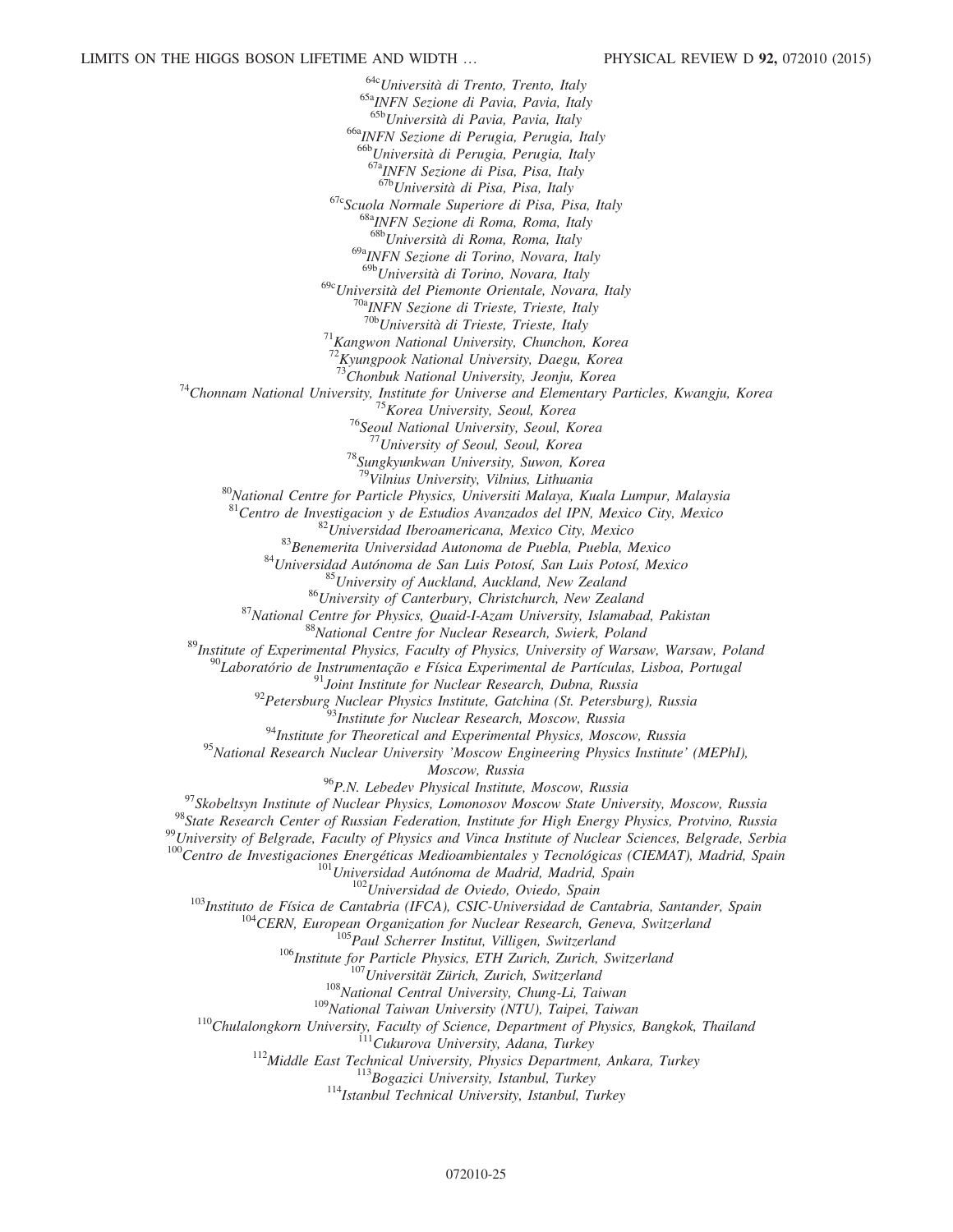<sup>115</sup> Institute for Scintillation Materials of National Academy of Science of Ukraine, Kharkov, Ukraine <sup>116</sup>National Scientific Center, Kharkov Institute of Physics and Technology, Kharkov, Ukraine<br><sup>117</sup>University of Bristol, Bristol, United Kingdom<br><sup>118</sup>Rutherford Appleton Laboratory, Didcot, United Kingdom<br><sup>119</sup>Imperial <sup>124</sup>Brown University, Providence, Rhode Island 02912, USA<br><sup>125</sup>University of California, Davis, Davis, California 95616, USA<br><sup>126</sup>University of California, Los Angeles, Los Angeles, California 90095, USA<br><sup>127</sup>University <sup>128</sup>University of California, San Diego, La Jolla, California 92093, USA<br><sup>129</sup>University of California, Santa Barbara, Santa Barbara, California 93106, USA<br><sup>130</sup>California Institute of Technology, Pasadena, California 91  $^{131}$ Carnegie Mellon University, Pittsburgh, Pennsylvania 15213, USA<br> $^{132}$ University of Colorado Boulder, Boulder, Colorado 80309, USA <sup>133</sup>Cornell University, Ithaca, New York 14853, USA<br><sup>134</sup>Fermi National Accelerator Laboratory, Batavia, Illinois 60510, USA<br><sup>135</sup>University of Florida, Gainesville, Florida 32611, USA<br><sup>136</sup>Florida International Universi <sup>138</sup>Florida Institute of Technology, Melbourne, Florida 32901, USA<br><sup>139</sup>University of Illinois at Chicago (UIC), Chicago, Illinois 60607, USA<br><sup>140</sup>University of Iowa, Iowa City, Iowa 52242, USA<br><sup>141</sup>Johns Hopkins Univers <sup>143</sup> Kansas State University, Manhattan, Kansas 66506, USA<br><sup>144</sup> Lawrence Livermore National Laboratory, Livermore, California 94551, USA<br><sup>145</sup> University of Maryland, College Park, Maryland 20742, USA<br><sup>146</sup> Massachusett  $^{149}$ University of Nebraska-Lincoln, Lincoln, Nebraska 68588, USA<br> $^{150}$ State University of New York at Buffalo, Buffalo, New York 14260, USA<br> $^{151}$ Northeastern University, Boston, Massachusetts 02115, USA<br> $^{151}$ Nort <sup>153</sup>University of Notre Dame, Notre Dame, Indiana 46556, USA<br><sup>154</sup>Ohio State University, Columbus, Ohio 43210, USA<br><sup>155</sup>Princeton University, Princeton, New Jersey 08542, USA<br><sup>156</sup>University of Puerto Rico, Mayaguez, Pue <sup>158</sup>Purdue University Calumet, Hammond, Indiana 46323, USA<br><sup>159</sup>Rice University, Houston, Texas 77251, USA <sup>160</sup>University of Rochester, Rochester, New York 14627, USA<br><sup>161</sup>Rockefeller University, New York, New York 10021, USA<br><sup>162</sup>Rutgers, State University of New Jersey, Piscataway, New Jersey 08854, USA<br><sup>163</sup>University of Te <sup>165</sup>Texas Tech University, Lubbock, Texas 79409, USA<br><sup>166</sup>Vanderbilt University, Nashville, Tennessee 37235, USA<br><sup>167</sup>University of Virginia, Charlottesville, Virginia 22904, USA <sup>168</sup>Wayne State University, Detroit, Michigan 48202, USA

<sup>169</sup>University of Wisconsin, Madison, Wisconsin 53706, USA

<span id="page-25-3"></span><sup>[a](#page-16-8)</sup>Deceased.

<span id="page-25-0"></span><sup>&</sup>lt;sup>[b](#page-16-9)</sup>Also at Vienna University of Technology, Vienna, Austria.

<span id="page-25-1"></span><sup>&</sup>lt;sup>[c](#page-16-10)</sup>Also at CERN, European Organization for Nuclear Research, Geneva, Switzerland.

<span id="page-25-2"></span><sup>&</sup>lt;sup>[d](#page-16-11)</sup>Also at State Key Laboratory of Nuclear Physics and Technology, Peking University, Beijing, China.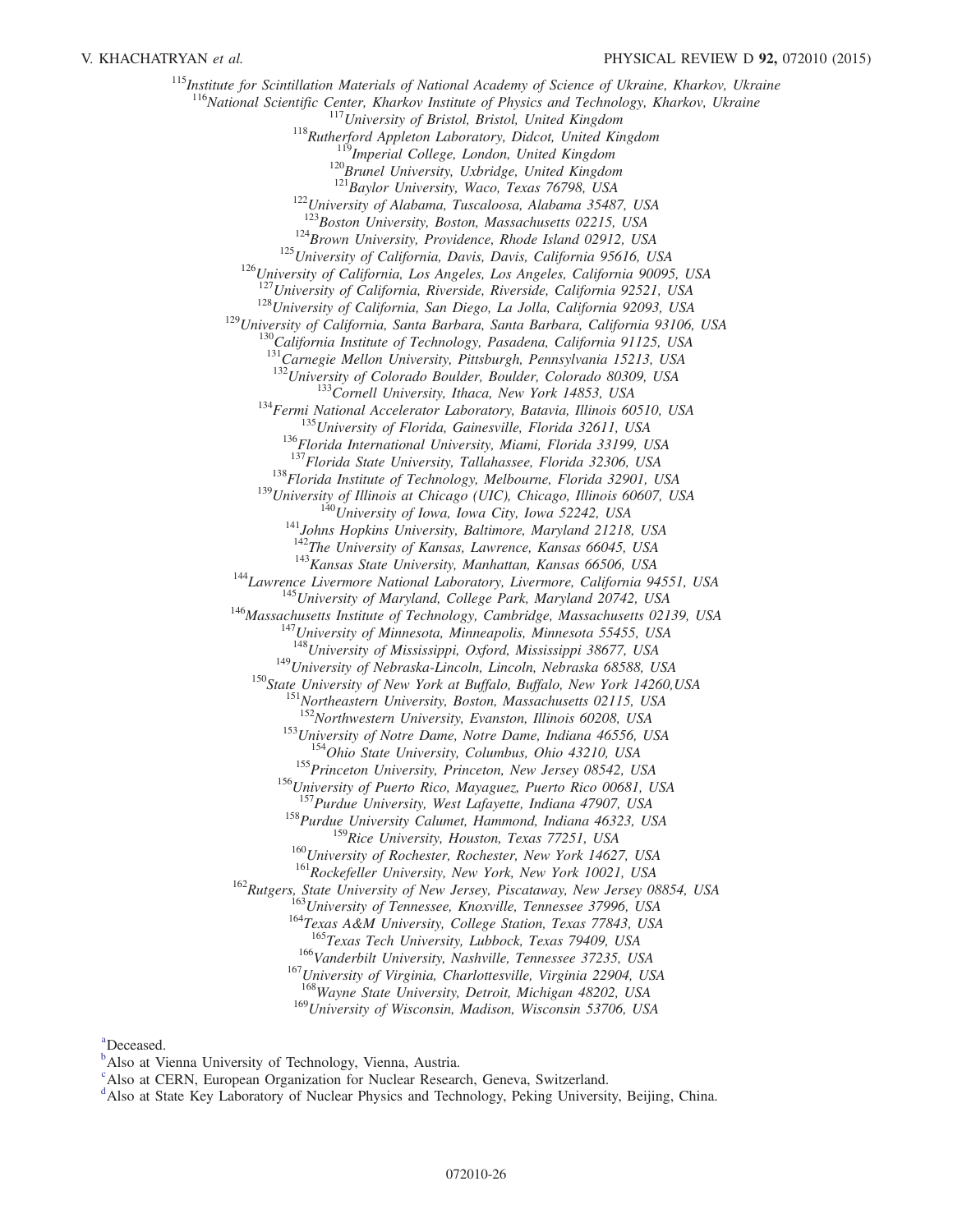<span id="page-26-0"></span>[e](#page-16-12) Also at Institut Pluridisciplinaire Hubert Curien, Université de Strasbourg, Université de Haute Alsace Mulhouse, CNRS/IN2P3, Strasbourg, France.

- <span id="page-26-1"></span>[f](#page-16-13) Also at National Institute of Chemical Physics and Biophysics, Tallinn, Estonia.
- <span id="page-26-2"></span>[g](#page-16-14) Also at Skobeltsyn Institute of Nuclear Physics, Lomonosov Moscow State University, Moscow, Russia.
- <span id="page-26-3"></span><sup>[h](#page-16-15)</sup>Also at Universidade Estadual de Campinas, Campinas, Brazil.
- <span id="page-26-4"></span><sup>[i](#page-16-16)</sup>Also at Centre National de la Recherche Scientifique (CNRS)—IN2P3, Paris, France.
- <span id="page-26-5"></span>[j](#page-16-17) Also at Laboratoire Leprince-Ringuet, Ecole Polytechnique, IN2P3-CNRS, Palaiseau, France.
- <span id="page-26-6"></span><sup>[k](#page-17-0)</sup>Also at Joint Institute for Nuclear Research, Dubna, Russia.
- <span id="page-26-7"></span><sup>1</sup>A[l](#page-17-1)so at Ain Shams University, Cairo, Egypt.
- <span id="page-26-8"></span>[m](#page-17-1)Also at Zewail City of Science and Technology, Zewail, Egypt.
- n Also at British University in Egypt, Cairo, Egypt.
- <span id="page-26-9"></span><sup>[o](#page-17-2)</sup>Also at Université de Haute Alsace, Mulhouse, France.
- <span id="page-26-10"></span><su[p](#page-17-0)>p</sup>Also at Tbilisi State University, Tbilisi, Georgia.
- <span id="page-26-11"></span><sup>[q](#page-17-3)</sup>Also at Brandenburg University of Technology, Cottbus, Germany.
- <span id="page-26-12"></span><sup>[r](#page-17-4)</sup> Also at Institute of Nuclear Research ATOMKI, Debrecen, Hungary.
- <span id="page-26-13"></span>[s](#page-17-5) Also at Eötvös Loránd University, Budapest, Hungary.
- <span id="page-26-14"></span><sup>[t](#page-17-5)</sup>Also at University of Debrecen, Debrecen, Hungary.
- <span id="page-26-15"></span><s[u](#page-17-5)p>u</sup>Also at Wigner Research Centre for Physics, Budapest, Hungary.
- <span id="page-26-16"></span>[v](#page-18-0) Also at University of Visva-Bharati, Santiniketan, India.
- <span id="page-26-17"></span>[w](#page-18-1)Also at King Abdulaziz University, Jeddah, Saudi Arabia.
- <span id="page-26-18"></span>[x](#page-18-0) Also at University of Ruhuna, Matara, Sri Lanka.
- <span id="page-26-19"></span>[y](#page-18-2) Also at Isfahan University of Technology, Isfahan, Iran.
- <span id="page-26-20"></span><sup>[z](#page-18-2)</sup>Also at University of Tehran, Department of Engineering Science, Tehran, Iran.
- <span id="page-26-21"></span>[aa](#page-18-3) Also at Plasma Physics Research Center, Science and Research Branch, Islamic Azad University, Tehran, Iran. [bb](#page-18-4) Also at Università degli Studi di Siena, Siena, Italy.  $\frac{\text{c}}{\text{c}}$  Also at Purdue University, West Lafaye
- <span id="page-26-22"></span>
- <span id="page-26-23"></span>
- <span id="page-26-24"></span><sup>[dd](#page-19-0)</sup> Also at International Islamic University of Malaysia, Kuala Lumpur, Malaysia.
- <span id="page-26-26"></span>
- <span id="page-26-25"></span>[ee](#page-19-0) Also at Malaysian Nuclear Agency, MOSTI, Kajang, Malaysia.<br>
<sup>ff</sup>Also at Consejo Nacional de Ciencia y Tecnología, Mexico city, Mexico.
- <span id="page-26-28"></span>
- <span id="page-26-27"></span><sup>[gg](#page-19-2)</sup>Also at Institute for Nuclear Research, Moscow, Russia. [hh](#page-19-3)<br>hhAlso at St. Petersburg State Polytechnical University, St. Petersburg, Russia.
- <span id="page-26-29"></span>[ii](#page-19-4) Also at National Research Nuclear University 'Moscow Engineering Physics Institute' (MEPhI), Moscow, Russia.<br>
<sup>jj</sup> Also at California Institute of Technology, Pasadena, USA.
- <span id="page-26-30"></span>
- <span id="page-26-31"></span><sup>[kk](#page-19-6)</sup> Also at Faculty of Physics, University of Belgrade, Belgrade, Serbia. <sup>11</sup> Also at Facoltà Ingegneria, Università di Roma, Roma, Italy.
- <span id="page-26-32"></span>
- 
- <span id="page-26-34"></span>
- <span id="page-26-36"></span><span id="page-26-35"></span>
- <span id="page-26-33"></span>mm Also at National Technical University of Athens, Athens, Greece.<br>
"Also at Scuola Normale e Sezione de[ll](#page-19-7)'INFN, Pisa, Italy.<br>
"Also at University of Athens, Athens, Greece.<br>
"PAlso at Warsaw University of Technology, In
- <span id="page-26-37"></span>
- <span id="page-26-38"></span>[rr](#page-20-1)Also at Albert Einstein Center for Fundamental Physics, Bern, Switzerland.
- <span id="page-26-39"></span><sup>[ss](#page-20-2)</sup>Also at Adiyaman University, Adiyaman, Turkey.<br><sup>tt</sup>Also at Mersin University, Mersin, Turkey.
- <span id="page-26-40"></span>
- 
- <span id="page-26-42"></span>
- <span id="page-26-43"></span>
- <span id="page-26-44"></span>
- <span id="page-26-46"></span><span id="page-26-45"></span>
- <span id="page-26-41"></span><sup>[uu](#page-20-3)</sup> Also at Cag University, Mersin, Turkey.<br><sup>[vv](#page-20-3)</sup> Also at Piri Reis University, Istanbul, Turkey.<br><sup>[ww](#page-20-2)</sup> Also at Gaziosmanpasa University, Tokat, Turkey.<br><sup>[xx](#page-20-2)</sup> Also at Ozyegin University, Istanbul, Turkey.<br><sup>[yy](#page-20-4)</sup> Also at Izmir
- 
- <span id="page-26-49"></span><span id="page-26-48"></span>
- <span id="page-26-47"></span><sup>[aaa](#page-20-4)</sup> Also at Marmara University, Istanbul, Turkey.<br>
<sup>[bbb](#page-20-5)</sup> Also at Kafkas University, Kars, Turkey.<br>
<sup>[ccc](#page-20-5)</sup> Also at Yildiz Technical University, Istanbul, Turkey.<br>
<sup>dd</sup> Also at Hacettepe University, Ankara, Turkey.<br>
<sup>[eee](#page-20-6)</sup> A
- <span id="page-26-50"></span>
- <span id="page-26-51"></span>
- <span id="page-26-52"></span>[fff](#page-20-7)Also at School of Physics and Astronomy, University of Southampton, Southampton, United Kingdom. [ggg](#page-20-8)Also at Instituto de Astrofísica de Canarias, La Laguna, Spain. [hhh](#page-20-9)Also at Utah Valley University, Orem, USA.
- <span id="page-26-53"></span>
- <span id="page-26-54"></span>